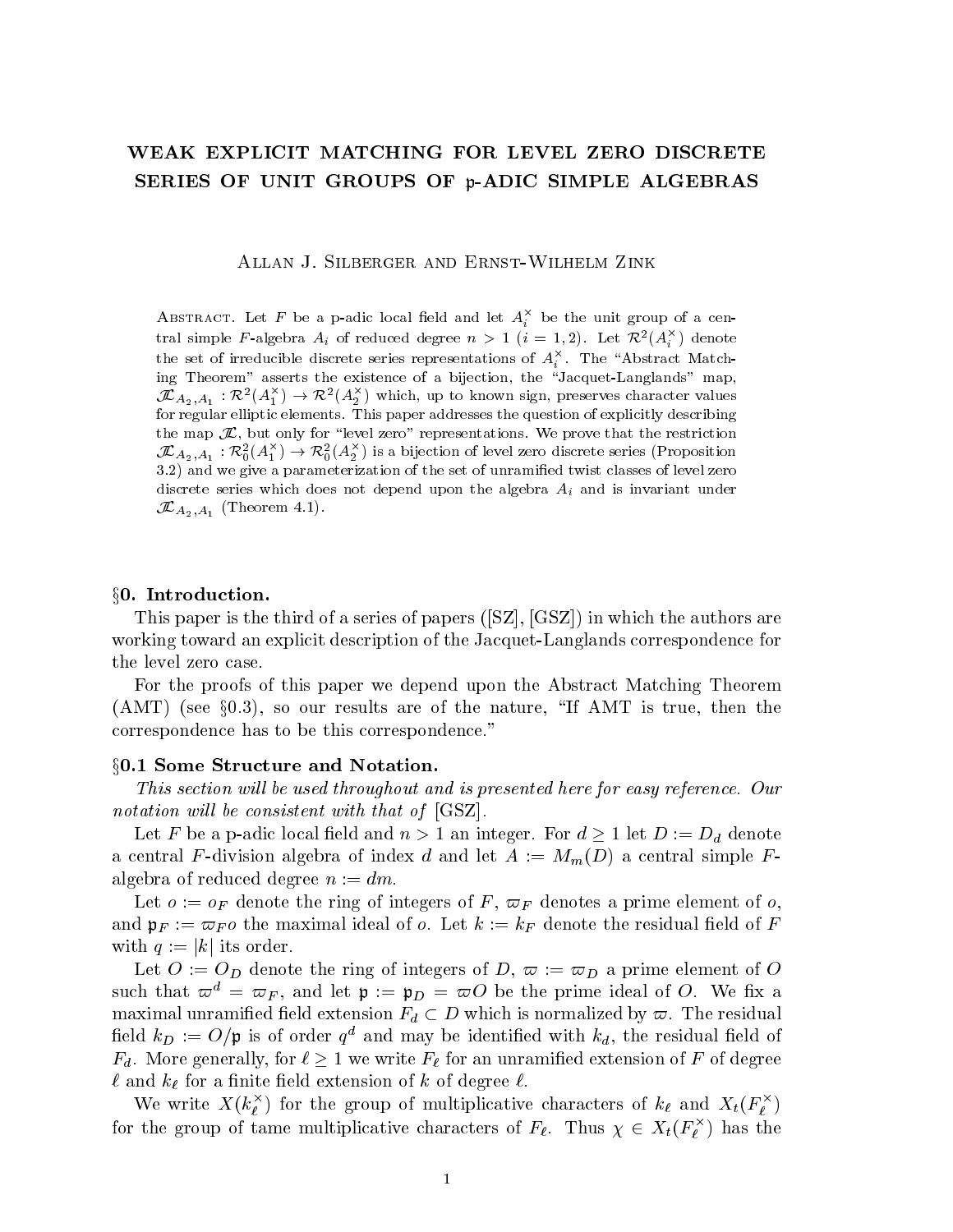reduction  $\chi \in X(k_{\ell}^{\epsilon})$  (see equation (2.3); equation numbers are always within parentheses).

rentheses).<br>For any ordered partition  $s_1, \ldots, s_r$  of m we call the block diagonal subgroup  $M = GL_{s_1} \times \cdots \times GL_{s_r}$  a standard Levi subgroup of  $GL_m$  and we call the parabolic subgroup  $P = M \ltimes U$  which contains the upper triangular subgroup of  $GL_m$  a standard parabolic subgroup of  $GL_m$ . When necessary we write  $G(R)$  to denote the group of R points of the algebraic group with respect to the ring  $R$ . Usually we abuse notation to identify algebraic subgroups of  $GL_m$  with their D-points.

For a hereditary order  $\mathfrak{A} \subset A = M_m(D)$  we write  $\mathfrak{P} := \mathfrak{P}_{\mathfrak{A}}$  for its Jacobson radical. Fix the maximal hereditary order  $\alpha_1 = M_m(O) \subset A$  and write  $\varphi_1 :=$  $\mathfrak{Pa}_1 = M_m(\mathfrak{p})$ . We call  $\mathfrak{A}$  standard if  $\mathfrak{A} \subset \mathfrak{A}_1$  (hence  $\mathfrak{P}_1 \subset \mathfrak{P}_2$ ) and if  $(\mathfrak{A}/\mathfrak{P}_1)^+$  is a standard parabolic subgroup of  $GL_m(k_D)$ . Most of the time we consider standard principal orders  $\mathfrak{A}_r$ , with Jacobson radical  $\mathfrak{P}_r$ , which are determined by the period  $r$  |  $m$  and which are such that  $(\mathcal{A}_r/\mathcal{P}_r)$  is the standard Levi subgroup  $[\mathbf{GL}_s(\kappa_D)]^{\top}$ of  $GL_m(k_D)$ .

# §0.2 The Category of Level Zero Representations.

Consider the Defitstein spectrum  $\Omega(A^+)$ , the set of  $A^+$  conjugacy classes  $[M,\pi]$  of cuspidal pairs in which  $M$  is a standard Levi subgroup of  $A^\smallfrown$  and  $\pi$  is an irreducible supercuspidal representation of M. Each irreducible smooth representation  $\Pi$  of  $A^{\smallfrown}$  has a well defined supercuspidal support  $\mathcal{C}\mathcal{S}(11)\in\Omega(A^{\smallfrown})$  and thus we have a surjective finite to one map

$$
\mathcal{CS}: \operatorname{Irr}(A^{\times}) \longrightarrow \Omega(A^{\times}).
$$

The partition of  $\Omega(A^+)$  into connected components  $\Omega$  pulls back to a partition

$$
\operatorname{Irr}(A^\times) = \bigsqcup_{\Omega} \operatorname{Irr}(\Omega),
$$

where

$$
Irr(\Omega) := \{ \Pi \, : \, \mathcal{CS}(\Pi) \in \Omega \}.
$$

This partition gives rise to the Bernstein decomposition

(0.1) 
$$
\mathcal{M}(A^{\times}) = \prod_{\Omega} \mathcal{M}(\Omega)
$$

of the category of smooth representations of  $A^\smallfrown$  into subcategories  $\mathcal{M}(\Omega)$ . The set of objects of  $\mathcal{M}(M)$  consists of those representations which have all irreducible substitution in Irritation in Irritation in Irritation in Irritation in Irritation in Irritation in Irritation

Let  $\mathcal{C} := \mathcal{C}(D)$  be a set of representatives for the set of unramified twist classes of irreducible unitary supercuspidal representations of  $GL_s(D)$  for all  $s > 1$ , and let  $D W^+(C)$  be the set of effective divisors on  $C$ . Then, with the notation of the  $\blacksquare$ second proof of Proposition 2.1,

$$
\mathcal{D} = \sum m_{\pi} \pi \longmapsto \Omega_{\mathcal{D}} = \text{the connected component of } [M_{\mathcal{D}}, \pi_{\mathcal{D}}] \in \Omega(A^{\times})
$$

defines a one-one correspondence between the set of divisors of degree  $a(\nu) =$ <u>Provide the second contract of the second contract of the second contract of the second contract of the second contract of the second contract of the second contract of the second contract of the second contract of the se</u>  $m_{\pi}a(x) = m$  and the set of connected components of  $\Omega(A^{\times}).$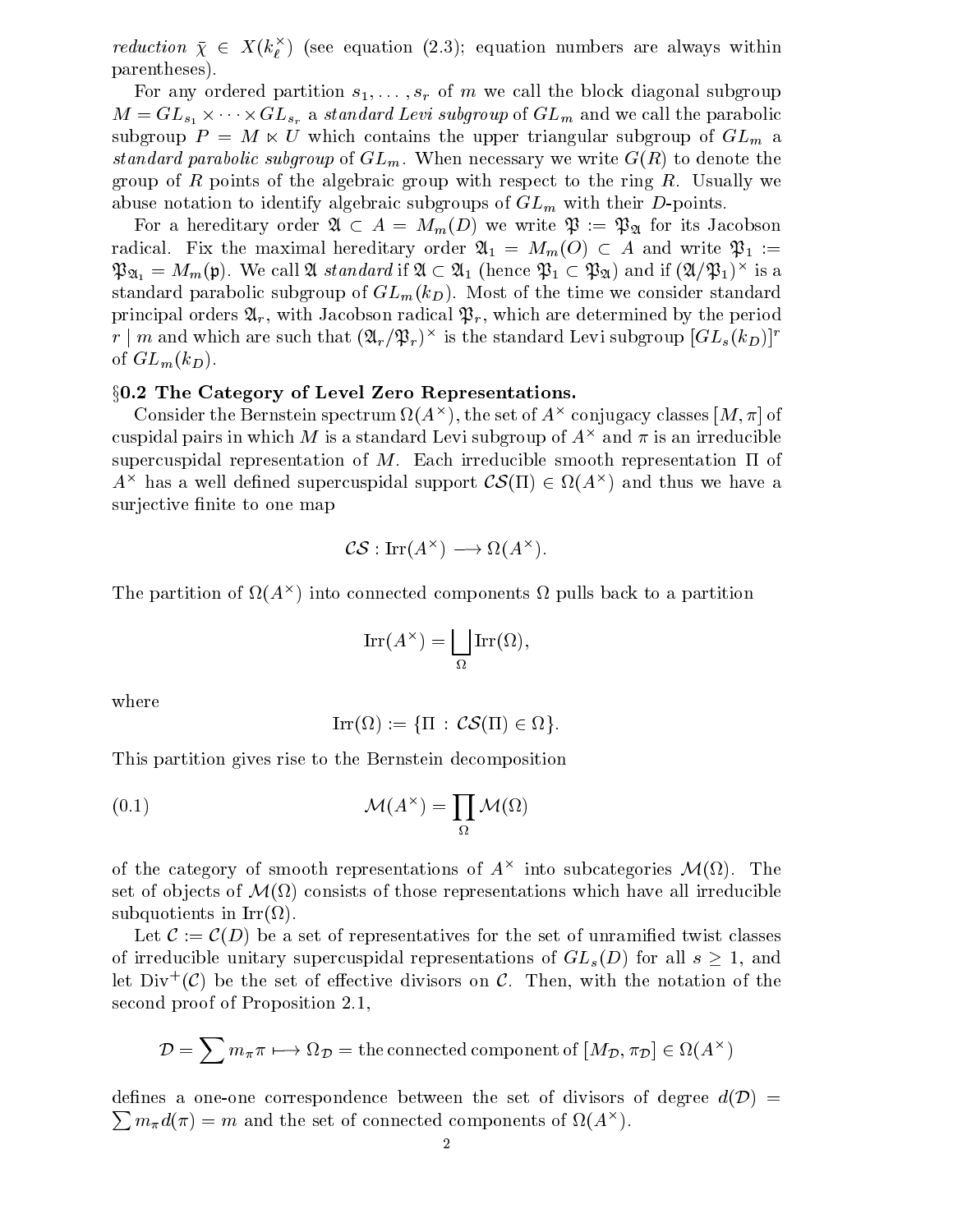Let  $\alpha_1, \gamma_1$  as in go.1. Then the unit representation  $1_{1+\mathfrak{P}_1}$  is a type for  $A^\smallfrown$  and the subcategory  $\mathcal{M}_0(A^\times)$  of level zero representations of  $A^\times$  has as its set of objects the set of representations  $(\Pi, V)$  which are generated by the set of  $(1 + \mathfrak{P}_1)$ -fixed vectors in  $V$ . It follows either from  $[BD]$ , Corollaire 3.9, or, more explicitly, from  $[GSL]$ , Theorem 5.5 that  $\mathcal{M}_0(A^\smallfrown)$  is closed under forming subquotients. Moreover,

(0.2) 
$$
\mathcal{M}_0(A^\times) = \bigoplus_{\Omega \text{ level zero}} \mathcal{M}(\Omega)
$$

is a finite partial sum of  $(0.1)$ . (For a general result see [BK2], beginning of Section 4, especially Theorem 4.3.) In the decomposition (0.2) the level zero components may be further represented as  $\Omega = \Omega_{\mathcal{D}}$  for divisors  $\mathcal{D} = \sum m_{\pi} \pi$  such that all  $\pi$ from the support have  $(1 + \mathfrak{P}_1)$ -fixed vectors ([GSZ], Theorem 5.5).

More precisely, consider the residual field  $k_D$  and the set  $\mathcal{C}(k_D)$  of irreducible cuspidal representations of  $GL_s(k_D)$  for all  $s \geq 1$ . With respect to the action of  $Gal(k_D|k)$  on matrix elements in  $GL_s(k_D)$ , hence on the set of cuspidal representations, let  $\mathcal{C}(k_D)$  denote the set of  $Gal(k_D|k)$  orbits in  $\mathcal{C}(k_D)$ . Using [GSZ], (27) and Theorem 5.5(ii), we have the bijections the bijection and Theorem 5.5(ii), we have the bijection<br>  $(0.3)$   $\bar{\mathcal{C}}(k_D) \longleftrightarrow \mathcal{C}_0$   $[\sigma] \mapsto \pi_{[\sigma]}$ 

$$
(0.3) \qquad \qquad \bar{\mathcal{C}}(k_D) \longleftrightarrow \mathcal{C}_0 \qquad \qquad [\sigma] \mapsto \pi_{[\sigma]}
$$

onto the subset of level zero unramined twist class representatives  $C_0 \subset C$ . From<br>  $(0.3)$  we obtain a bijection of divisors<br>  $Div^+(\bar{C}(k_D)) \longleftrightarrow Div^+(\mathcal{C}_0)$   $\Delta \mapsto \mathcal{D}$ . (0.3) we obtain a bijection of divisors

$$
\operatorname{Div}^+(\bar{\mathcal{C}}(k_D)) \longleftrightarrow \operatorname{Div}^+(\mathcal{C}_0) \qquad \Delta \mapsto \mathcal{D}.
$$

We write  $\Omega_{\mathcal{D}} = \Omega_{\Delta}$  if D corresponds to  $\Delta$  and note that  $(0.2)$  becomes

$$
\mathcal{M}_0(A^\times) = \oplus_\Delta \mathcal{M}(\Omega_\Delta),
$$

where  $\Delta$  runs over the finite set of degree m divisors on  $C(\kappa_D)$ .

# $\S 0.3$  The Abstract Matching Theorem  $(AMT)$ .

The Abstract Matching Theorem (AMT) of Deligne/Kazhdan/Vigneras [DKV], Rogawski [Ro], and Badulescu [Ba] asserts that for any two central simple  $F$ algebras  $A_1\cong M_{m_1}(D_{d_1}),\,A_2\cong M_{m_2}(D_{d_2})$  of reduced degree  $n=d_1m_1=d_2m_2$ there exists a bijective mapping, the \Jacquet-Langlands correspondence",  $\lim_{2 \to \infty}$  the "Jacquet-Lar"<br>  $\lim_{2 \to \infty}$   $\lim_{2 \to \infty}$   $\lim_{2 \to \infty}$   $\lim_{2 \to \infty}$ 

$$
(0.4) \qquad \mathcal{I\!L}_{A_2,A_1}: \mathcal{R}^2(A_1^{\times}) \longrightarrow \mathcal{R}^2(A_2^{\times}) \qquad \Pi^{A_2} := \mathcal{I\!L}_{A_2,A_1}(\Pi^{A_1}),
$$

where  $\mathcal{K}^*(A_i^+)$  denotes the set of discrete series representations of the unit group  $A_i^{\pm} \equiv G L_{m_i}(D_{d_i})$  (i = 1, 2), such that the characters  $\Theta_{\Pi^{A_i}}$  satisfy

(0.5) 
$$
(-1)^{m_1-1}\Theta_{\Pi^{A_1}}(x) = (-1)^{m_2-1}\Theta_{\Pi^{A_2}}(x)
$$

for all regular elliptic  $x$ . (We assume an identification of the regular elliptic conjugacy classes among all the unit groups of reduced degree n simple  $F$ -algebras.)

# x0.4 The Weak Explicit Matching Theorem.  $\begin{aligned} \textbf{eak} \textbf{Explicit} \textbf{Mat} \ \textbf{Explicit} \textbf{Mat} \ \textbf{C} \mathcal{R}^2 (A^\times) \textbf{denote} \end{aligned}$

Let  $\kappa_{0}^{-}(A^{\,\cdot\,})\subset\kappa^{-}(A^{\,\cdot\,})$  denote the set of level zero discrete series representations and let denote <sup>a</sup> level zero Bernstein component. Proposition 2.8 shows: et  $\mathcal{R}_0^*(A^*) \subset \mathcal{R}^2(A^*)$  denote the set of level zero discrete series representations<br>let  $\Omega_{\Delta}$  denote a level zero Bernstein component. Proposition 2.8 shows:<br>(i)  $\text{Irr}(\Omega_{\Delta}) \cap \mathcal{R}_0^2(A^*) \neq \emptyset \iff \Delta = r[\sigma] \in \text{Div$ 

- divisor, i.e.  $rd([\sigma]) = m$ . (i)  $\text{Irr}(\Omega_{\Delta}) \cap \mathcal{R}_0^2(A^{\times}) \neq \emptyset \iff \Delta = r[\sigma] \in \text{Div}^+(\mathcal{C}(k_D))$  is a simple degree *m* divisor, i.e.  $rd([\sigma]) = m$ .<br>(ii) For  $\Delta$  a simple divisor as in (i) let  $\mathcal{S}_{\Delta}^A := \text{Irr}(\Omega_{\Delta}) \cap \mathcal{R}_0^2(A^{\times})$ . Then  $\mathcal{S}_{\Delta}^A$
- comprised of precisely one unramied twist class of discrete series representations.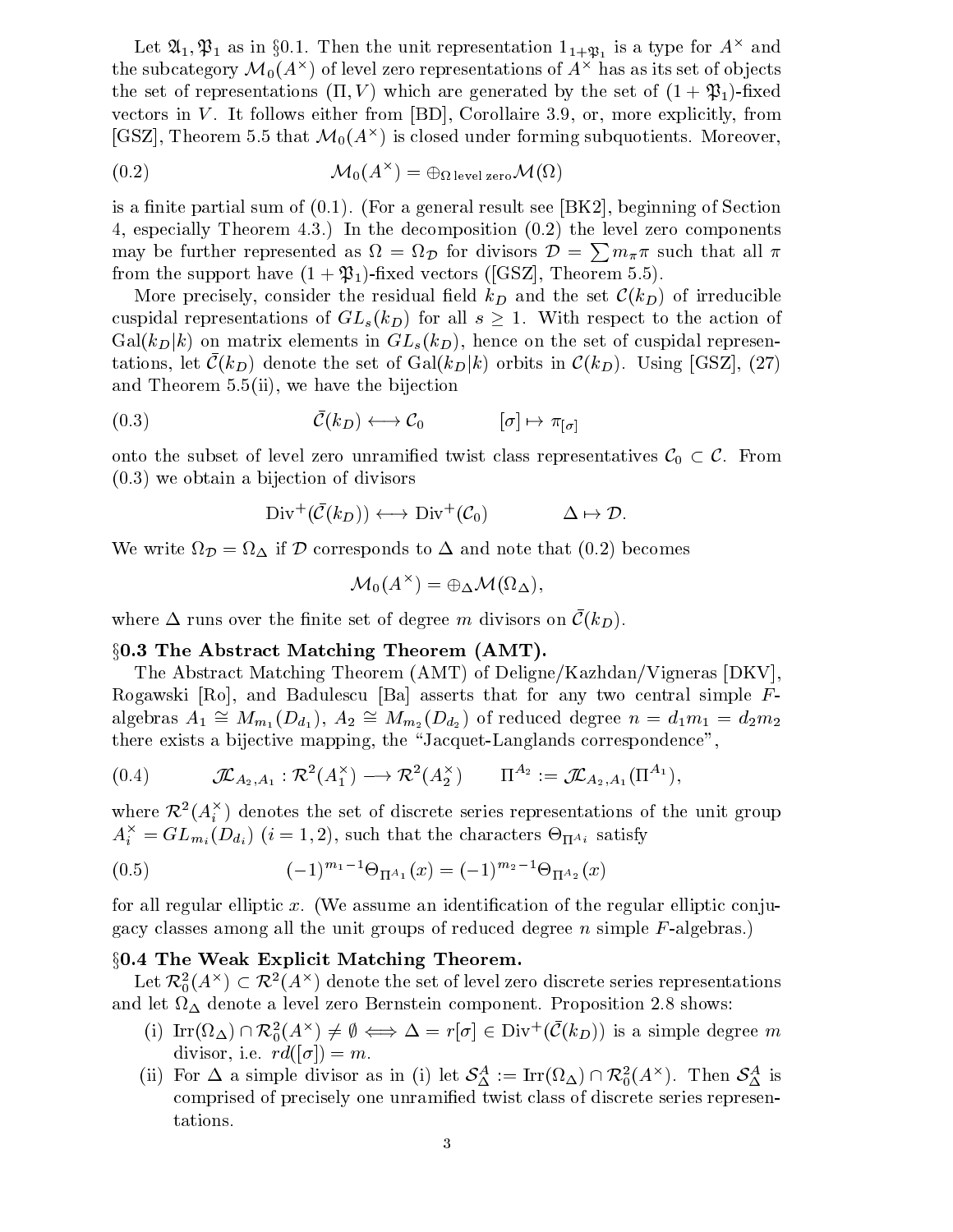We say that two representations  $\Pi, \Pi \in \mathcal{K}^1(A^{\wedge})$  are *inertially equivalent* and write 11  $\sim$  11  $\,$  if there exists an unramined character  $\mu$  of A $^{\circ}$  such that  $\pi =$  11  $\otimes \mu$ .

To prove (ii) as well as a certain multiplicity one statement for discrete series representations we reduce to the unramied split case where these facts are well known. For this we use our description of the Hecke algebras of level zero types [GSZ] and establish a reformulation of [BK1](7.7.5) for our context. The Appendix is devoted to these reformulations of Bushnell/Kutzko's work.

Now let  $A_1, A_2$  be as in g0.3; in particular, assume that  $a_1m_1=a_2m_2=n$ . To give a natural identification of the simple degree  $m_1$  divisors on  $\mathcal{C}(\kappa_{d_1})$  with the simple degree  $m_2$  divisors on  $C(\kappa_{d_2})$  we use Proposition 1.1, which constructs out of Green's parameterization of the cuspidal representations of the general linear group over a finite field a natural bijection

$$
(0.6) \quad \langle \phi \rangle \backslash X(k_n^{\times}) \longleftrightarrow
$$
 the set of simple degree *m* divisors on  $\bar{\mathcal{C}}(k_d)$   $[\bar{\chi}] \mapsto \Delta([\bar{\chi}])$ 

for any factorization  $n = dm$ . The left side consists of the set of  $Gal(k_n|k)$  orbits of characters of the multiplicative group  $\kappa_n$ . Using (0.6) we may set  $\sigma_{\bar\chi}^-:=\sigma_{\Delta([\bar\chi])}^$ and this is meaningful for any algebra  $A = M_m(D_d)$  of reduced degree n.

Our main result, the \Weak Explicit Matching Theorem" (Theorem 4.1), asserts that the Jacquet-Langlands correspondence (0.4) restricts to a bijection e  $(0.4)$  restricts to a<br>  $) \longrightarrow \mathcal{R}_0^2(A_2^{\times})$ 

$$
\mathcal{J\!L}_{A_2,A_1}: \mathcal{R}_0^2(A_1^\times) \longrightarrow \mathcal{R}_0^2(A_2^\times)
$$

 $\mathcal{I}\!\!\mathcal{L}_{A_2,A_1}: \mathcal{R}_0^2(A_1^{\times}) \longrightarrow \mathcal{R}_0^2(A_2^{\times})$ <br>of level zero discrete series sets such that  $\mathcal{S}_{\bar{\mathbf{x}}}^{A_1}$  maps to  $\mathcal{S}_{\bar{\mathbf{x}}}^{A_2}$  for all  $[\bar{\chi}] \in \langle \phi \rangle \backslash X(k_n^{\times}).$ We actually prove a slightly finer result: Since AMT implies that  $\mathcal{I}\!\!\mathcal{L}_{A_2,A_1}$  preserves central characters, we have a partition of  $\bm{\delta}_{\bar{\chi}}$   $\cdot$  ,  $\bm{\delta}_{\bar{\chi}}$   $\cdot$  muo finite subsets  $\bm{\delta}_{\chi}^{\star\tau}$  ,  $\bm{\delta}_{\chi}^{\star\tau}$  , respectively, of cardinality  $e := n / f$  ,  $f := |[ \chi ] |$  , where  $\chi \in \Lambda_t({F}_{\hat n}^{\times})$  has the reduction  $\chi$  and  $\chi_F \ := \ \chi_{\vert F^{\times}}$  is the common central character of all the representations in  $\mathcal{S}_{\chi}^{A_1} \cup \mathcal{S}_{\chi}^{A_2}$ . We prove that  $\mathcal{J\!L}(\mathcal{S}_{\chi}^{A_1}) = \mathcal{S}_{\chi}^{A_2}$ . espectively, of cardinality  $e := n/f$ ,  $f := |[\bar{\chi}]|$ , where and  $\chi_F := \chi|_{F^\times}$  is the common central charact  $\chi^A$ <sup>1</sup>  $\cup$   $S^A$ <sup>2</sup>. We prove that  $\mathcal{IL}(S^{A_1}_{\lambda}) = S^{A_2}_{\lambda}$ .

Let us conclude this section by explaining why Theorem 4.1 is called explicit. Let  $\chi \in \langle \varphi \rangle \backslash \Lambda(\mathcal{K}_n)$  correspond to the simple degree m divisor  $r[\sigma]$  on  $\mathcal{C}(\mathcal{K}_d)$  ( $\sigma$ constructed via the correspondence (0.6); cf Proposition 1.1) and let  $A = M_m(D_d)$ . Then we give two explicit characterizations of the representations  $\Pi \in \mathcal{S}_{\bar{Y}}$ , which distinguish this class from all other discrete series representations of  $A^\smallfrown$  , each char-Then we give two explicit characterizations of the representations  $\Pi \in S^A_{\overline{\chi}}$ , which distinguish this class from all other discrete series representations of  $A^{\times}$ , each cha acterization being sufficient to determ  $\bar{0}(A^{\frown})$ :

- (a) Let  $\mathfrak{A}_r$  be the standard principal order of period r in A; thus  $\mathfrak{A}_r^{\times}/(1+\mathfrak{P}_r) \cong$ tion being sufficient to determine the inertial class of  $\Pi \in \mathcal{R}_0^*(A^\wedge)$ :<br>Let  $\mathfrak{A}_r$  be the standard principal order of period  $r$  in  $A$ ; thus  $\mathfrak{A}_r^\times/(1+\mathfrak{P}_r) \cong [GL_s(k_d)]^r$   $(m=rs)$ . Then  $\Pi \in \mathcal{S}_{\bar{\mathbf{Y}}}^$ to an irreducible representation of  $\mathcal{U}_r$  .
- (b) Let M be the standard block diagonal Levi subgroup  $[GL_s(D)]^r$  of  $A^{\times}$ . Then  $\Pi \in \mathcal{S}_{\tilde{Y}}^{\mathcal{Z}}$  if and only if the supercuspidal support of  $\Pi$  is the conjugacy class of an unramined twist of the representation  $\pi_{\left[\sigma\right]}^-$  of  $M$ . By [GSZ], Proposition 5.1, the supercuspidal representation  $\pi_{[\sigma]}$  of  $GL_s(D)$  is "explicitly" given by induction from a compact mod center subgroup of  $A^{\times}$ .

Finally, the "weak explicit matching theorem" is "weak" in the sense that it is explicit only up to the inertial ambiguities which remain to be resolved.

# x0.5 Concerning Some Commutative Diagrams.

So far we have considered algebras  $A|F$  of fixed reduced degree n. Now we compare  $A := A^{(1)} = M_m(D)$  with  $A^{(1)} := M_m/r(D)$ , where  $r \mid m$ .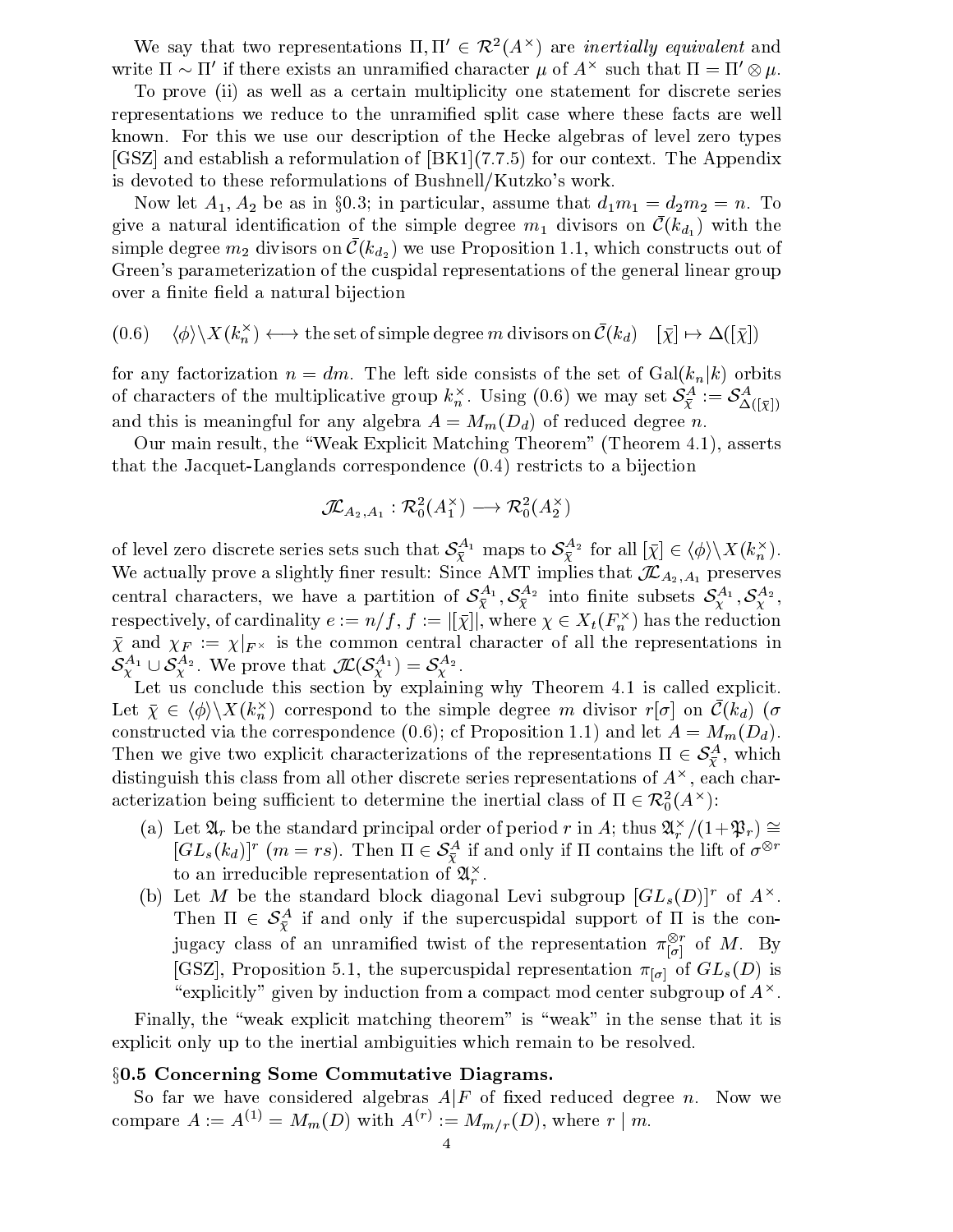In the second proof of Proposition 2.1 and in the subsequent Remarks we introduced for any  $\Pi \in \mathcal{K}^+(A^\smallfrown)$  the base representation "II, which is a unitary supercuspidal representation of  $A^{(r)}$  for some  $r \mid m$ . The representation <sup>o</sup>II has the property that the supercuspidal support  $\mathcal{CS}(\Pi)$  has a standard representative of the form (  $\lceil 11 \rceil$  )  $\ll w$  , where  $\psi$  is a positive, real-valued character of the standard Levi subgroup  $|GL_s(D)|$  . The existence of the swell known for  $D \equiv r$  and can be deduced form  $({}^b\Pi)^{\otimes r}\psi$ , where  $\psi$  is a positive, real-valued character of the st<br>group  $[GL_s(D)]^r$ . The existence of  ${}^b\Pi$  is well known for  $D = F$  and<br>for other D from AMT (see [DKV]). Because  $\Pi \in \mathcal{R}^2(A^\times)$  is unic  $(A^{\sim})$  is uniquely determined from  $\cdot$  11, which we prove in Proposition 2.4 only for the case of  $\Pi \in \mathcal{K}_0^1(A^\wedge)$ , we obtain for any  $r | m$  an injection  $\rightarrow \mathcal{R}_0^2(A^\times).$ 

$$
\varphi_D : \mathcal{R}_0^2({A^{(r)}}^\times) \hookrightarrow \mathcal{R}_0^2({A^\times}),
$$

which is defined uniquely such that  $\Pi^{(r)}$  and  $\varphi_D(\Pi^{(r)})$  have the same base representation. For  $[\chi] \in \langle \varphi \rangle \backslash \Lambda(\kappa_n)$  such that  $f = |[\chi]|$  divides  $\frac{n}{r}$  we obtain a unique pull back  $[\bar{\chi}^{(r)}] \in \langle \phi \rangle \backslash X(k_{n/r}^{\times})$  and  $\varphi_D$  restricts then to a bijection<br> $\varphi_D : \mathcal{S}_{\bar{\chi}^{(r)}}^{A^{(r)}} \xrightarrow{\sim} \mathcal{S}_{\bar{\chi}}^A.$ ed uniquely such t<br>  $[\bar{x}] \in \langle \phi \rangle \backslash X(k_n^{\times})$ <br>  $] \in \langle \phi \rangle \backslash X(k^{\times}{}_{\cdot})$  and

$$
\varphi_D: \mathcal{S}^{A^{(r)}}_{\bar\chi^{(r)}} \stackrel{\sim}{\longrightarrow} \mathcal{S}^A_{\bar\chi}.
$$

This implies that for  $r \mid (m_1, m_2)$  and  $A_i = M_{m_i}(D_{d_i})$  with  $n = d_i m_i$   $(i = 1, 2)$  the diagram

(0.7)  
\n
$$
\begin{array}{c}\n\mathcal{R}_0^2 (A_1^{(r)} \times) \xrightarrow{\mathcal{J\!L}} \mathcal{R}_0^2 (A_2^{(r)} \times) \\
\downarrow^{\varphi_{D_{d_1}}} \downarrow^{\varphi_{D_{d_2}}} \\
\mathcal{R}_0^2 (A_1^{\times}) \xrightarrow{\mathcal{J\!L}} \mathcal{R}_0^2 (A_2^{\times})\n\end{array}
$$

is commutative up to unramified twist. From  $[DKV]$ , Theorem B.2.b we know that, in fact, (0.7) is commutative.

This suggests comparing the diagrams (0.7) against another set of obviously commutative diagrams. In a future paper, introducing "Langlands parameters", we will define bijections  $\begin{aligned} \mathcal{A} & \rightarrow \mathcal{R}_0^2(A^\times) \ & \chi_f \in \mathcal{R}_0^2(A^\times) \end{aligned}$ 

$$
\bigsqcup_{f|n} \langle \phi \rangle \backslash X_t(F_f^\times)_{\text{reg}} \ni [\chi_f] \longmapsto \Pi_{\chi_f}^A \in \mathcal{R}_0^2(A^\times)
$$

such that  $\mathcal{I\!L}_{A',A}(\Pi^A_{\chi_f})=\Pi^A_{\chi_f}$ . The diagrams

(0.8)  
\n
$$
\begin{array}{c}\n\mathcal{R}_0^2 (A_1^{(r)} \times) \xrightarrow{\mathcal{J\!L}} \mathcal{R}_0^2 (A_2^{(r)} \times) \\
\downarrow^{\iota_{D_{d_1}}} \downarrow \qquad \qquad \downarrow^{\iota_{D_{d_2}}} \\
\mathcal{R}_0^2 (A_1^{\times}) \xrightarrow{\mathcal{J\!L}} \mathcal{R}_0^2 (A_2^{\times})\n\end{array}
$$

in which

$$
\iota_{D_{d_i}} : \Pi_{\chi_f}^{A_i^{(r)}} \longmapsto \Pi_{\chi_f}^A
$$

are defined for  $f \mid \frac{m}{r}$  and are obviously commutative. When  $r | (m_1, m_2)$ , these diagrams can be compared to the corresponding diagrams (0.7). When they can be compared, the diagrams (0.7) and (0.8) agree up to unramied character twist diagrams can be compared to the corresponding diagrams (0.7). When they can<br>be compared, the diagrams (0.7) and (0.8) agree up to unramified character twist<br>because  $\Pi_{\chi_f}^A \in S_{\overline{\chi}}^A$ , where  $\chi = \chi_f \circ N_{F_n|F_f}$ , but i fact, the mappings  $\varphi_{D_{d_i}}$  and  $\iota_{D_{d_i}}$  differ at most by twists by sign characters which depend upon  $n, r, f$ . In a future paper we shall make these twists explicit.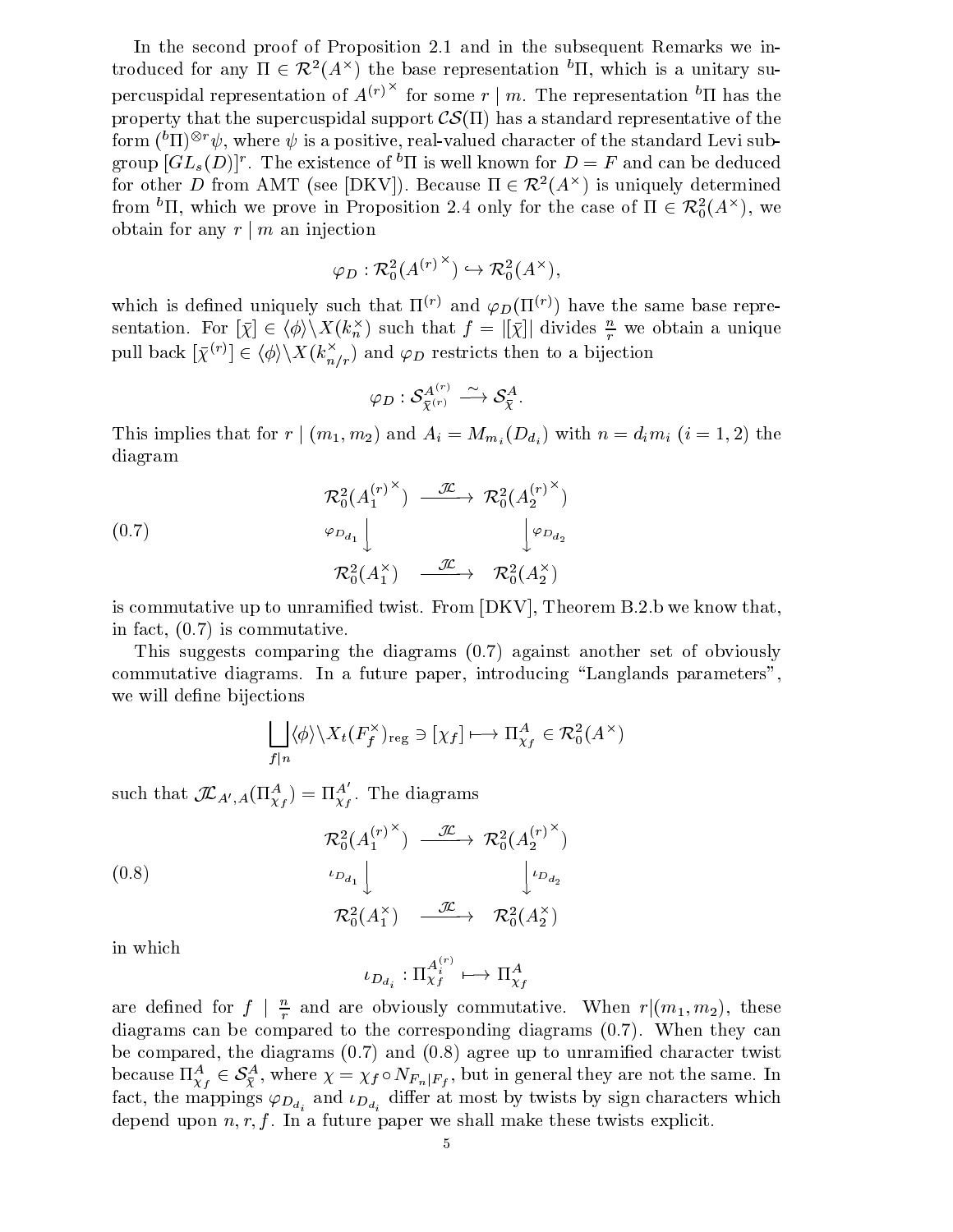# $\S$ 1. Parameters for the Set of Level Zero Simple Components of  $M(A^+)$ .

The purpose of the following Proposition is to prove (0.6), which gives a natural parameterization for the set of Bernstein components which correspond to level zero simple divisors. Only such components can have level zero discrete series subquotients associated to them.

**1.1 Proposition.** Let  $k_n | k$  be a degree n extension of finite fields with generating automorphism  $\phi$  and let  $n := dm$ . Then Green's parameterization of the cuspidal representations of finite general linear groups in terms of orbits of regular characters [Gr] induces a natural bijection

(1.1) 
$$
\mathcal{G}_m : \langle \phi \rangle \backslash X(k_n^{\times}) \longleftrightarrow \bigsqcup_{s|m} GL_s(k_d)_{\text{cusp}}^{\wedge} / \langle \phi \rangle
$$

between the set of  $\langle \phi \rangle$ -orbits in the group of characters  $\Lambda$  ( $\kappa_n^{\gamma}$  ) and the set of orbits of cuspidal representations of the groups  $GL_s(k_d)$  for all  $s|m$ . If  $[\bar{\chi}]$  is a character orbit of length f and  $f | n$ , then the corresponding Galois orbit of cuspidal representations  $[\sigma]$  consists of representations of  $GL_{f'}(k_d)$   $(f' := f/(d, f))$  and the length of  $[\sigma]$  is  $(d, f)$ . In particular,

$$
|[\bar\chi]|=d(\sigma)|[\sigma]|=f'(d,f),
$$

 $d(\sigma) = f'$  being the degree of the divisor  $\sigma$ .

# Remarks.

- (1) For  $m = 1$  and  $a = n$  the correspondence  $\mathcal{G}_1$  is the identity. For  $m = n$  and  $d = 1$ , since there is no Galois action on the right side of  $(1.1)$ , we see that  $\mathcal{G}_n$  gives the usual Green's parameterization of the cuspidal representations of  $GL_s(k)$  for  $s \mid n$ .
- (ii) On the right in  $(1.1)$  it would be enough to let  $\phi$  be a generator of the Galois group  $Gal(k_d|k)$ .

*Proof.* Given a  $\langle \varphi \rangle$ -orbit  $|\chi| \subset A \left(\kappa_n^{\vee}\right)$  of length f we write  $\text{icm}(a, f) = a f$ , and we use the following diagram of finite fields:

$$
k_{f} \longrightarrow k_{df}
$$
\n
$$
\uparrow \qquad \qquad \uparrow
$$
\n
$$
k_{(d,f)} \longrightarrow k_{d}
$$
\n
$$
\uparrow \qquad \qquad \downarrow
$$
\n
$$
k
$$

Since  $f \mid af$  and  $af \mid n$ , for any  $\chi \in A(k_n)$  such that  $|\chi| = f$ , we have a unique  $\kappa_d$ -regular character  $\chi_{df'} \in A(\kappa_{df'}')$  such that  $\chi_{df'} \circ \text{N}_{k_n | k_{df'}} = \chi$ . Therefore, by  $[G_r]$ , we also have the unique cuspidal representation  $\sigma = \sigma(\bar{\chi}_{df})$  of  $GL_{f'}(k_d)$  which has the character values

$$
\theta_{\sigma}(x) = (-1)^{f'-1} \sum_{\bar{\eta} \in \text{Gal}(k_{df'}|k_d) \cdot \bar{\chi}_{df'}} \bar{\eta}(x)
$$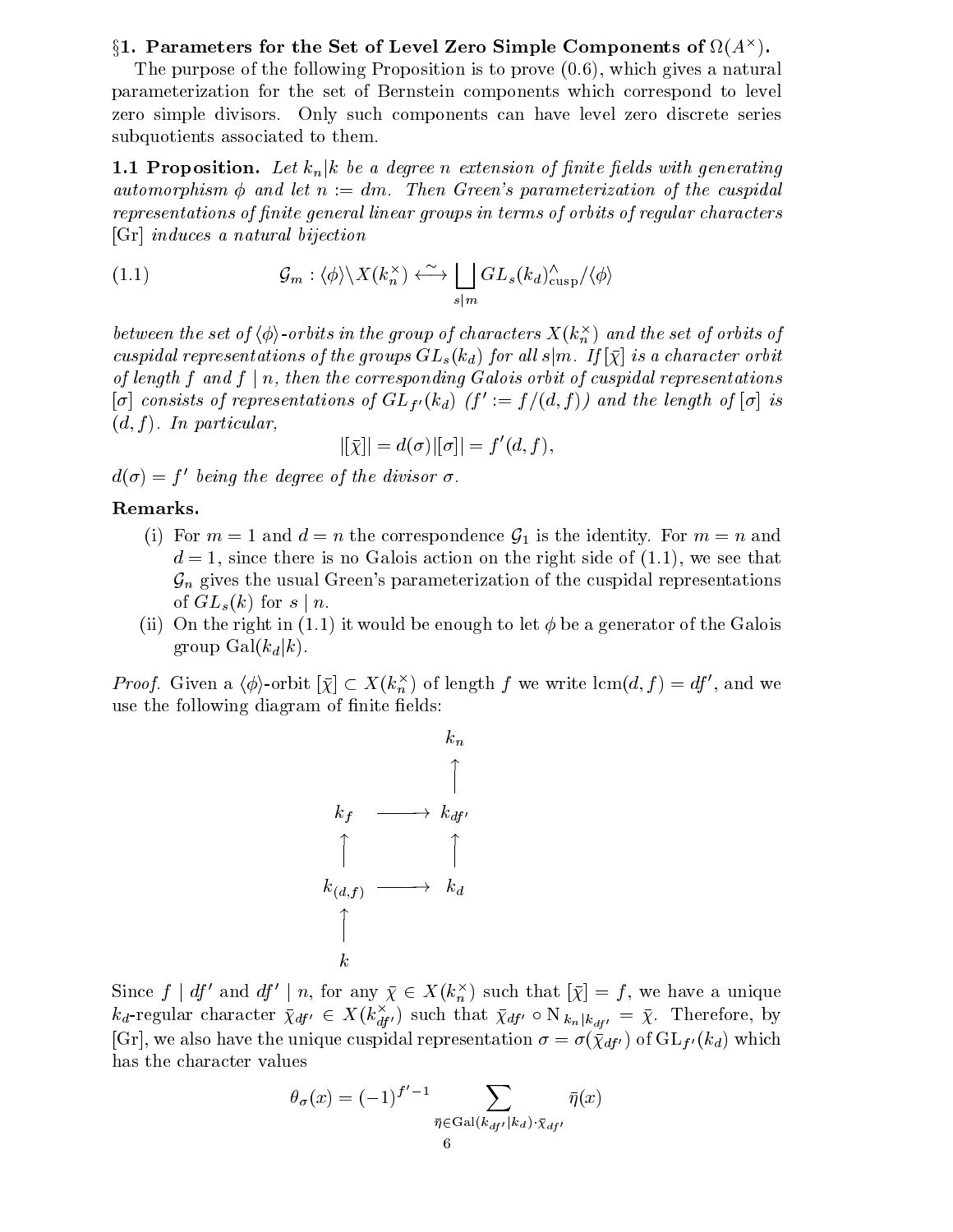for  $\kappa_d$ -regular  $x \in \kappa_{df}$ . Observing that the bijection of Green

$$
\langle \phi^d \rangle \backslash X(k_{df'}^\times)_{k_d-\text{reg}} \twoheadrightarrow \operatorname{GL}_{f'}(k_d)^\wedge_{\text{cusp}},
$$

which maps orbits of  $\kappa_d$ -regular characters in  $A\left(\kappa_{d f'}\right)$  to cuspidal representations of  $GL_{f'}(k_d)$ , is compatible with the action of  $\langle \phi \rangle$  on both sides, we see that the  $\langle \varphi \rangle$ -orbit  $[\sigma(\chi_{df'})]$  has length  $(a, f)$ . Conversely, an orbit  $[\sigma] \in GL_s(\kappa_d)_{\text{cusp}}'/\langle \varphi \rangle$ determines an orbit of  $\kappa_d$ -regular characters  $[\psi_\sigma]\in \langle \phi\rangle\backslash \Lambda\left(\kappa_{ds}^*\right)$  and a unique orbit  $\langle \phi \rangle$  on both sides,<br>ly, an orbit  $[\sigma] \in \langle \phi \rangle \setminus X(k_{ds}^{\times})$  and  $[\chi_{\sigma}] \subseteq A$  ( $\kappa_n^{\sim}$ ) such that  $\chi_{\sigma} = \psi_{\sigma} \circ N_{k_n | k_{ds}}$ . These orbits are of the same length; specically, we have

$$
|[\bar{\psi}_{\sigma}]| = |[\bar{\chi}_{\sigma}]| = s|[\sigma]|. \quad \Box
$$

For  $\chi \in A(k_n^{\infty})$  we write  $e := n/f$  and  $e^{\cdot} := (e, m)$ . From the equation  $am = ej$ it follows that  $m\,=\,e^{\cdot}\,f$  . Via  ${\cal G}_m$  the character orbit  $|\chi|$  determines the simple divisor  $e_{\perp} \sigma_{\parallel}$ , which has the degree  $m$ .

Now consider the central simple algebra  $A = M_m(D)$ ,  $D := D_d$  a central division algebra of index d over F. From  $[GSZ](27)$  we know how to associate to  $[\sigma]$  a unitary supercuspidal representation  $\pi_{[\sigma]} \in C(D)$  such that  $d(\pi_{[\sigma]}) = d([\sigma])$ . Thus  $|\chi|$  determines both a degree m divisor  $\nu_m(|\chi|) = e \pi_{[\sigma]} \in Div(C)$  and a simple level zero component  $\Omega[\bar\chi]:=\Omega{\cal D}_m([\bar\chi])\subset \Omega(A^{\times}).$ 

**1.2 Proposition.** The mapping  $\langle \varphi \rangle \langle \Lambda(\kappa_n) \rangle \ni [ \chi ] \mapsto \Omega[\bar{\chi}] = \Omega D_m([\bar{\chi}])$  gives a orjection from  $\langle \phi \rangle \backslash \Lambda \left( \kappa_n^{\cdot} \right)$  to the set of simple level zero connected components of  $\Omega(A^\times)$ . If  $[\bar\chi]$  corresponds to the degree  $m$  divisor  $e'[\sigma],$  then  $({\mathfrak A}^{\times}_{e'}, \sigma^{\otimes e}$   $)$  is a  $\boldsymbol{\eta}$  is a type type type type  $\boldsymbol{\eta}$ for the component  $\Omega_{[\bar\chi]}$ . If  $\Pi \in {\it Irr}(\Omega_{[\bar\chi]})$  is an irreducible representation with cusp $i$ aat support in  $\Omega_{\{ \bar{\chi} \}}$ , then its central character  $\omega_\Pi$  is a tame character of  $F$   $\simeq$  with  $\omega_{\Pi} = \chi_{\vert k^{\times}} \in \Lambda(\kappa^{\dots}).$ 

Proof. The proof follows from [GSZ](5.4, 5.5). In particular, the central character in it was tammed the reduction and the reduction and the reduction and the reduction and the reduction  $\mathbf{u}_1$ is constructed by restricting to the units of  $F\cap$  and factoring mod the principal units. It is obviously determined by the type. From Proposition 1.1 we obtain  $\bar{\omega}_{\Pi} = (\bar{\chi}_{df'})^e \mid_{k^\times} = \bar{\chi}\vert_{k^\times}. \quad \Box$ 

# $32.$  A Parameterization of the Set of Inertial Classes  $\mathcal{K}_{0}^{\mathsf{a}}(A^{T})/2$

We shall continue to use a "bar" over a Greek letter to denote a multiplicative character of a finite field; e.g. if  $\chi$  is a tame multiplicative character of a p-adic field, then  $\bar{\chi}$  usually will denote its "reduction", i.e. the reduction of its restriction to the group of units.

**4.1 Proposition.** Let  $\Omega = \Omega(D)$  be a level zero Bernstein component and assume that D is not a simple alwisor. Then  $\mathcal{K}^-(A^{\frown}) \cap IT(\Omega) = \emptyset$ .

*Proof.* We give two proofs for this Proposition, the first in the context of Bushnell/Kutzko theory and the second based on a theorem of Harish-Chandra. The  $\rm{second\,\,\,}$  proof will allow us to associate to any irreducible discrete series of  $\rm{A}^+$  a unitary supercuspidal "base representation".

(1) Let  $\Omega \subset \Omega(A^{\sim})$  be a level zero connected component. Assume that  $\Omega = \Omega(D)$ , where the degree m divisor  $\mathcal D$  is not simple. By [GSZ], Proposition 5.3 and Theorem  $0.4$  the types  $(\mathcal{U}^+, T)$  associated to  $\Omega$  all have the same divisor  $\Delta(T)$   $=$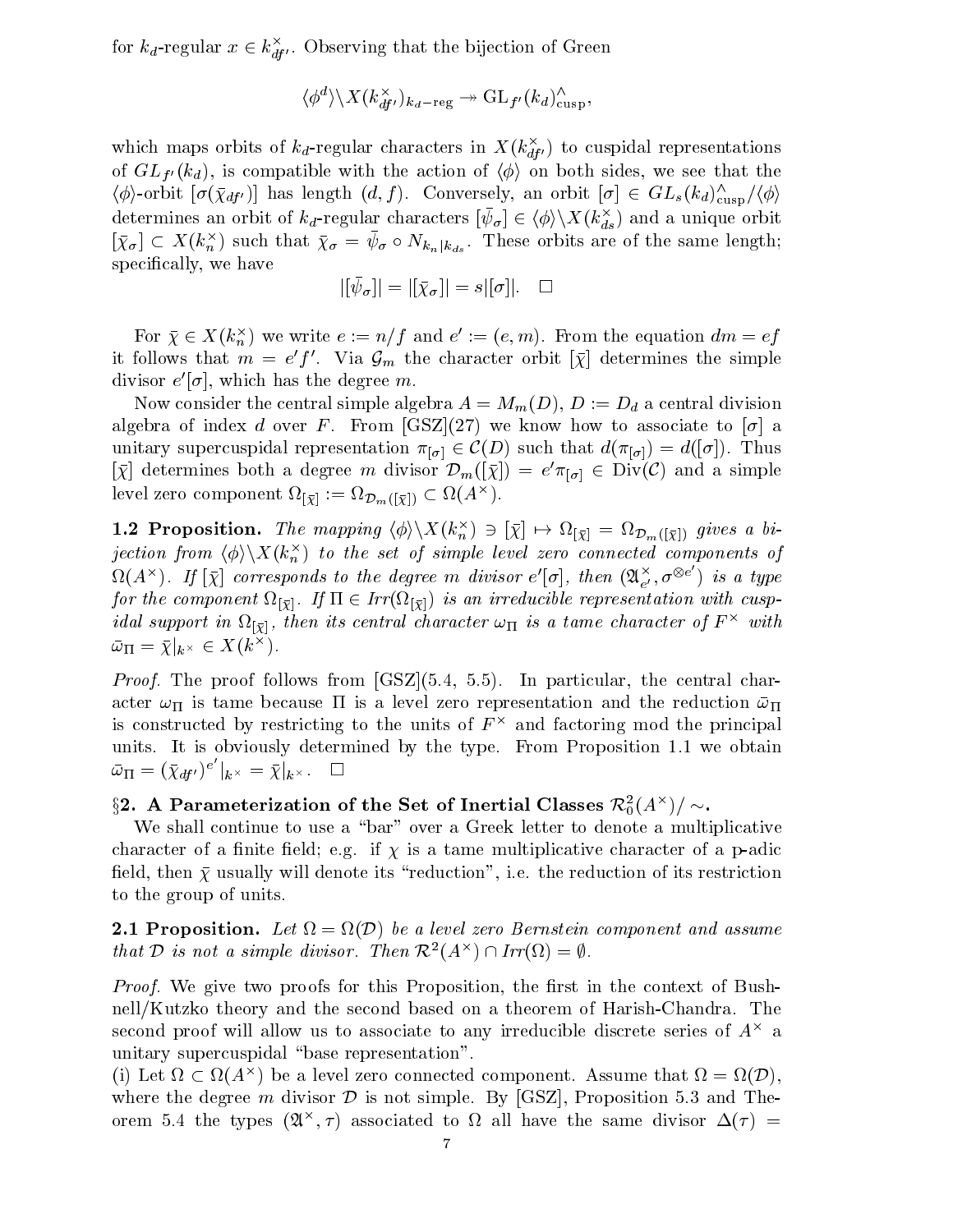<u>Product</u> the contract of the contract of the contract of the contract of the contract of the contract of the contract of the contract of the contract of the contract of the contract of the contract of the contract of the  $\vert \sigma \vert$  if the state two distinct orbits for at least two distinct orbits in the state orbits  $\vert \sigma \vert$ sider the proper Levi subgroup  $M = \prod_{[\sigma]} GL_{r_{[\sigma]}(\tau)\cdot d(\sigma)}(D) \subset A^{\times}.$  Using the Hecke algebra isomorphism  $[GSZ]1.9$  we obtain from  $[BK2](8.4)$  that the parabolic induction from M to G is an equivalence between the categories  $\mathcal{M}_{\widetilde{M}}(s\iota)$  and  $\mathcal{M}_{G}(s\iota),$ where  $\Omega = \Omega(D)$  is interpreted as a connected component of the Bernstein spec- $\liminf_{n\to\infty} \liminf_{n\to\infty} \limsup_{n\to\infty} \limsup_{n\to\infty} \limsup_{n\to\infty} \limsup_{n\to\infty} \limsup_{n\to\infty} \limsup_{n\to\infty} \limsup_{n\to\infty} \limsup_{n\to\infty} \limsup_{n\to\infty} \limsup_{n\to\infty} \limsup_{n\to\infty} \limsup_{n\to\infty} \limsup_{n\to\infty} \limsup_{n\to\infty} \limsup_{n\to\infty} \limsup_{n\to\infty} \limsup_{n\to\infty} \limsup_{n\to\infty}$ induced from  $\tilde{M}$  and therefore  $\Pi$  cannot be discrete series. Indeed either by AMT (or, to give a local argument, by Harish-Chandra's Selberg principle) the character of a discrete series representation cannot completely vanish on the regular elliptic set, whereas the character of a parabolically induced representation does vanish for regular elliptic elements.

(ii) For  $\mathcal{D} = \sum_{\pi \in \mathcal{C}} m_{\pi} \pi \in \mathrm{Div}^+(\mathcal{C})$  consider the cuspidal pair

$$
(M_{\mathcal{D}} = \prod_{\pi \in \mathcal{C}} GL_{d(\pi)}(D)^{\times m_{\pi}}, \pi_{\mathcal{D}} = \otimes_{\pi \in \mathcal{C}} \pi^{\otimes m_{\pi}})
$$

and assume that the connected component  $\Omega(D)$  is generated by the  $A^{\smallfrown}$  orbit of and assume that the connected component  $\Omega(\mathcal{D})$  is generated by the  $A^{\times}$  orbit of  $(M_{\mathcal{D}}, \pi_{\mathcal{D}})$ . Assume, moreover, that the supercuspidal support of  $\Pi \in \mathcal{R}^2(A^{\times})$  lies in  $\Omega(D),$  hence that it is the A  $^{\circ}$  orbit of (M  $_{\mathcal{D}},\pi_{0}),$  where  $\pi_{0}$  is an unramined twist of  $\pi_{\mathcal{D}}$ . Let  $\pi_0 = \pi_1 \otimes \psi$  be the decomposition of  $\pi_0$ , where  $\pi_1$  is unitary supercuspidal and  $\psi$  is a positive, real-valued character of  $M := M_{\mathcal{D}}$ . Let T be the maximal split torus in the center of M and let  $W(T) := N_{A^{\times}}(M)/M$  be the corresponding Weyl group. Let  $W(\pi_1) \subset W(T)$  be the subgroup consisting of elements which fix the class of  $\pi_1$ . Since  $\Pi \in \mathcal{K}^-(A^\cap)$ , it follows from [SI], Corollary 5.4.5.8 that W( $\pi_1$ ) contains reflections with respect to  $r-1$  imearly independent 1-roots of  $A^\smallfrown$ , where r is the number of diagonal blocks of M ( $r = \sum_{\pi \in \mathcal{C}} m_{\pi}$ ). It is easy to see that this implies that  $W(T)$  must permute the r blocks of M, so  $W(T) \cong \mathfrak{S}_r$  is the symmetric group on r letters and, moreover,  $W(\pi_1) = W(T)$ . This implies that  $\pi_1 = \vartriangle^\circ$  , where the supercuspidal representation  $\vartriangle$  of  $\operatorname{GL}_{m/r}(D)$  does not depend upon the choice of  $0$  and  $1$  and 1 are unique up to the action of W(T ) and W(T ) and W(T ) and W(T ) and W(T ) and W(T ) and W(T ) and W(T ) and W(T ) and W(T ) and W(T ) and W(T ) and W(T ) and W(T ) and W(T ) and W(T  $\Sigma^{\circ}$  is W(1)-invariant. Since  $\Sigma^{\circ} = \pi_1$  is an unramined twist of  $\pi_{\mathcal{D}}$ , it follows that  $\mathcal{D} = m_{\pi} \pi = r \pi$  for a single  $\pi \in \mathcal{C}$ . In particular, it follows that  $\mathcal{D}$  must be a simple divisor and  $\Sigma$  an unramified twist of  $\pi$ . From (0.3) it follows that, when  $\Pi$ is level zero, then  $D = r\pi$ , where  $\pi = \pi_{[\sigma]}$  for some orbit  $|\sigma| \in C(\kappa_D)$ .

#### Remarks.

- (i) The second argument applies to general discrete series representations and proves that a discrete series representation must lie in a Bernstein component corresponding to a simple divisor.
- (ii) If  $\Pi \in \mathcal{K}^-(A^\wedge)$ , we write  $\mathbb{I}^1 := \Sigma$ , where  $\Sigma$  is as constructed in Proof (z) above. We call <sup>b</sup> $\Pi$  the *supercuspidal base representation* of  $\Pi$ .

**2.2 Corollary.** If  $\mathcal{K}_0^1(A^\wedge) \cap \text{Tr}(\Omega) \neq \emptyset$ , then  $\Omega = \Omega_{\{\bar{\chi}\}}$  for some Galois orbit  $[\chi] \in \Lambda(\kappa_n)$ .

*Proof.* Proposition 2.1 implies that, if  $\mathcal{K}_0^-(A^{\,\,\prime\,\prime}) \sqcup \Omega \neq \emptyset$ , then  $\Omega = \Omega(D)$  for some simple divisor  $\mathcal{D}$ . On the other hand, Proposition 1.2 gives a parameterization of the set of simple level zero components such that each is of the form for some  $\chi \in \Lambda(\kappa_n^-)$ .  $\Box$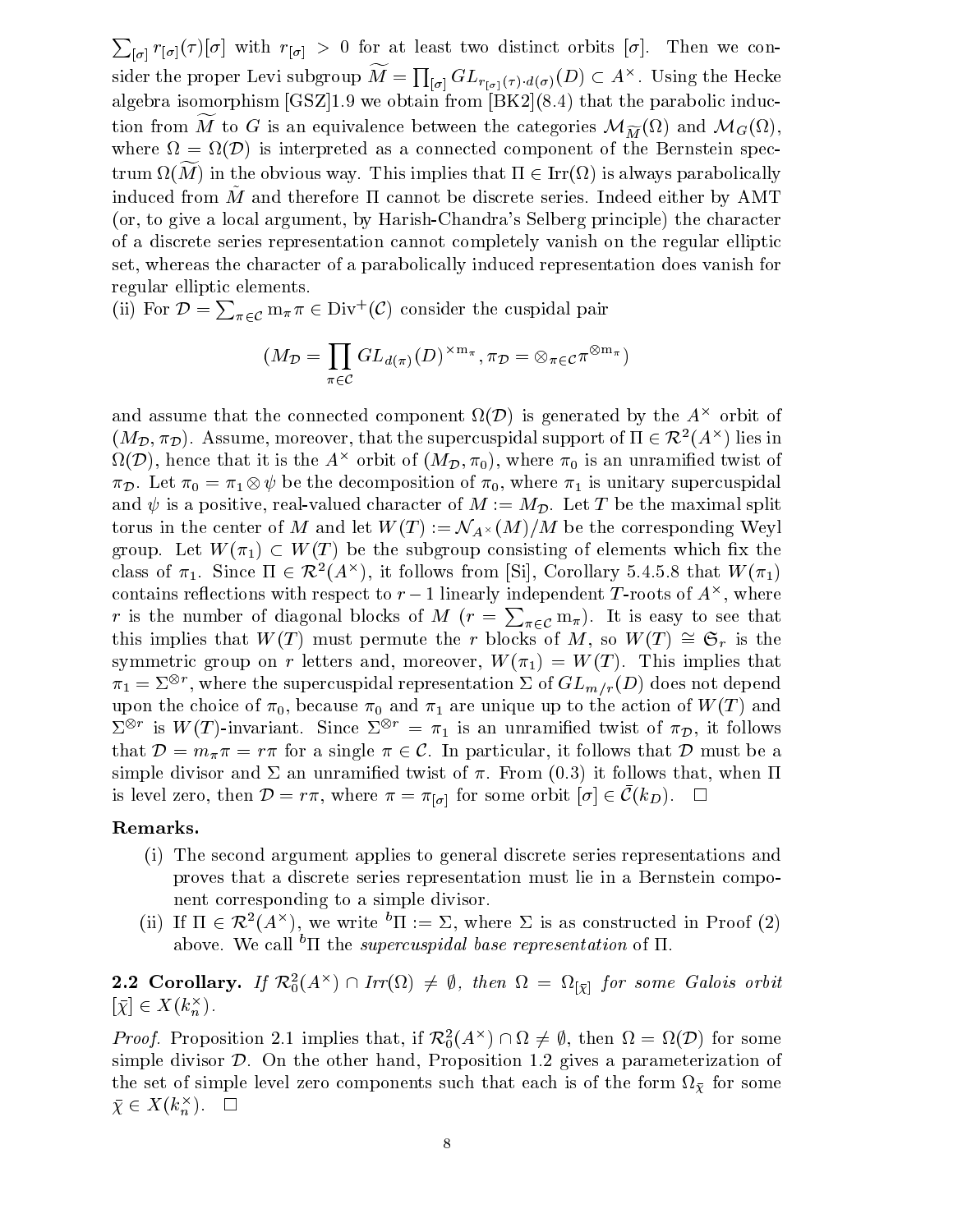**2.3 Denmition.** We write  $S_{\bar{Y}} \subset \text{Irr}(\Omega[\bar{Y}])$  for the set of irreducible discrete series representations which have supercuspidal supercuspidal support in the property of  $\mathbb{P}[\mathbf{Y}]$  .

From Proposition 2.1, Proof (ii), it follows that the base representation mapping  $\Pi \mapsto \Pi$  is defined for any  $\Pi \in \mathcal{K}^-(A^+)$ . We want to give some of the properties of this mapping but we shall be able here to give proofs only in the level zero case, to which we now return.

Let  $\kappa_0(A^\smallfrown)\subset\kappa_0(A^\smallfrown)$  denote the subset consisting of unitary supercuspidal level zero representations.

**2.4 Proposition.** The base representation map defines a bijection

$$
\mathcal{R}_0^2(A^\times) \ni \Pi \longmapsto {}^b\Pi \in \bigsqcup_{s|m} \mathcal{R}_0^0(GL_s(D)).
$$

*Proof.* Injectivity: Let  $\Sigma := \Pi_1 = \Pi_2 \in \mathcal{K}_0(GL_s(D))$ , let  $r = m/s$ , and let  $M = [GL_8(D)]^{\circ}$  be a block diagonal Levi subgroup of  $A^{\circ}$ . Since the supercuspidal supports of  $\text{H}_1$  and  $\text{H}_2$  are inertially equivalent to  $\varSigma^\varphi$  , it follows that  $\text{H}_1, \text{H}_2 \in$ Irr( ) for the same connected component of the Bernstein spectrum. From the classification of these components given in Proposition 1.2, we know the first that  $\mathcal{L}^{\mathcal{A}}(X)$ i.e.  $\text{11}_1, \text{11}_2 \in \mathcal{S}_{\tilde{Y}}$  for some  $[\chi] \in \Lambda(\kappa_n)/\langle \varphi \rangle$ . Applying Proposition 2.8, we see that  $\Pi_1 = \Pi_2 \eta$  for some unramined character  $\eta = \eta \circ \mathrm{Nrd}_{A|F}$  of  $A^{\sim}$ . We also write  $\tilde{\eta}' = \eta \circ \text{Nrd}_{A'|F}$  for  $A' = M_s(D)$ . Let  $P = M \ltimes U$  be the standard (upper triangular) parabolic subgroup of A<sup>-1</sup> with M as Levi factor. Then  $\Pi_2 \subset \imath_{A^\times, P}(\mathbb{Z}^\times | \psi),$  where is a positive, real-valued  $\alpha$  and  $\alpha$  and  $\alpha$  and  $\alpha$  and  $\alpha$  and  $\beta$  . The main i $A\cap I$  is denotes the main normalized (unitary) parabolic induction. Therefore,

$$
\Pi_1 = \Pi_2 \otimes \tilde{\eta} \subset \tilde{\eta} \otimes i_{A^{\times},P}(\Sigma^{\otimes r} \psi) = i_{A^{\times},P}((\tilde{\eta}' \Sigma)^{\otimes r} \psi),
$$

which implies that  $11_1 = \eta L$ . Our hypothesis further implies that  $\Delta = \eta L$ , i.e. that 1 and 2 have the same supercuspidal support. We may conclude from this that  $\mathbf{n}_1 = \mathbf{n}_2$ , since it is known that the composition series of  $i_{A^\times, P}(\mathcal{Z}^\circ \ \psi)$  contains only one discrete series component.

Surjectivity: Assume that  $rs = m$  and that  $\pi \in \mathcal{R}_0(GL_s(D))$ . From [GSZ], Proposition 5.5(ii) we know that  $\pi$  is an unramified twist of  $\pi_{[\sigma]}$  for some  $[\sigma] \in$ Surjectivity: Assume that  $rs = m$  and that  $\pi \in \mathcal{R}_0^0(GL_s(D))$ . From [GSZ],<br>Proposition 5.5(ii) we know that  $\pi$  is an unramified twist of  $\pi_{[\sigma]}$  for some  $[\sigma] \in GL_s(k_D)_{\text{cusp}}^\wedge/\langle \phi \rangle$ . By Proposition 1.1 there is a uniqu  $\mathcal{G}_m(|\chi|) \equiv |\theta|$ . This means that  $\nu_m(|\chi|) \equiv r \pi_{[\sigma]}$ . Again applying Proposition 2.8 we see that  $\mathcal{S}_{\bar{Y}} \neq \emptyset$ . The supercuspidal support of  $\Pi \in \mathcal{S}_{\bar{Y}}$  is an unramined twist  $\langle \phi \rangle$ . By Proposition 1.1 there is a unique  $[\bar{\chi}] \in \langle \phi \rangle \backslash X(k_n^{\times})$ .<br>This means that  $\mathcal{D}_m([\bar{\chi}]) = r \pi_{[\sigma]}$ . Again applying Prop<br> $\frac{A}{\bar{\chi}} \neq \emptyset$ . The supercuspidal support of  $\Pi \in \mathcal{S}_{\bar{\chi}}^{\mathcal{A}}$  is an unran of  $\pi_{[\sigma]}^-$  and "II is an unramified twist of  $\pi_{[\sigma]}^-$ . But for an unramified character  $\eta$ as above we have seen that  $\tilde{\;}$  (ii  $\otimes$   $n)$   $\equiv$   $\tilde{\;}$  ii  $\otimes$   $n$  . Thus we can realize any unramies twist of  $\mathbf{u}$  is the base representation of some representation of some representation of some representation of some representation of some representation of some representation of some representation of some as above we have:<br>ramified unitary two<br> $\Pi \in \mathcal{R}^2_0(A^\times)$ .  $_0(A^{\cdots}).$   $\Box$ 

**Remark.** Let  $\Omega \subset \Omega(A^{\times})$  be a connected component of the Bernstein spectrum. The proof of Proposition 2.4 depended upon the following two basic facts:

- $\mathcal{N}$  The set  $\mathcal{N}$  at most one unramified twist contains of discrete series of discrete series of discrete series of discrete series of discrete series of discrete series of discrete series of discrete series of di representations. We used this fact to prove injectivity.
- (ii) There exists an unramied twist class of discrete series representations in Ifr(52) when  $\Omega = \Omega(\nu)$  for a simple divisor  $\nu$ . We needed this fact to prove surjectivity.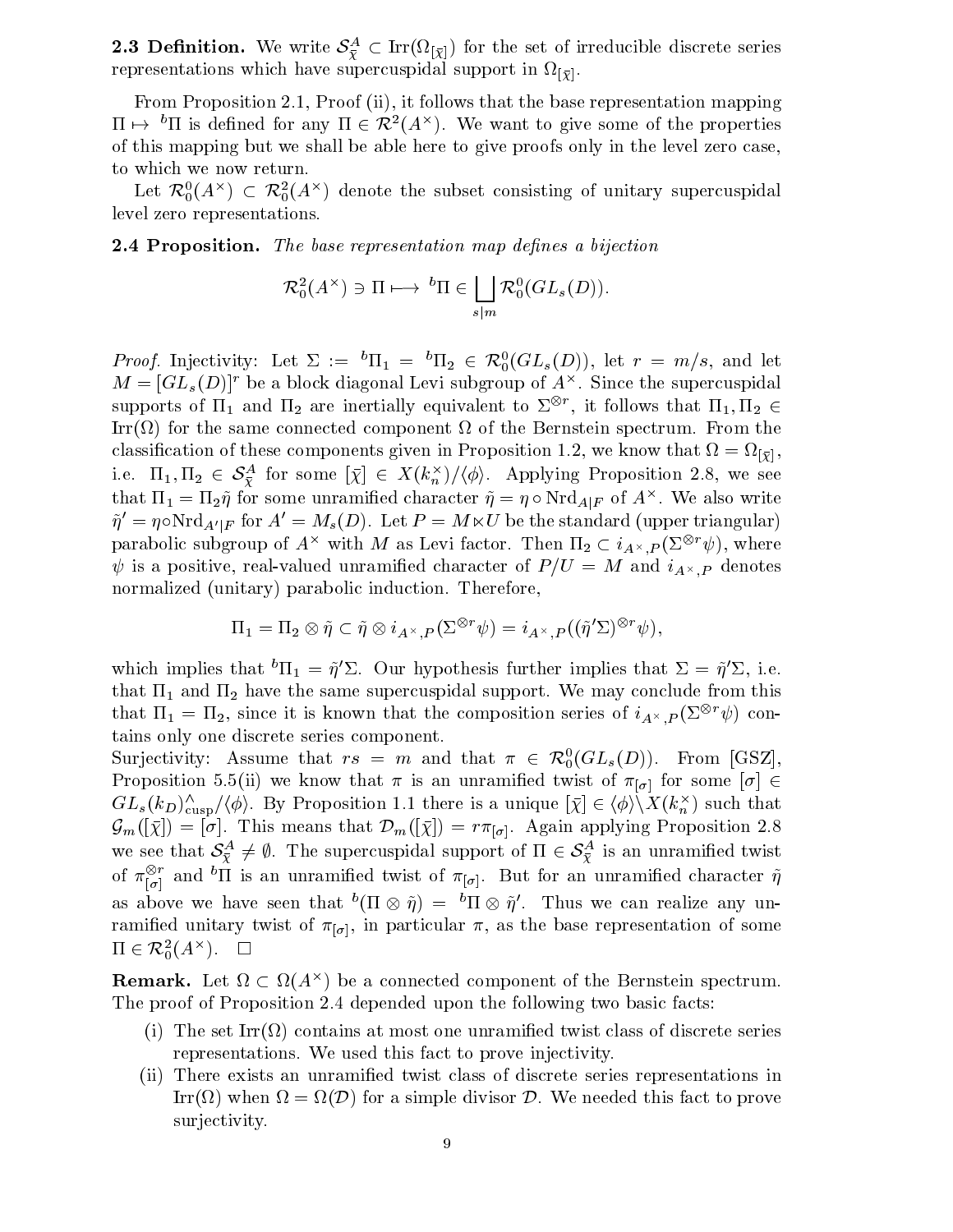We proved our assertion only for level zero representations and depended upon Proposition 2.8 for the two facts. We remark here that both facts are known in complete generality. In particular, they follow from AMT ([DKV], Theorem B.2.b), which reduces these assertions to the split case.

Applying (0.3), which defines a bijection of  $\bigsqcup_{s|m} GL_s(k_d)_{\text{cusp}}^{\wedge}$  to the set of inertial classes  $\bigsqcup_{s|m}\mathcal{R}_0^0(GL_s(D))/\sim$ , we may then use (1.1) and Proposition 2.4 to parameterize the set of level zero inertial classes  $\kappa_{0}^{-}(A^{+})/\sim$  by the set of Galois ertial classes  $\bigsqcup_{s|m} {\mathcal R}^0_0(GL_s(D))/\sim$ , we may then use (1.1) and Preparameterize the set of level zero inertial classes  ${\mathcal R}^2_0(A^\times)/\sim$  by tlass obtain a map  $\bar\chi\mapsto{\mathcal S}^{\mathcal A}_\tau$  (See (2.5)).

In the following we use notation explained in the paragraph prior to Proposition 1.2.

**2.5 Proposition.** Assume that  $D_m(|\chi|) = e \pi_{[\sigma]}, \ i.e.$   $\Omega_{[\bar{\chi}]} \subset \Omega(A^{\wedge})$  is the connected component which contains the cuspidal pair  $(M, \pi_{i=1}^{\otimes e})$  with  $|\sigma|$  ) with respect to the Levisubgroup  $M = [GL_{f'}(D)]^{\times e} \subset A^{\times}$ . For any  $\Pi \in S^A_{\overline{Y}}$  the normalized Jacquet func- $\begin{aligned} &\mathcal{L}_{m}(\mathcal{X}_{1})=\mathcal{C}^{(K)}[\sigma],\ \textit{i.e.}\ \mathcal{L}_{\mathcal{X}_{2}}^{(K)}\subseteq\mathcal{S}_{2}^{(K)}\ &\textit{in} \ \textit{for any}\ \Pi\in\mathcal{S}_{2}^{A}\ \textit{the normal} \end{aligned}$ tor  $r_{M,A}\times(\Pi)$  is irreducible; specifically,  $r_{M,A}\times(\Pi) = \pi_{\lceil \sigma \rceil}^{\otimes e}$   $\cdot \psi$  for some unramified character  $\psi$  of M which is not unitary.

*Proof.* The type  $(\mathfrak{A}_{e'}^{\times}, \tau)$  for  $\Omega_{[\bar{\chi}]}$  is a cover of  $(M \cap \mathfrak{A}_{e'}^{\times}, \sigma^{\otimes e})$ , wh ), which is a type to the interval  $\mathcal{P}$ for the supercuspidal component  $\Omega[\bar{y}](M) \subseteq \Omega(M)$  (see [GSZ] 5.3 and its proof). Therefore, by  $[BK2](7.9)$ (ii), we have a natural isomorphism of complex vector spaces

(2.1) 
$$
\operatorname{Hom}_{\mathfrak{A}_{e'}^{\times}}(\tau, \Pi) \cong \operatorname{Hom}_{\mathfrak{A}_{e'}^{\times} \cap M}(\tau, r_{M, A^{\times}}(\Pi)).
$$

Let  $\omega$  denote the central character of  $\Pi$ . Then we also have the natural isomorphism

(2.2) 
$$
\text{Hom}_{\mathfrak{A}_{e'}^{\times}(\varpi_F)}(\tau_{\omega}, \Pi) \cong \text{Hom}_{\mathfrak{A}_{e'}^{\times}}(\tau, \Pi).
$$

Since it is irreducible, Home  $\mathfrak{A}_{e'}^{\rightarrow}(\varpi_F)$  (  $\omega$  ) is a finite-dimensional simple module over a finite the Hecke algebra  $\mathcal{H}(A^\wedge, \mathcal{U}_{e'}(\varpi_F), \tau_\omega)$ . Since II is a discrete series representation, we may apply Proposition A9 with  $(\Lambda, \rho) = ( \mathfrak{A}_{e'} ( \varpi_F), \tau_\omega ).$  This implies that the modules in (2.2) are complex vector spaces of dimension one.

Considering now the right side or  $(2.1)$ , we see that r $M_{1}A/(2.1)$  contains the type  $(\mathfrak{A}_{e'}, \tau)$  with multiplicity one and therefore  $r_{M,A}\times (11)$  contains an irreducible component  $\pi_{\lbrack\sigma]}^{\otimes e}$   $\cdot \psi$  and indeed only one. The character  $\psi$  cannot be unitary, since if it were unitary, then  $\Pi$  would be a subrepresentation of a unitarily induced representation and therefore not a discrete series representation. Moreover, any other component of  $r_{M,A^\times}(\Pi)$  has to be supercuspidal and conjugate to  $\pi_{[\sigma]}^{\otimes e} \cdot \psi$  under the normalizer of  $M,$  i.e. it has to be of the form  $\pi_{\lbrack\sigma]}^{\otimes e}\cdot\psi'$  (see e.g. [BR], III.2 Theorem 18). Any such component contains  $\tau|_{M\cap\mathfrak{A}_{e'}^{\times}}$ . By [BK2](7.9) this is impossible since  $\tau$  occurs as a component of  $\Pi|_{\mathfrak{A}_{e'}^\times}$  only once. Thus  $r_{M,A^\times}(\Pi) = \pi_{[\sigma]}^{\otimes e} \cdot \psi$  and is irreducible.

remark. Since  $M$ ;A-() is interacted, it is interacted, it is interacted to the support interacted in  $\mu$  is i of  $\Pi$ . Therefore, we have

$$
r_{M,A^\times}(\Pi) = {}^{b}\Pi^{\otimes e'}\psi_1 = (\pi_{[\sigma]}\tilde{\eta}')^{\otimes e'}\psi_1,
$$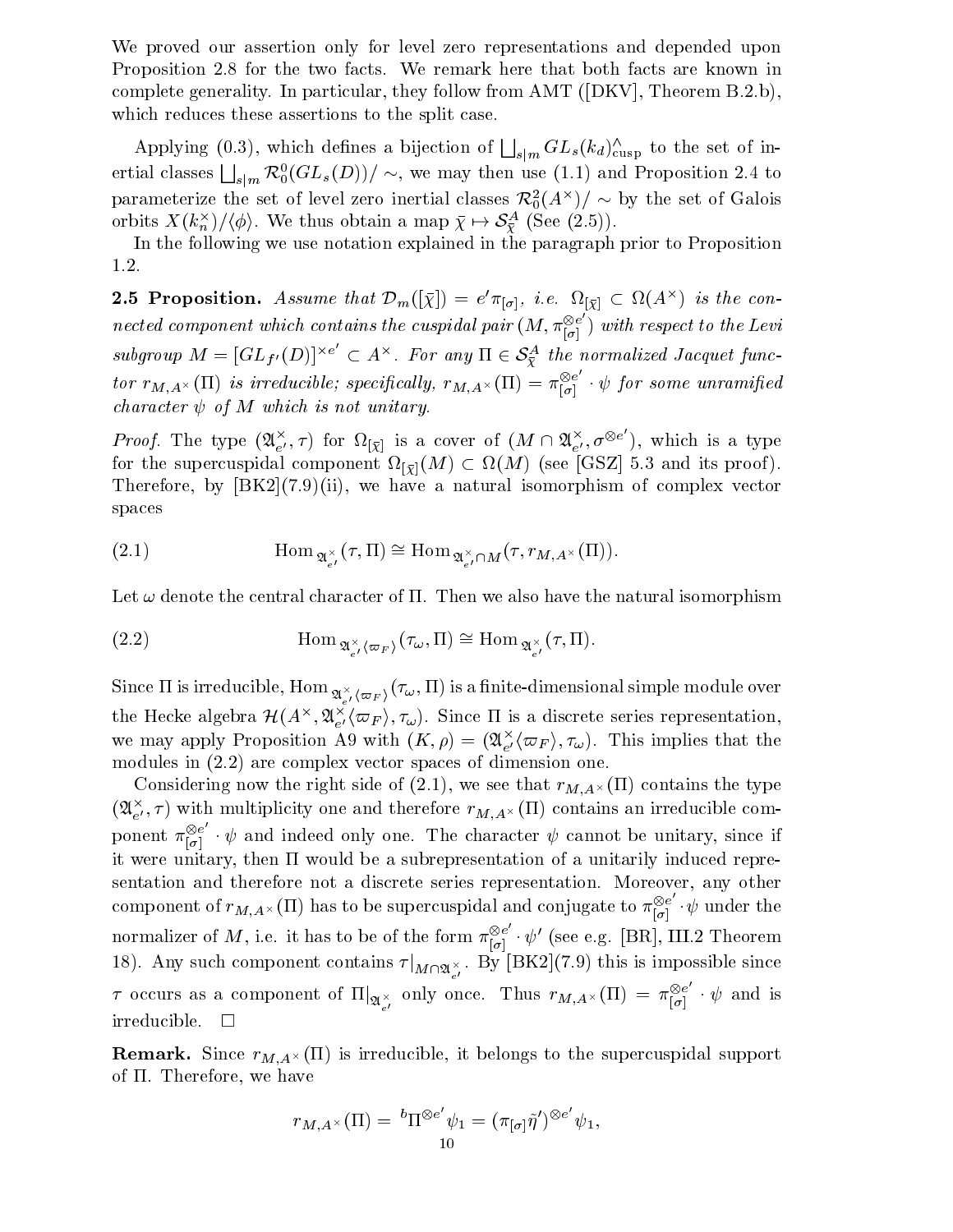where  $\psi_1$  is a positive, real-valued character and  $\eta$  -is a unitary unramined character.

As before,  $(\mathfrak{A}^{\times}_{e'}, \tau)$  is the type such that  $\tau = \sigma^{\otimes e}$  . We wr  $=\sigma^{\otimes e}$ . We wr

$$
\tau^{\nu_1,\dots,\nu_{\,e'}}:=\sigma^{\phi^{\nu_1}}\otimes\dots\otimes\sigma^{\phi^{\nu_{\,e'}}}.
$$

The set of tuples  $(\nu_1,\ldots,\nu_{e'}) \in (\mathbb{Z}/((d,f)))^e$  parar parameterizes the  $(d, f)^e$  conju conjugates and conjugates are conjugated by the conjugate of the conjugate of the conjugate of the conjugate of the conjugate of the conjugate of the conjugate of the conjugate of the conjugate of the conjugate of the conj of  $\tau$ . 2.6 Corollary. Let  $(\Pi, V) \in S^A_{\overline{Y}}$  and let  $V^{1+\mathfrak{P}_{e'}}$  denote the subspace of V consist-

ing of al l (1 + Pe0 )-xed vectors, where Pe<sup>0</sup> denotes the Jacobson radical of Ae0 . As a representation of  $\mathcal{X}_{e}^{\gamma}$  the space  $V^{+}\gamma e^{\gamma}$  aecomposes as  $\oplus\tau^{e_1,\ldots,e_{e^{\gamma}}},$  where, for  $0 \leq \nu_1,\ldots,\nu_{e'} < (d, f)$ , each representation occurs with multiplicity one.

*Proof.* From  $[GZ](5.5)(i)$  we know that each of the above types occurs and with the same multiplicity. As we have seen in the proof of 2.4,  $\tau$  occurs simply in  $\Pi|_{\mathfrak{A}_{e'}^{\times}}.$ **Therefore, the same is true for each of the types**  $T^{(1)}$ ;  $e^{\alpha}$ .  $\square$ 

We consider the unramined extension  $F_n|F$  of degree n and we write  $\Lambda_t(F_n^{\,\,\gamma})$ for the set of tamely ramined characters of  $F_n$  . Then we have a reduction map

(2.3) 
$$
X_t(F_n^{\times}) \ni \chi \longmapsto \bar{\chi} \in X(k_n^{\times}),
$$

where  $\bar{\chi}$  denotes  $\chi|_{o_n^{\times}}$  regarded as a character of  $k_n^{\times}$ . Here we identify  $k_n$  with the residual erret in F $\mu$  and we use the assumption that  $\Lambda$  of a tame character. Under the assumption that  $\mu$ these assumptions the  $\bar{\chi}$  is well defined; we call  $\bar{\chi}$  the reduction of  $\chi$ . Noting that  $F_n$  has a prime element in F, we see that  $(2.3)$  is compatible with the Galois action of  $Gal(F_n|F) \cong Gal(k_n|k) = \langle \phi \rangle$ , the lengths of orbits being preserved. Moreover, the character  $\chi \in \Lambda_t(F_n^{\rightarrow})$  is uniquely determined by its reduction  $\chi \in \Lambda(K_n^{\rightarrow})$  and its restriction  $\chi_F \in A_t(F^{\times})$ . For  $\Pi \in \mathcal{S}_{\widetilde{Y}}^{\times}$  it follows from Definition 2.3 and from the last statement of Proposition 1.2 that the central character  $\omega_\Pi \in \Lambda_t({\bf f} \cap$  has the reduction  $\omega_{\Pi} = \chi_{|k^{\times}}$ . From this we obtain a partition  $\sigma_{\tilde{Y}}^{\sim} = \cup_{\chi} \sigma_{Y}^{\sim}$ , where  $\chi \in \Lambda_t(F_n^\gamma)$  runs over all tame characters which have the prescribed reduction  $\chi$ and where: 2.7 Definition. For  $\chi \in X_t(F_n^{\times})$  set  $\mathcal{S}_\chi^A := \{\Pi \in \mathcal{S}_\chi^A : \omega_\Pi = \chi_F\}.$ 

Like  $\mathcal{S}_{\overline{Y}}^{\perp}$  (cf. Def. 2.3) the definition of  $\mathcal{S}_{Y}^{\perp}$  depends only upon the ( $\phi$ )-orbit of  $\chi$ .

**2.8 Proposition.** If  $\chi \in \Lambda_t(\mathbf{r}_n^{\times})$  generates a  $\langle \varphi \rangle$ -orbit  $[\chi]$  of length f, then  $S_Y^{\times}$  is a set of order  $e = n/f$ . In particular, the group of unramified characters of order aiviaing n acts transitively on  $S_{\mathcal{I}}^{\mathcal{I}}$ . The set  $S_{\mathcal{I}}^{\mathcal{I}}$  is a single unramified twist class. ively on  $S_\chi^A$ . The set  $S_\chi^A$  is a single<br> $\chi^A$  consists of all  $\Pi \in S_\chi^A$  which have

*Proof.* We note that  $S_{\mathcal{V}}^{\infty}$  consists of all  $\Pi \in S_{\mathcal{V}}^{\infty}$  which have a fixed central character. By Proposition 1.2 the representations of  $\mathcal{S}_\mathcal{X}^\alpha$  admit the type  $(\mathcal{U}_{e'}, \tau)$ , where  $\tau =$  $\sigma^{\otimes e}$  . The . Interefore, we may apply Corollary A10 with  $r = e$  and  $i = (a, j)$ , which according to Proposition 1.1 is  $|[\sigma]|$ . This implies that  $dr/l = de^{\prime}/(d, f) = e$ , in which the second equality follows from  $e_I = am$  and  $e_i = (e, m)$ . If  $\eta \in A(F^{\times})$  and  $\eta = \eta \circ \text{Nrd }_{A|F}, \text{ then we know that } \omega_{\Pi \otimes \tilde{n}} = \omega_{\Pi} \otimes \eta^{\perp}, \text{ which implies that the group }$ of unrammed characters  $\eta$  of order dividing  $n$  acts on each set  $\mathcal{S}_{\mathbf{Y}}$  . Therefore, it  $\eta = \eta \circ \text{Nrd }_{A|F}$ , then we know that  $\omega_{\Pi \otimes \tilde{\eta}} =$ <br>of unramified characters  $\eta$  of order dividing<br>suffices to show that, for  $\Pi \in \mathcal{S}^{\mathcal{A}}_{\tilde{\tau}}$ , we have  $\Pi$  $\frac{f_1}{\overline{\chi}}$ , we have  $\Pi\otimes\chi_F= \Pi$  if and only if  $\chi_F'=1$ . In this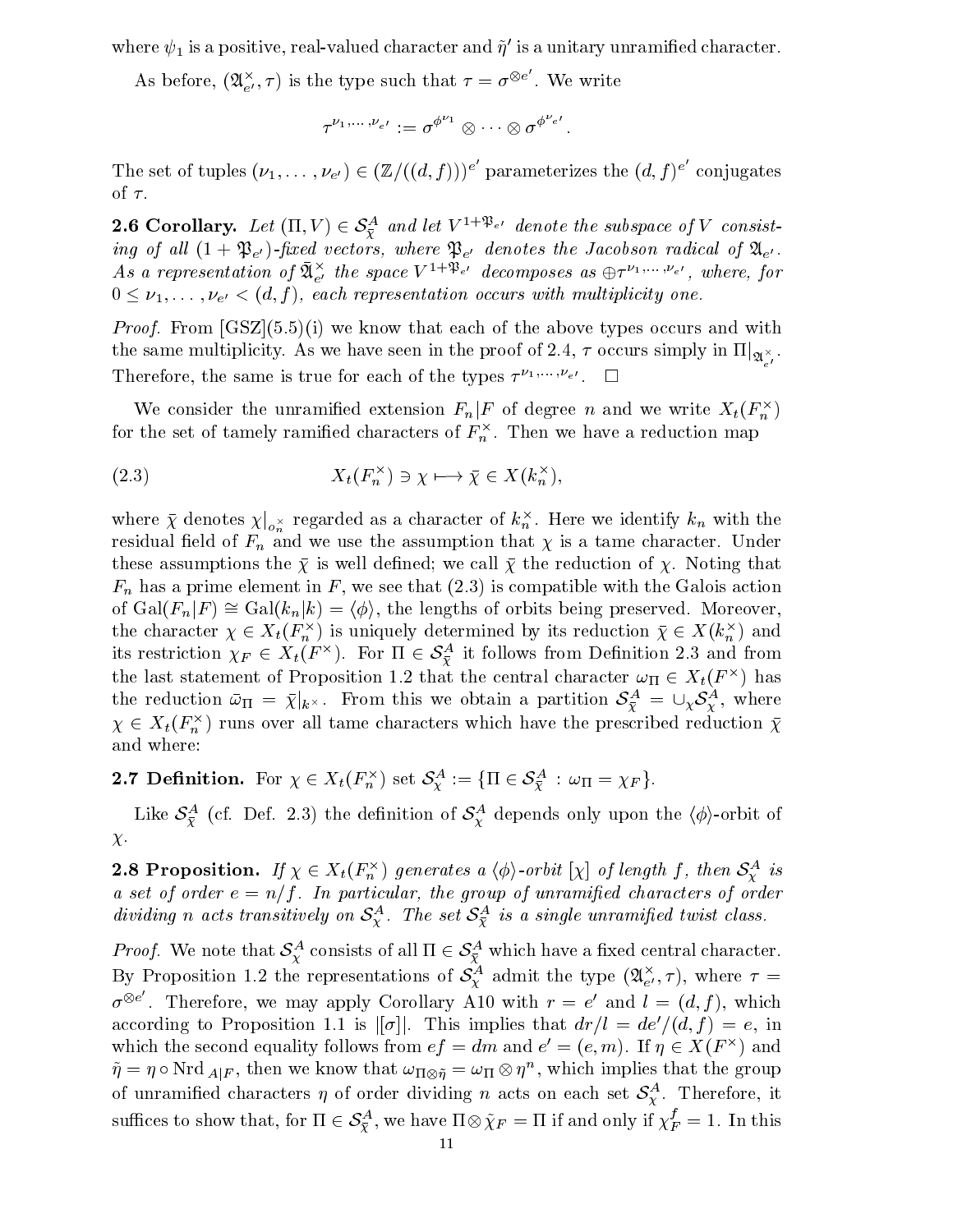case, since  $n/f = e$ , we see that all e inequivalent discrete series representations with the same central character lie in a single unramied twist class. Since the group of unramined characters of  $A^\smallfrown$  acts transitively on the set of all  $\mathcal{S}_Y$  for which the reduction of  $\chi$  is  $\chi$ , it follows that  $\mathcal{S}_{\overline{Y}}$  is a single unramined twist class.

Let us proceed with the proof that  $\Pi \otimes \eta \equiv \Pi$  if and only if  $\eta^\vee \equiv \bot$ . From Proposition 2.4 and the comments immediately prior to Proposition 1.2, which explain now to construct a degree  $m$  simple divisor from a cuspidal divisor  $e\,|\sigma|,$ where  $e \ a(\sigma) = e \ f \ = m$ , it follows that the supercuspidal support of  $\Pi \in \mathcal{S}_{\overline{Y}}$ has the form  $\pi_{\lceil \sigma \rceil}^{\otimes e} \cdot \psi$ , where  $\psi$  is some non-unitary unramified character of  $M =$  $(GL_{f'}(D))^{\times e'}$  . By Jacquet's subrepresentation theorem  $\Pi\subset \mathrm{Ind}_P^{A\wedge}(\pi_{[\sigma]}^{\otimes e}\cdot\psi),$  where  $P = M \ltimes U$  is a parabolic subgroup of  $A^+$  and the induction is normalized. Thus,  $\Pi \cdot \tilde{\eta}$  is contained in  $\text{Ind}_{P}^{A^{\wedge}}(\pi_{\lbrack \sigma \rbrack}^{\otimes e}\ \cdot \psi \cdot \tilde{\eta}\rbrack_M)$ . From the irreducibility of the Jacquet module we see that  $\Pi \otimes \eta = \Pi$  implies that

(2.4) 
$$
\pi_{[\sigma]}^{\otimes e'} = \pi_{[\sigma]}^{\otimes e'} \tilde{\eta}|_M.
$$

Furthermore  $\text{Nrd}_{A|F}|_M = (\text{Nrd}_{f'})^{\otimes e}$ , where  $\text{Nrd}_{f'}$  denotes the reduced norm mapping  $M_{f'}(D)|F$ . Therefore from (2.4) we obtain

$$
\pi_{[\sigma]} = \pi_{[\sigma]} \cdot (\eta \circ \mathrm{Nrd}_{f'})
$$

for the supercuspidal representation  $\pi_{[\sigma]}$  of  $GL_{f'}(D)$ . With this justification we reduce to the supercuspidal case  $\Pi = \pi_{[\sigma]}, \, f = m$ , and  $e = 1$ . In this case from  $[\mathsf{GSL}]$ 5.1 we know that  $\Pi \equiv \text{cind}(\sigma)$ , where  $\sigma$  is an extension of  $\sigma$  to  $\langle \varpi \rangle \mathcal{U}_1$ . Here and in [GSZ]  $l = ||\sigma||$ . Thus  $l = (d, f)$ , since  $\sigma$  corresponds to  $[\bar{\chi}]$  of length f (see Proposition 1.1). The reduced norm Nrd induces an injection

$$
\mathrm{Nrd}\ _{A|F}:\langle \varpi ^{l}\rangle \mathfrak{A}_{1}^{\times}/\mathfrak{A}_{1}^{\times}\hookrightarrow F^{\times}/\mathfrak{o}_{F}^{\times}
$$

with image of index  $ml = f'(d, f) = f$ . Therefore,

$$
\tilde{\eta} \otimes \mathrm{cInd}(\tilde{\sigma}) = \mathrm{cInd}(\tilde{\eta} \otimes \tilde{\sigma}) = \mathrm{cInd}(\tilde{\sigma}),
$$

which is true if and only if  $\eta \otimes \sigma = \sigma$ , if and only if  $\eta^* = 1$ .  $\Box$ 

Writing  $\kappa_{0}^{-}(\mathbf{A}^{+})/\sim$  for the set of inertial equivalence classes of level zero discrete series representations, we now have the bijection ection<br> $\frac{A}{\tilde{X}} \in \mathcal{R}_0^2(A^{\times})/\sim.$ 

series representations, we now have the bijection  
\n(2.5) 
$$
\langle \phi \rangle \langle X(k_n^{\times}) \ni \bar{x} \longmapsto \mathcal{S}_{\bar{x}}^A \in \mathcal{R}_0^2(A^{\times})/\sim.
$$

In concluding this section, we lift (2.5) to a bijection, we lift (2.5) to a bijection, we lift (2.5) to a bijection, we lift (2.5) to a bijection, we lift (2.5) to a bijection, we lift (2.5) to a bijection, we lift (2.5)

this section, we lift (2.5) to a bijection  
\n
$$
Gal(F_n|F)\backslash X_t(F_n^{\times})\ni[\chi]\longmapsto \mathcal{S}^A_{\chi}\in \mathcal{R}_0^2(A^{\times})/\approx,
$$

where we set  $\Pi_1 \approx \Pi_2$  if  $\Pi_1 = \Pi_2 \otimes \eta$  for some unramined character  $\eta$  of  $A^\sim$  which is trivial on the center of  $A^\smallfrown$ . To formulate our result, which summarizes what has been proved to this point, we also extend  $(\mathcal{A}_{e'}, \tau)$  to  $(\mathcal{A}_{e'}, f' \wedge, \tau_{\chi_F}), \tau_{\chi_F}$  being the extension of  $\tau = \sigma^{\otimes e}$  to  $\mathfrak{A}_{e'}^{\times} \langle \varpi_F \rangle = \mathfrak{A}_{e'}^{\times} F^{\times}$  such that  $\chi_F 1_\tau$  is the restriction of  $\tau_{\chi_F}$ to  $F^{\times}$ .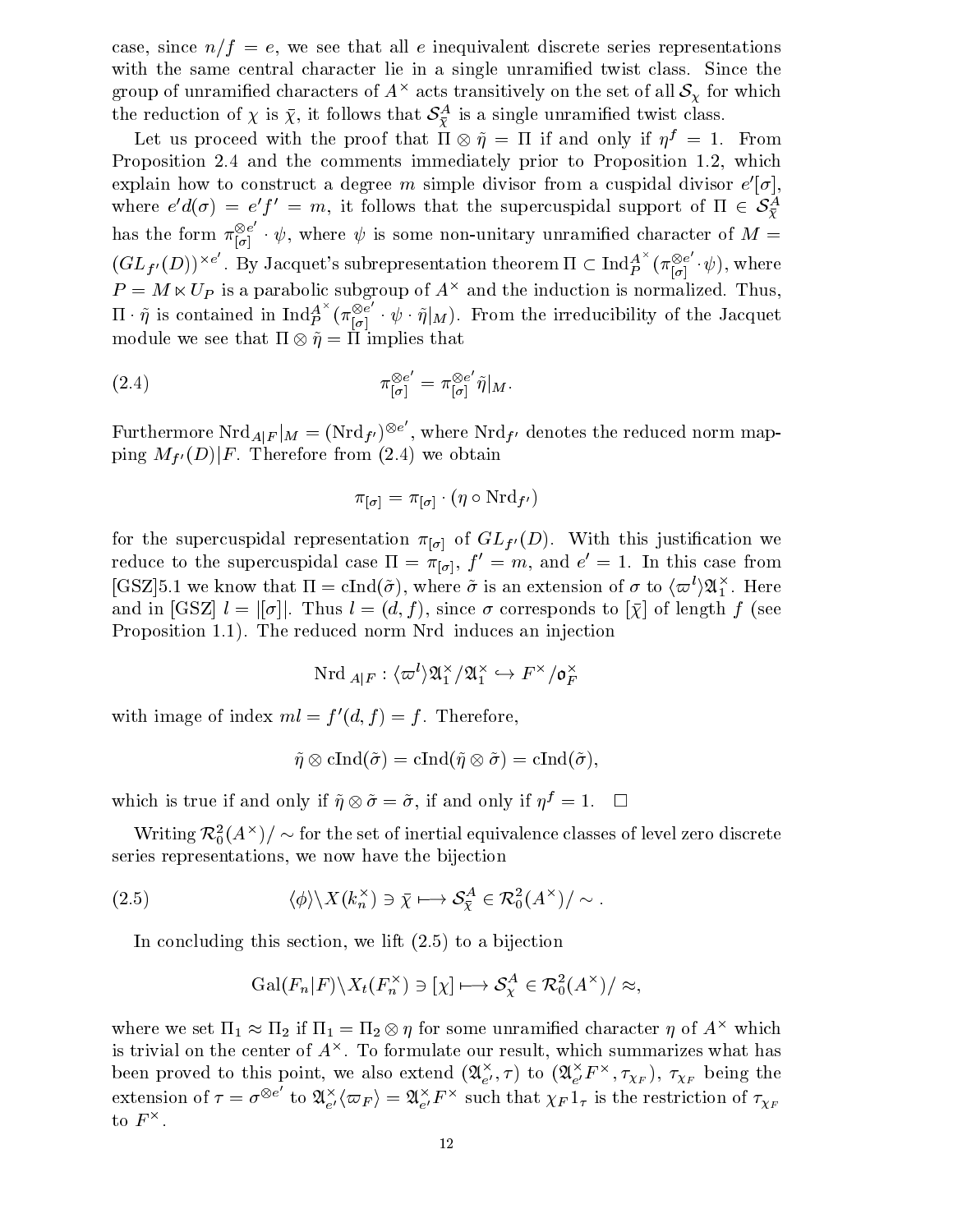**2.9 Incorem.** Let  $\chi \in \Lambda_t(\overline{F_n})$  be a unitary character generating the Gal( $\overline{F_n}$ ) orbit  $|\chi|$  of length f and set  $\chi_F := \chi_{|F^\times}$ .

- (i) There are precisely  $e = n/f$  discrete series representations  $\Pi_1,\ldots,\Pi_e$  of  $A^{\wedge}$  with central character  $\omega_{\Pi_i} = \chi_F$  such that  $\Pi_i \in \mathcal{S}^{\varphi}_\mathcal{Y}$ , i.e. such that  $\prod_{i \mid \mathfrak{A}_{e'}^{\times}F^{\times}} \supset \tau_{\chi_F}$ . This set of representations comprises an equivalence class  $\mathcal{S}_{\mathbf{y}}^{\mathbf{y}} \in \mathcal{K}_{0}(A^{\wedge})/\approx$ . The finite set  $\mathcal{S}_{\mathbf{y}}^{\mathbf{y}}$  consists of the set of all elements in the inertial class  $S_{\overline{Y}}^{\pm}$  with the central character  $\chi_F$ .  $S^A_\chi \in \mathcal{R}_0^2(A^\times)/\approx$ . The finite set  $S^A_\chi$  consists of the set of all elements in<br>the inertial class  $S^A_{\bar{\chi}}$  with the central character  $\chi_F$ .<br>(ii) The representations  $\Pi_i \in S^A_\chi$  have supercuspidal support in
- ular, these representations are supercuspidal if and only if  $e = 1$ .
- (iii) The map  $\chi \mapsto S_{\chi}^+$  induces a bijection  $Gal(\kappa_n|\kappa) \backslash \Lambda_t(\Gamma_n^+) \leftrightarrow \mathcal{K}_0^-(A^{\wedge})/\approx$ which lifts the bijection (2.5).

**Remark.** In the case  $A = D_n$  the injection

$$
F_n^\times/(1+\mathfrak{p}_{F_n}) \xrightarrow{\sim} \mathfrak{o}_{D_n}^\times F^\times/(1+\mathfrak{p}_{D_n}) \hookrightarrow D_n^\times/(1+\mathfrak{p}_{D_n})
$$

gives  $\tau_{\chi} = \chi \in X_t(F_n^{\gamma})$  as a character of  $\mathfrak{d}_{D_n}^{\gamma}F^{\gamma}/(1 + \mathfrak{p}_{D_n})$ . Thus we may regard  $\mathcal{S}_{\chi}^{D_n}$  as the set of irreducible components of the representation  $\text{Ind}_{\mathfrak{O}_{D_n}^{\times}F^{\times}}^{D_n}(\chi)$ .

# $3$ 5. The Characters  $\kappa_{0}^{-}(A^{\sim})$  at very Regular Elements.

Let  $(II, V) \in \mathcal{K}_0^1(A^\wedge)$  and assume that the supercuspidal support of 11 lies in  $\Omega_{[\bar{\chi}]}$ . Let  $(\mathfrak{A}_{e'}^\times, \tau)$ , where  $\tau = \sigma^{\otimes e}$  , be the , be the corresponding type. The corresponding type  $\mathbf{f}(\mathbf{A})$  and  $\mathbf{f}(\mathbf{A})$  and  $\mathbf{f}(\mathbf{A})$ 

We have previously considered the  $\mathcal{U}_{e}^{\gamma}$  representation on  $V^{++}$   $e^{\gamma}$  (Corollary 2.6). Now we want to study the  $\mathfrak{A}_{1}^{+}$  representation on  $V^{++\infty}_{-}$ .

### 3.1 Lemma.

- (1) The Jacquet restriction mapping  $r_{\bar{\mathfrak{A}}^\times_{e'},\bar{\mathfrak{A}}^\times_1} : \mathcal{M}(\mathfrak{A}^\times_1) \to \mathcal{M}(\mathfrak{A}^\times_{e'})$  induces a bijection between the set of irreducible constituents of  $V^{1+\mathfrak{B}_1}$  and the set of  $\mathfrak{S}_{e}$  -orbits of irreducible constituents of  $V^{1+\mathfrak{P}_{e'}}$ . In particular,  $V^{1+\mathfrak{P}_1}$ decomposes simply.
- (ii) If an  $\mathfrak{S}_{e}$ -orbit in  $V^{1+\mathfrak{P}_{e'}}$  has length greater than one, then the corresponding constituent of  $V^{1+p_1}$  is induced from a proper parabolic subgroup of  $\mathfrak{A}^+_1$  $\overline{\phantom{a}}$ and its character vanishes on the regular elliptic set of  $\mathfrak{A}_{1}^{\times}$ .
- (iii) If an orbit has length equal one, then the corresponding constituent of  $V^{1+\mathfrak{B}_1}$ is a generalized Steinberg representation with cuspidal support  $(\sigma^{\varphi})^{\otimes e}$ .

Proof. (1) Since  $(\mathfrak{A}_{e'}, \tau)$  is a type in (11, V) and any cuspidal level zero type of (11, V) corresponds, up to conjugacy, to a representation of  $\mathfrak{A}_{e'}^{\times}$ , the mapping  $r:=r_{\bar{\mathfrak{A}}_{e'}^{\times},\bar{\mathfrak{A}}_1^{\times}}$ does not annihilate any irreducible  $\bar{\mathfrak{A}}_1^\times$ -submodule of  $V^{1+\mathfrak{P}_1}$ . Obviously, we may regard  $V^{1+\mathfrak{P}_{e'}} = r(V^{1+\mathfrak{P}_1}).$  Therefore, since, by Corollary 2.6, the  $\bar{\mathfrak{A}}_{e'}^{\times}$ -module  $V^{1+\gamma}e^{\gamma}$  decomposes simply, it follows that the  $\alpha_1$ -module  $V^{1+\gamma}$  decomposes simply too. Let  $\pi$  be an irreducible  $\mathfrak{A}_{1}^{+}$  representation occurring in  $V^{++\infty}_{-}$ . Every constituent of  $r(\pi)$  occurs with multiplicity one and if  $\pi'$  is any other constituent of  $V^{-1/p_1}$ , then  $r(\pi)$  and  $r(\pi)$  are disjoint. By Frobenius reciprocity a constituent  $\tau$  of  $V^{1+\mathfrak{P}_{e'}}$  occurs in  $r(\pi)$  if and only if  $\pi \subset \text{Ind}_{\mathfrak{A}_{e'}^{\times}}^{\mathfrak{A}_{1}^{\times}} \tau'$ . For  $i = 1, 2$  let  $\tau_i = \sigma_1^i \otimes \cdots \otimes \sigma_{e'}^i$ tuent of<br>ent  $\tau'$  of be a constituent of  $V^{1+p}e$ . Let  $T_i:=\{o_1^1,\ldots,o_{e'}^r\}$  be the corresponding multiset,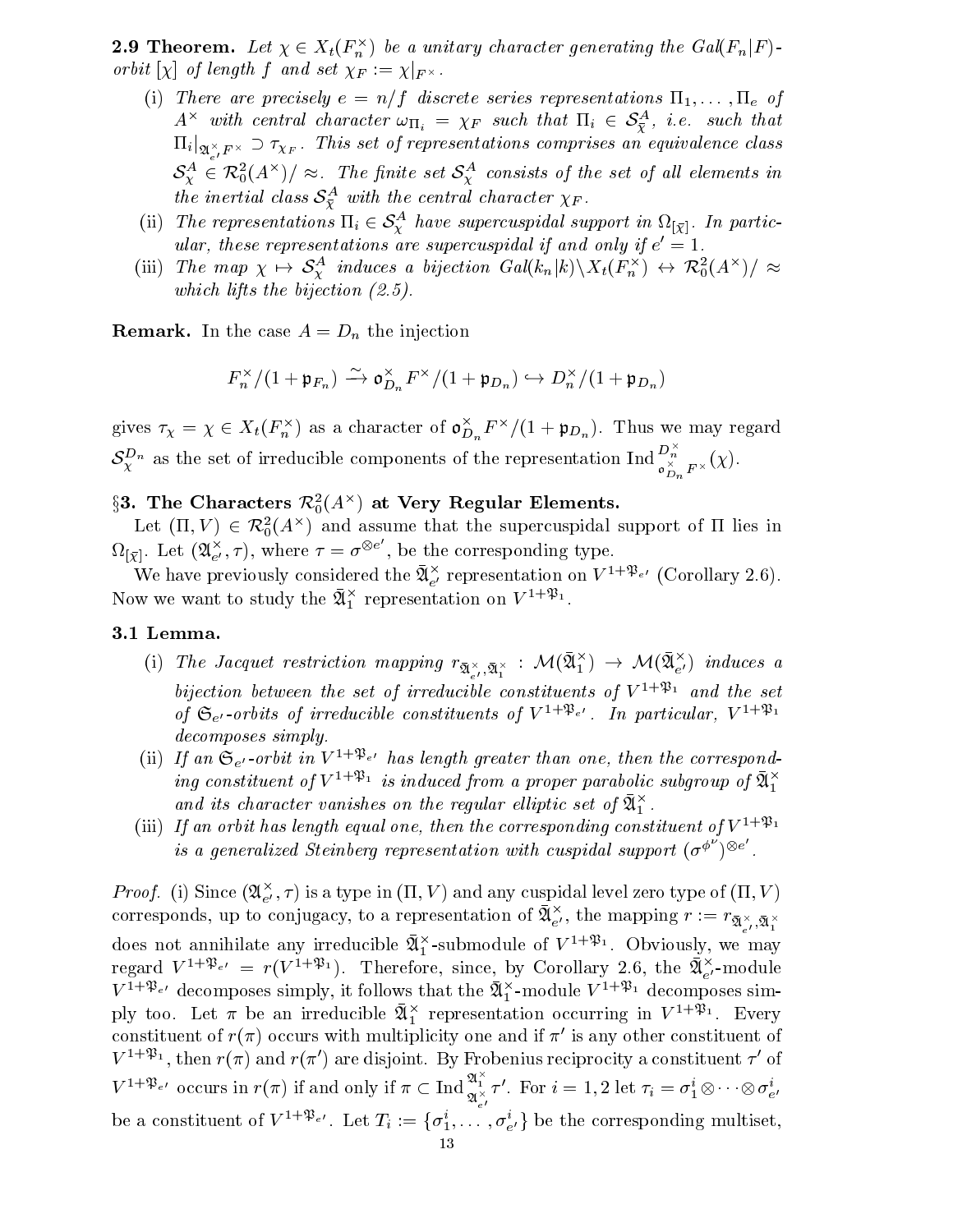$i = 1, 2$ . If  $I_1 \neq I_2$  (i.e. the two representations  $\tau_1$  and  $\tau_2$  are not just rearrangements of the same tensor factors), then, as is well known, it follows from the Bruhat decomposition of the group  $\bar{\mathfrak{A}}_1^{\times}$ , the two induced representations Ind  $\frac{\mathfrak{A}_1^{\times}}{\bar{\mathfrak{A}}_{e'}^{\times}}\tau_i$ are disjoint. Therefore the set of constituents of  $r(\pi)$  lies in a single  $\mathfrak{S}_{e'}$ -orbit, i.e.  $\pi$  has associated to it by r a single multiset T. On the other hand, assume that  $T_1 = T_2$  and assume that  $\sigma_k^1 = \sigma_k^2$  for all  $k \neq j, j + 1$  and that  $\sigma_j^i = \sigma_{j+1}^i$  for  $i \neq i'$ and  $1 \leq i, i' \leq 2$ . Let  $\mathfrak{A}^j \subset M_{e'}(M_{f'}(O_D))$  be the standard hereditary order which differs from  $\mathfrak{A}_{e'}$  only in that the block  $j + 1$ , j is allowed to consist of arbitrary matrices in  $M_{f'}(O_D)$ . Then

$$
\mu:=\operatorname{Ind}_{\mathfrak A_{\boldsymbol\epsilon'}^{\times}}^{\mathfrak A^{j,\times}}\tau_1=\operatorname{Ind}_{\mathfrak A_{\boldsymbol\epsilon'}^{\times}}^{\mathfrak A^{j,\times}}\tau_2,
$$

 $\mu$  being irreducible. It follows, by transitivity of induction, that

$$
\operatorname{Ind}_{\mathfrak{A}_{e'}^{\times}\mathcal{I}_1}^{\mathfrak{A}^{\times}_{1}}=\operatorname{Ind}_{\mathfrak{A}_{e'}^{\times}\mathcal{I}_2}^{\mathfrak{A}^{\times}_{1}}
$$

 $\alpha_{e'}^{2}$ .  $\alpha_{e'}^{2}$ <br>and, if  $\pi \subset \text{Ind}^{\mathfrak{A}_{+}^{\times}} \tau_i$ , then  $\mu \subset r_{\infty} \times \tau_{\infty}(\pi)$ . Since  $r_{\infty}$  $\mathcal{L}^{\mathcal{L}_{1}}_{\mathcal{R}_{\epsilon'}}$ , then  $\mu \subset r_{\mathfrak{A}_{\beta}} \times_{\mathfrak{A}_{1}^{\times}} (\pi)$ . Since  $r_{\mathfrak{A}_{\epsilon'}^{\times},\mathfrak{A}_{\beta}} \times (\mu) = \tau_{1} + \tau_{2}$ , it follows that reflecting  $\alpha$  if and only if and only if and only if it contains  $\alpha$  since the set of transpositions of transpositions of transpositions of transpositions of transpositions of transpositions of transpositions of t the form  $j \leftrightarrow j + 1$   $(1 \leq j \leq e')$  generate  $\mathfrak{S}_{e'}$ , it follows that the set of constituents  $r(\pi)$  consists of one full  $\mathfrak{S}_{e}$ -orbit of constituents of  $V^{1+\mathfrak{P}_{e'}}$ .

(ii) First, if a representation of  $u_1^+ = G L_m(\kappa_d)$  is induced from a proper parabolic subgroup of  $GL_m(k_d)$ , then certainly its character vanishes on the regular elliptic set of GLM(kd). To prove all of (ii) it is enough to checker that the intertwining  $\cap$ number of the induced representation  $\mathrm{Ind}_{\mathfrak{A}_{\epsilon'}}^{\mathfrak{A}_1^{\times}} \sigma_1^{\otimes r_1} \otimes \cdots \otimes \sigma_\ell^{\otimes r_\ell}$ , where  $\alpha$ vanishes on the  $\frac{1}{2}$ <br>to check that the  $\ell$ ,  $\cdots$  =  $\cdots$   $\cdots$   $\cdots$  ;  $\cdots$   $\cdots$   $\cdots$   $\cdots$   $\cdots$ inequivalent cuspidal representations of G $L$ f'(Kd) and  $r_1 + \cdots + r_\ell = e$  , is equal to the product  $\prod_{i=1}^{t} |\mathfrak{S}_{r_i}|$ . We omit this argument (see e.g. [DM], p. 58, 6.5), which implies that the correct intertwining number is already obtained after inducing to  $\mathbf{u}$  $j=1$  GPr  $j$  f  $(u,y)$  by transitivity of induction each component of the representation of  $\prod_{i=1}^{\ell} GL_{r_i f'}(k_d)$  induces an irreducible representation of  $GL_m(k_d),$  since further induction does not produce more intertwining.

(iii) Without loss of generality we may assume that  $r(\pi) = \tau$ . In this case,

$$
\mathrm{Hom}_{\,\mathfrak{A}_{\,e'}^{\,\times\,}}(\tau,\pi)\subseteq\mathrm{Hom}_{\,\mathfrak{A}_{\,e'}^{\,\times\,}}(\tau,\Pi).
$$

 $\text{Hom}_{\mathfrak{A}_{e'}^{\times}}(\tau,\pi) \subseteq \text{Hom}_{\mathfrak{A}_{e'}^{\times}}(\tau,11).$ <br>Since  $\Pi \in \mathcal{R}_0^2(A^{\times})$ , it follows from Proposition A9 that the right side of this inclusion has complex dimension one. This, together with the fact that the inclusion is non-zero, implies that the inclusion is an isomorphism of one-dimensional complex vector spaces. Now let  $\mathcal{H} = \mathcal{H}(A^\wedge, \mathfrak{A}_{e'}^\wedge(\varpi_F), \tau_\omega)$  ( $\omega = \omega_\Pi$ ),  $\mathcal{H}^\omega$  the completion of  $H$  (see (a.11) and subsequent remarks),  $H_0\ =\ H({\mathfrak A}_1^{\scriptscriptstyle\vee}\langle\varpi_F\rangle, {\mathfrak A}_{e'}^{\scriptscriptstyle\vee}\langle\varpi_F\rangle, \tau_\omega) ,$  and  $\bar{\mathcal{H}}_0$  the reduction of  $\mathcal{H}_0$  modulo  $(1+\mathfrak{P}_1)\langle\varpi_F\rangle$ . Since  $\Pi$  is discrete series, we see from Proposition A7 that the  $\mathcal{H}^{*_{FF}}$ -module  $\text{nom}_{\mathfrak{A}_{e'}^{\times}}(\tau, \Pi)$  can be embedded into  $\pi^-$ . The module structure on  $H = \text{Hom}_{\mathfrak{A}_{e'}^{\times}}(\tau, \Pi)$  carries over to a convolution action on a subspace of  $\mathcal{H}^+$ . In the unramined split case this embedding sends  $H$ to the space  $\mathbb{C} \cdot e_{St}$ , where  $e_{St}$  denotes the  $\mathcal I$  bi-invariant matrix coefficient of a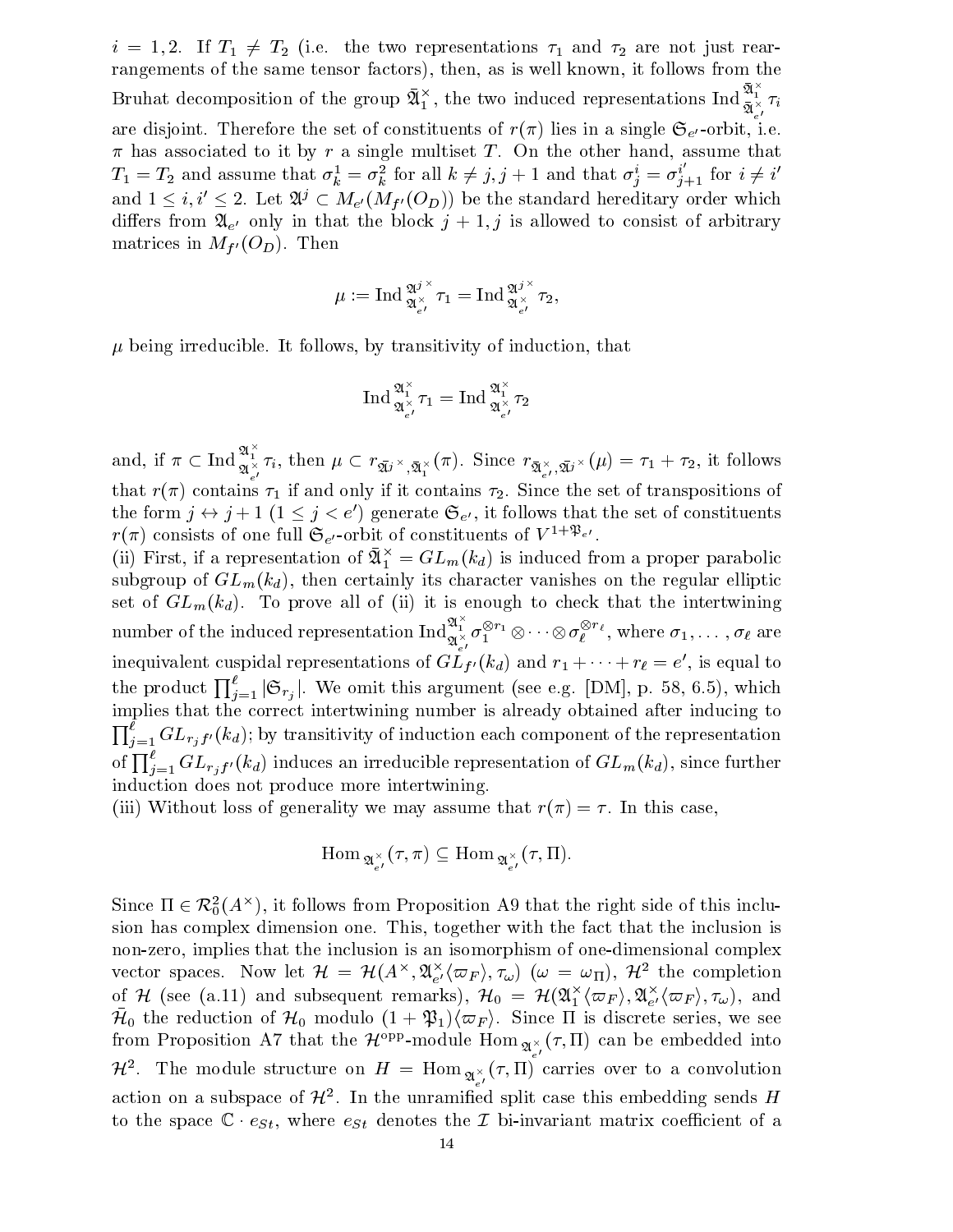Steinberg representation. Via our isometric isomorphisms we bring this function back to a function, also to be denoted  $e_{St}$ , for the general case. For  $\varphi \in \mathcal{H}$  we have  $\varphi * e_{St} = \lambda(\varphi)e_{St}$ , where  $\lambda : \mathcal{H} \to \mathbb{C}$  is the character of H associated to our one-dimensional module. By restriction we obtain a character  $\lambda_0$  of  $\mu_0$ . Since conhave  $\varphi * e_{St} = \lambda(\varphi)e_{St}$ , where  $\lambda : \mathcal{H} \to \mathbb{C}$  is the characte<br>one-dimensional module. By restriction we obtain a chara<br>volution by  $\varphi \in \mathcal{H}_0$  commutes with restriction to  $\mathfrak{A}_1^{\times} \langle \varpi_F$  $\langle \varpi_F \rangle,$  this character can also be represented by  $\varphi * e_{St,0} = \lambda_0(\varphi)e_{St,0}$ , where  $e_{St,0}$  denotes the restriction of  $e_{St}$  to  $\mathcal{A}_1\setminus\varpi_F$ ). Now we can pass to the reduction  $\mathcal{H}_0$  and observe that  $\varphi\ast e_{st}=\lambda_0(\varphi)e_{st},$ where est denotes the reduction of estimates the reduction of estimates in the Steinberg in the Steinberg in t  $\mu_0$ , we see from  $|\infty|$ , Proposition 4.2 that the character  $\lambda_0$  which we obtained by restriction and reduction corresponds to a generalized Steinberg representation of the nnite neid group. This implies that the constituent  $\pi$  of  $V^{++P+}$  is the generalized Steinberg representation of  $\mathfrak{A}^{\times}_{1}$  with cuspidal support  $\tau=\sigma^{\otimes e}$   $\hfill\Box$ Steinberg representation of  $\overline{\mathfrak{A}}_1^{\times}$  with cuspidal support  $\tau = \sigma^{\otimes e'}$   $\Box$ <br>3.2 Proposition. The map  $\mathcal{I}_{A,D_n} : \mathcal{R}_0^2(D_n^{\times}) \to \mathcal{R}_0^2(A^{\times})$  is a bijection.

Proof based on AMT. The proof will be presented in several steps which we shall formulate as lemmas and corollaries. We shall compare characters  $\Pi^{-n} \in S_{\overline{Y}}^{\perp n}$  and  $\Pi^-\in{\cal S}_Y^-$  at very regular elements.

First we recall that very regular elements  $x \in A^\times$  are defined by the following properties:

- (i)  $F[x]|F$  is an unramified extension of degree n in A,
- (ii) x is a unit of  $F[x]$
- (iii) the reduction  $\bar{x}$  of x modulo the prime ideal of  $F[x]$  generates the residue field extension  $k_n|k$ .

If  $x$  is very regular we can embed it into the multiplicative group of the standard maximal order:  $x \in \mathfrak{A}^{\scriptscriptstyle\wedge}_{1} \ \subset \ A^{\scriptscriptstyle\wedge}.$  Let  $\varphi_{F,x} \ \in \ \mathfrak{o}_F[T]$  be the minimal polynomial of x over F and let  $\overline{\varphi}_{F,x} \in k_F[T]$  be the reduction modulo  $\mathfrak{p}_F$ . Obviously for  $x = x \mod \mathfrak{P}_1$  we have  $\varphi_{F,x}(x) = \varphi_{F,x}(x) = 0 \in \mathfrak{A}_1/\mathfrak{P}_1$ . Therefore  $\varphi_{F,x'} = \varphi_{F,x}$ for all  $x' \in x(1 + \mathfrak{P}_1) = x + \mathfrak{P}_1$ , i.e. the whole coset consists of very regular elements.

**3.3 Lemma.** Let  $x, x \in \mathcal{X}_1^{\wedge}$  be very regular. Then  $\varphi_{F,x'} = \varphi_{F,x}$  if and only if **3.3 Lemma.** Let  $x, x' \in \mathfrak{A}^{\times}_1$  be very regular. Then  $yx'y^{-1} \in x(1 + \mathfrak{P}_1)$  for some  $y \in \langle \varpi_D \rangle \cdot \mathfrak{A}^{\times}_1$ .  $yx'y^{-1} \in x(1+\mathfrak{P}_1)$  for some  $y \in \langle \varpi_D \rangle \cdot \mathfrak{A}_1^{\times}$ .

*Proof.* It suffices to prove "only if". By Skolem/Noether,  $\overline{\varphi}_{F,x'} = \overline{\varphi}_{F,x}$  if and only if  $x, x \in (\alpha_1/\mathfrak{P}_1)^+ = \mathrm{G} L_m(\kappa_D)$  are conjugate up to an action of the Galois group Gal( $k_D|k$ ). Since conjugation by a prime element  $\varpi_D \in D$  which normalizes the maximal unramified field extension  $F_d \subset D$  generates  $Gal(k_d|k)$ , there exists group Gal $(k_D|k)$ . Since<br>the maximal unramified<br> $y \in \langle \varpi_D \rangle \cdot \mathfrak{A}_1^{\times}$  such that 1 such that  $yx^y = x$ . But this pulls back to  $yx^y \in x(1+\mathcal{P}_1)$ .

Let  $\Pi^{\perp} = J \mathcal{L}_{A,D_n}( \Pi^{-n}),$  where  $\Pi^{-n}$  is a level zero representation. Recall that the character - II is an admissible representation and a p-adic reductive group G is all when defined as a linear functional on the space of complex-valued, compactly supported, locally constant test functions defined on  $G$ . By Harish-Chandra's result ([HC],  $\S 4$ , Cor.) - is represented by <sup>a</sup> locally constant function on the regular set of G.

For the following we use AMT:

**3.4 Lemma.** Let  $x \in \mathfrak{A}_{1}^{\times}$  be very regular. The character  $\Theta_{\Pi^{A}}$  is represented on  $\overline{\phantom{0}}$ the coset  $x(1 + \mathfrak{P}_1)$  by a constant function.

Proof. Since the character -Dn is <sup>a</sup> level zero character, its value at any very regular element x depends only on the reduction  $\bar{x}$  and only on the reduction of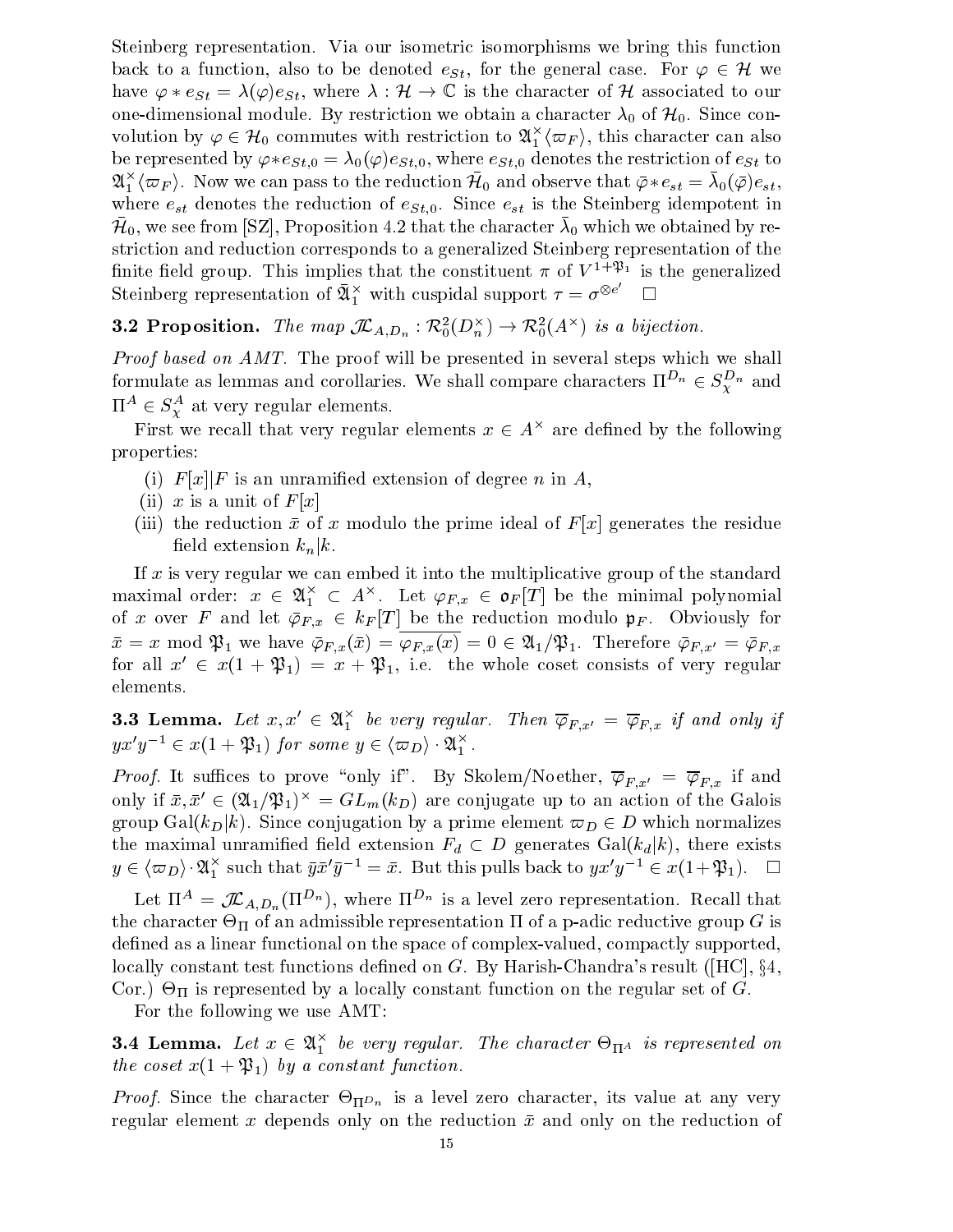the minimal polynomial  $\varphi_{F,x}.$  By AMT the same is true for the values of  $\Theta_{\Pi^A}$  at very regular  $x \in {\mathfrak A}_1^{\scriptscriptstyle\mathsf{T}}$  . From Lemma 3.3 it therefore follows that  $\mathop{\Theta_{\mathrm{II}}}$  is constant on cosets  $x(1 + \mathcal{W}_1)$  of very regular  $x \in \mathcal{U}_1^{\perp}$ .  $\Box$ 

**3.5 Lemma.** Let  $x \in \mathfrak{A}_{1}^{+}$  be very regular. The character  $\Theta_{\Pi^{A}}$  is represented on the coset  $x(1+\mathfrak{P}_1)$  by the finite sum  $\sum_{\theta} \theta$ , where  $\theta$  is summed over the irreducible level zero cnaracters of  $\mathfrak{A}_{1}^{+}$  which occur in  $\Pi^{+} \vert_{\mathfrak{A}_{1}^{\times}}$  and each is counted once. Moreover, the two constant functions  $\Theta_{\Pi^A}(u)$  and  $\sum_{\theta} \theta(u)$  on  $x(1+\mathfrak{P}_1)$  are identically equal.

*Proof.* For any locally constant test function f supported in  $\mathfrak{A}_{1}^{+}$  there is a congruence subgroup  $1+\mathfrak{P}_1^{i_f}$  such that  $f$  is bi-invariant with respect to  $(1+\mathfrak{P}_1^{i_f})$ . Let  $V$ be a representation space of  $\Pi^*$  and for any  $i > 0$  let  $V_i \subset V$  denote the subspace of  $(1 + 2\beta_1)$ -invariant vectors. Then for any  $i \geq i_f$  we may regard  $\Pi^{**}(f)$  as an element of  $End(V_i)$  and therefore

(3.1) 
$$
\Theta_{\Pi^A}(f) = \text{tr}(\Pi^A(f)) = \int_{\mathfrak{A}_1^\times} \Theta_i(u) f(u) du,
$$

where  $\Theta_i(u)$  is the trace of the block of  $\Pi^-(u)$  consisting of the matrix coefficients with respect to a basis of  $V_i$ . Then  $\Theta_i = \sum_j m_j \theta_j$ , where  $\theta_j$  ranges over the nnitely many characters of  $\mathfrak{A}_{1}^{+}$  which are  $(1 + \mathfrak{P}_{1})$ -invariant and  $m_{j} \geq 0$  denotes the multiplicity with which  $\theta_j$  occurs in  $\Pi^A|_{\mathfrak{A}_s^{\times}},$  i.e. the multiplicity with which  $\theta_j$ occurs in Vi . Now assume that f has support in the first intervalse that  $\{1, 1\}$  and the Haar support in the Haar support in measure on  $A^\wedge$  such that vol(1 +  $\psi_1$ ) = 1. Since the character  $\Theta_{\Pi^A}$  is equal to a constant  $\kappa$  on the set  $x(1 + \mathfrak{P}_1)$ , we have

(3.2) 
$$
\Theta_{\Pi^A}(f) = \int_{x(1+\mathfrak{B}_1)} \kappa f(u) du = \int_{1+\mathfrak{B}_1} \kappa E(u) f(u^{-1}x) du = \kappa (E * f)(x),
$$

where E is the characteristic function of  $1 + \mathfrak{P}_1$ . In particular,  $E * E = E$ , so we also have

(3.3) 
$$
\Theta_{\Pi^A}(f) = \kappa(E * E) * f(x) = \kappa(E * (E * f))(x).
$$

Thus, by (3.2) and (3.3),  $\bigcirc_{\Pi^A}(f) = \bigcirc_{\Pi^A}(E * f)$  for all f with support in  $x(1+\mathcal{P}_1)$ . On the other hand, using (3.1) we also have

$$
\Theta_{\Pi^A}(f) = \int_{1+\mathfrak{P}_1} \Theta_i(ux)(E * f)(ux) du = \int_{1+\mathfrak{P}_1} (E * \Theta_i)(ux) f(ux) du.
$$

But  $E * \theta$  is identically zero for any irreducible character  $\theta$  of  $\mathfrak{A}_{1}^{+}$  unless  $\theta$  is a level  $\overline{\phantom{0}}$ zero character, in which case  $E * \theta = \theta$ . Therefore, from the representation of  $\Theta_i$ as a finite sum of irreducible characters of  $\mathcal{U}_1^+$  we obtain  $E*\Theta_i=\Theta_1$  for all  $i\geq 1.$ From this we see that

$$
\Theta_{\Pi^A}(f)=\int_{x(1+\mathfrak{P}_1)}\Theta_1(u)f(u)\,du
$$

for all test functions functions functions functions  $\mathbf{f}(\mathbf{1}, \mathbf{f})$ . The function  $\mathbf{f}(\mathbf{1}, \mathbf{f})$ sents the distribution of  $\mathbf{r}$ , which is that  $\mathbf{r}$  is that  $\mathbf{r}$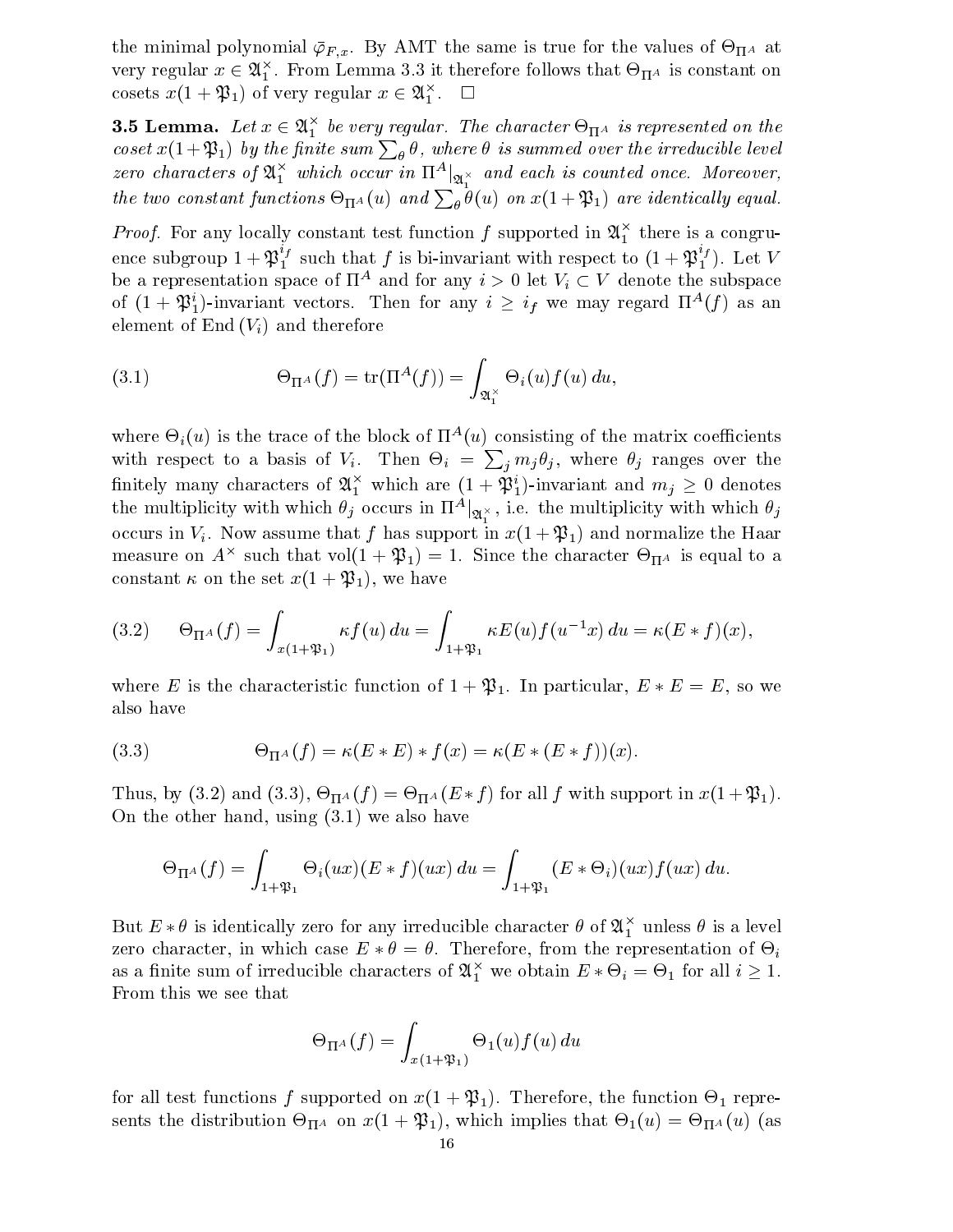functions) for all  $u \in x(1 + \mathcal{P}_1)$ . From Lemma 3.1(1) we know that  $\Theta_1$  is a sum of characters each occurring simply, hence the result.  $\square$ 

Using [SZ], Theorem 1.1(ii) together with the explicit character formula for  $\mathcal{\Theta}_{\Pi}$ D<sub>n</sub> , we see that there exists a very regular element  $x\in D_n^\times$  such that  $\mathcal{\Theta}_{\Pi}$ D<sub>n</sub>  $(x)\neq 0$ 0. Therefore, we also see that  $\Theta_{\Pi^A}(x) = \Theta_{\mathcal{M}(\Pi^D n)}(x) \neq 0$  (we identify regular emptic conjugacy classes of  $D_n$  and  $A$  – with the same minimal polynomials). We may conclude that  $\Pi^*|_{\mathfrak{A}_1^\times}$  contains level zero components, so  $\Pi^*$  is a level zero representation. Therefore  $J\!L_{A,D_n}$  gives an injection of  $\mathcal{K}_0(D_n^\gamma)$  into  $\mathcal{K}_0(A^\sim)$ . This injection preserves the central character, i.e.  $J\!L_{A_i}D_n$  takes  $\kappa_0(D_n^-, \omega)$  into  $\kappa_0^-(A^+, \omega)$ , where  $\omega$  is a fixed central character, i.e. a fixed character of  $F$  . But on the other hand we know that for all A

$$
\mathcal{R}_0^2(A^\times,\omega)=\bigcup\mathcal{S}_\chi^A,
$$

where  $\chi \in \Lambda_t(\Gamma_n^{\ \gamma})$  runs over all characters such that  $\chi_F = \omega$ . Theorem 2.9(1) imphes that  $\kappa_{0}^{\ast}(D_{n}^{\infty},\omega)$  and  $\kappa_{0}^{\ast}(A^{\sim},\omega)$  are finite sets of the same cardinality. Therefore,  $J\mathcal{L}_{A,D_n}$  is surjective. Proposition 3.2 is proved.  $\Box$ phes that  $\mathcal{K}_0(D_n, \omega)$  and  $\mathcal{K}_0(A_n, \omega)$  are informed to  $\mathcal{K}_{A,D_n}$  is surjective. Proposition 3.2 if  $3.6$  Proposition. For  $\Pi \in S^A$  and  $x \in A^{\circ}$ 

 $\overline{x}$  and  $x \in A$  very regular

(3.4) 
$$
\Theta_{\Pi^A}(x) = (-1)^{m-1} \sum_{\overline{\eta} \in [\overline{\chi}]} \overline{\eta}(\overline{x}).
$$

*Proof.* Let  $\Pi^+ \in \mathcal{S}_{\overline{Y}}$  and assume that  $x \in A^+$  is very regular. Without loss of generality we may assume that  $x \in \mathfrak{A}_1^+$  . Then we know from Lemma 3.3 combined  $\overline{\phantom{0}}$ with American constant on  $\mathbb{R}^n$  , and  $\mathbb{R}^n$  is  $\mathbb{R}^n$ . By Lemma 3.4,  $\mathbb{R}^n$  at  $\mathbb{R}^n$  at  $\mathbb{R}^n$ very regular elements. We pass to  $\mathfrak{A}^{\scriptscriptstyle\bullet}_{1}$  . Using 3.1(ii), we see that it is enough to compute the character at very regular elements by summing the characters of the generalized Steinberg components occurring in  $V^{++P1}$ . Thus, by 3.1(iii), we have a Galois orbit of length  $(d, f)$  of GS representations corresponding to the  $\mathfrak{S}_{e'}$ -orbits of length one in  $V^{1+\mathfrak{P}_{e'}}$ , i.e. corresponding to the set of representations  $\tau^i = \sigma^{\phi^{i\otimes e}}$ .  $0 \leq i \leq (d, f)$ . Using [SZ], Theorem 6.1, we obtain

$$
\Theta_{\Pi^A}(x) = (-1)^{m-1} \sum_{\bar{\chi}' \in \text{Gal}(k_a|k) \cdot \bar{\chi}} \sum_{\bar{\eta} \in \text{Gal}(k_n|k_d) \cdot \bar{\chi}'} \bar{\eta}(\bar{x}) = (-1)^{m-1} \sum_{\bar{\eta} \in \text{Gal}(k_n|k) \cdot \bar{\chi}} \bar{\eta}(\bar{x}). \quad \Box
$$

 $\S 4.$  Weak Explicit Matching Theorem.

Now we prove our main result.

4.1 weak explicit matching Theorem. Let  $\chi \in \Lambda_t(\Gamma_n^+)$ , let  $D_n$  be a central  $division\ algebra\ of\ index\ n\ over\ F,\ and\ let\ A\ be\ a\ central\ simple\ F-algebra\ of$ reduced degree n. Inen  $J\! L_{A,D_n}(\mathcal{S}_Y^{n}) = \mathcal{S}_Y^{n}$  (cf 2.1), i.e. the Jacquet-Langianas map  $J\!L_{A,D_n}$  defines a bijection of  ${\cal S}_Y^{D_n}$  to  ${\cal S}_Y^{\Lambda}$  and of  ${\cal S}_{\overline{X}}^{\overline{\Lambda}}$ .

*Proof.* Let  $\Pi^{\infty} \in \mathcal{S}_{\mathcal{Y}}^{\infty}$  and set  $\Pi^{-n} := \mathcal{J} \mathcal{L}_{D_n, A}(\Pi^{\infty})$ . The idea of the proof is to compare the compare the corresponding sets of very regular sets of very regular sets of very regular to elements x. From  $(3.4)$  and  $(0.5)$  we obtain

(4.1) 
$$
\Theta_{\Pi^{D_n}}(x) = \sum_{\bar{\eta} \in [\bar{x}]} \bar{\eta}(\bar{x})
$$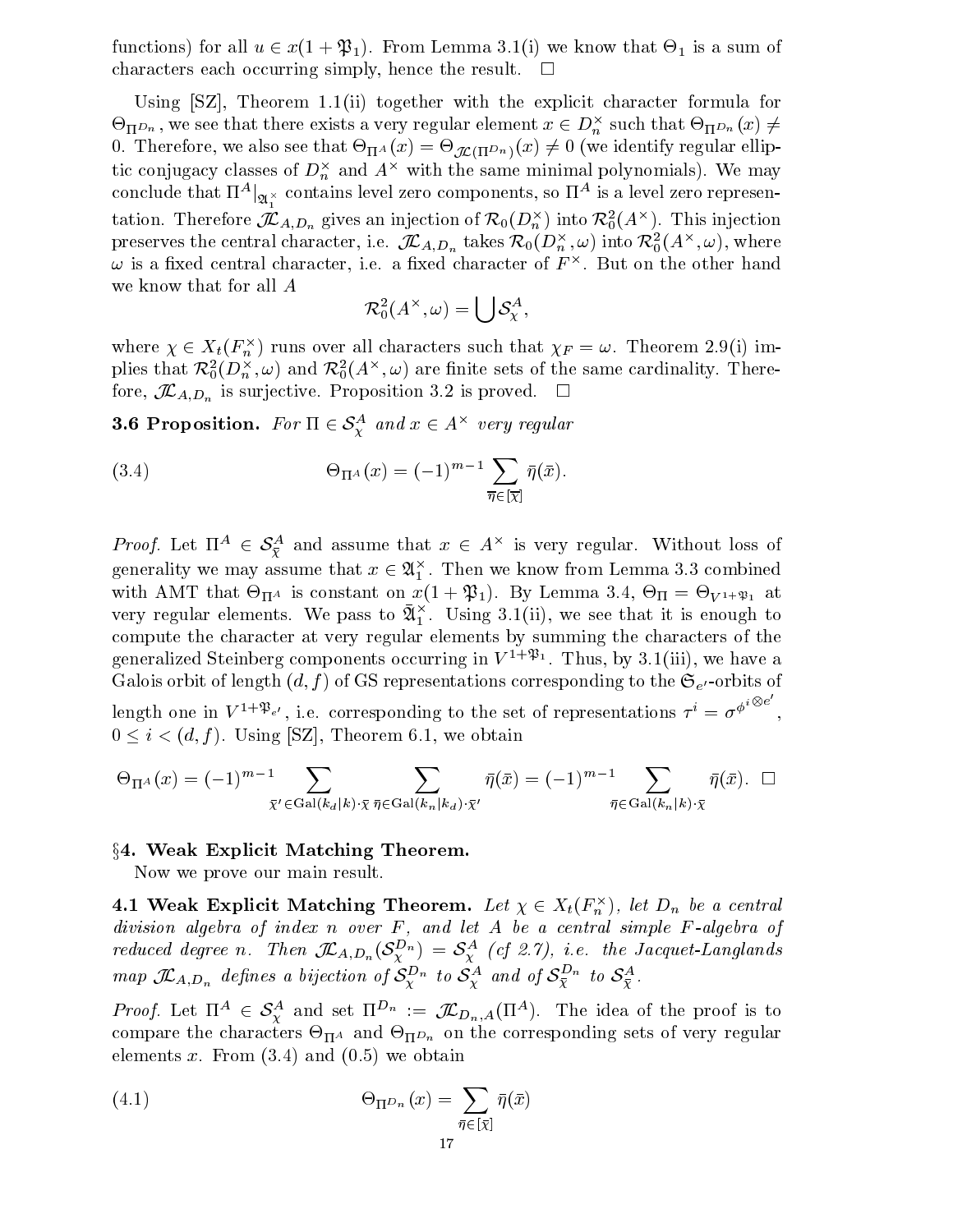for  $x$  very regular. On the other hand, Proposition 5.2 implies that II  $^\circ$  is a level for x very regular. On the other hand, Proposition 3.2 implies that  $\Pi^{D_n}$  is a level<br>zero representation of  $D_n^\times$ , and this implies that  $\Pi^{D_n}\in \mathcal S_{\mathbf{Y}'}^{D_n}$  for some  $\chi'\in X_t(F_n^\times).$ for x very regular. On the other hand, Proposition<br>zero representation of  $D_n^{\times}$ , and this implies that  $\Pi$ <br>Applying (3.4) to  $\Pi^{D_n} \in \mathcal{S}_{Y'}^{D_n}$  we obtain

(4.2) 
$$
\Theta_{\Pi^{D_n}}(x) = \sum_{\bar{\eta}' \in [\bar{\chi}']} \bar{\eta}'(\bar{x}),
$$

again for all very regular elements x. Thus the character sums  $(4.1)$  and  $(4.2)$ are equal for very regular arguments. By [SZ] Theorem 1.1(i) this implies that  $[\chi]=[\chi]$ . Moreover,  $\chi_F=\chi_F$  because  $\Pi^{\sim}$  and  $\Pi^{\sim}{}^n=\mathcal{J}\mathcal{L}_{D_n,A}(\Pi^{\sim})$  have the same central character (AMT). Therefore, since  $\chi \in \Lambda_t(r_n^\times)$  is determined by its restriction  $\chi_{|F^{\times}}$  and its reduction  $\chi, |\chi| = |\chi| \in \langle \varphi \rangle \setminus \Lambda_t(F_n)$ . Thus  $J \mathcal{L} D_{n,A}$  maps  $S_Y^{\times}$  into Moreover,  $\chi_F = \chi'_F$  because  $\Pi^A$  and  $\Pi^{D_n} = \mathcal{J\!L}_{D_n,A}$ <br>aracter (AMT). Therefore, since  $\chi \in X_t(F_n^{\times})$  is deter<br>and its reduction  $\bar{\chi}, |\chi| = |\chi'| \in \langle \phi \rangle \backslash X_t(F_n^{\times})$ . Thus  $\mathcal{S}_{\mathbf{Y}}^{-n}$  . Since these finite sets contain the same number of elements (Proposition 2.8) and since, by AMT,  $\mathcal{JL}_{D_n,A}$  is injective, we conclude that  $\mathcal{JL}_{D_n,A}(\delta_i^{\bullet\bullet}) = \delta_i^{\bullet\bullet}$ .

**Remark.** Since the inertial class of discrete series representations  $\sigma_{\tilde{Y}}$  corresponds to a single Bernstein component component  $\{Y\}$  and supports which component supports which contracts the supports  $(M, \pi_{\lceil \sigma \rceil}^{\otimes e} \cdot \psi)$  also correspond to the same orbit  $[\bar{\chi}],$  the "Weak Explicit Matching Theorem" implies that, at least up to unramied twist, the Jacquet-Langlands map commutes with parabolic induction (see  $\S 0.5$ ).

# $3\mathbf{A}$ . Appendix: Mod Center Hecke Algebras and  $\mathcal{K}_0^{\pi}(A^{\wedge})$ .

In order to justify assertions needed for the proofs of Propositions 2.4 and 2.8 we reformulate some parts of [BK1] and extend some of the results of [GSZ]. We review some of the connections between finite-dimensional mod center Hecke algebra modules and discrete series representations.

#### $§A.1$  The Setting.

We keep the notation and re-introduce some of the context of [GSZ]. From [GSZ] Part 4 we have the Hecke algebra  $\mathcal{H}(r,z)$  of type  $A_{r=1}$  (cf. [BN1](5.4)). Thus we have  $\tilde{W} = W \rtimes \langle h \rangle$ , an extension of the Coxeter group  $(W, S)$ , where S is a set of cardinality  $r$  and  $w$  is an extension of  $w$  by the infinite cyclic group  $\langle n \rangle$ . The group  $\langle h \rangle$ , acting on the normal subgroup W by conjugation, stabilizes  $S \subset W$ and cyclically permutes the elements of S:  $hs_i h^{-1} = s_{i-1} (r - 1 \ge i > 0)$  and  $ns_0n_z = s_{r-1}$ . The group W is equipped with a length function l which extends the length function on W and satisfies  $l(h^i) = 0$  for all  $i \in \mathbb{Z}$ .

 ${\bf A1}$  fact. For any  $z \in {\mathbb C}^{\times}$  the vector space  ${\mathbb C}$  on and one and only one  ${\mathbb C}$ -algebra structure  $\pi(w, z)$  such that:

- (i)  $|s|^2 = (z-1)|s| + z[1]$  for  $s \in S$  and
- (ii)  $|w_1| \cdot |w_2| = |w_1w_2|$  whenever  $l(w_1w_2) = l(w_1) + l(w_2)$   $|w_1, w_2 \in W$  ).

# Remarks.

(i) From (ii) we have  $[h] \cdot [w] = [hw]$  and  $[w] \cdot [h] = [wh]$  for all  $w \in \tilde{W}$ . The algebra

 $\pi(W, z) = \pi(W, z) \otimes_{\mathbb{C}} \mathbb{C}[\langle |W| \rangle]$ 

is a twisted tensor product of the algebra for the Coxeter group  $W$  with the group ring  $\mathbb{C}[\langle h \rangle]:$ 

(a.1) 
$$
([w_1] \otimes [h^i])([w_2] \otimes [h^j]) = [w_1][h^iw_2h^{-i}] \otimes [h^{i+j}]
$$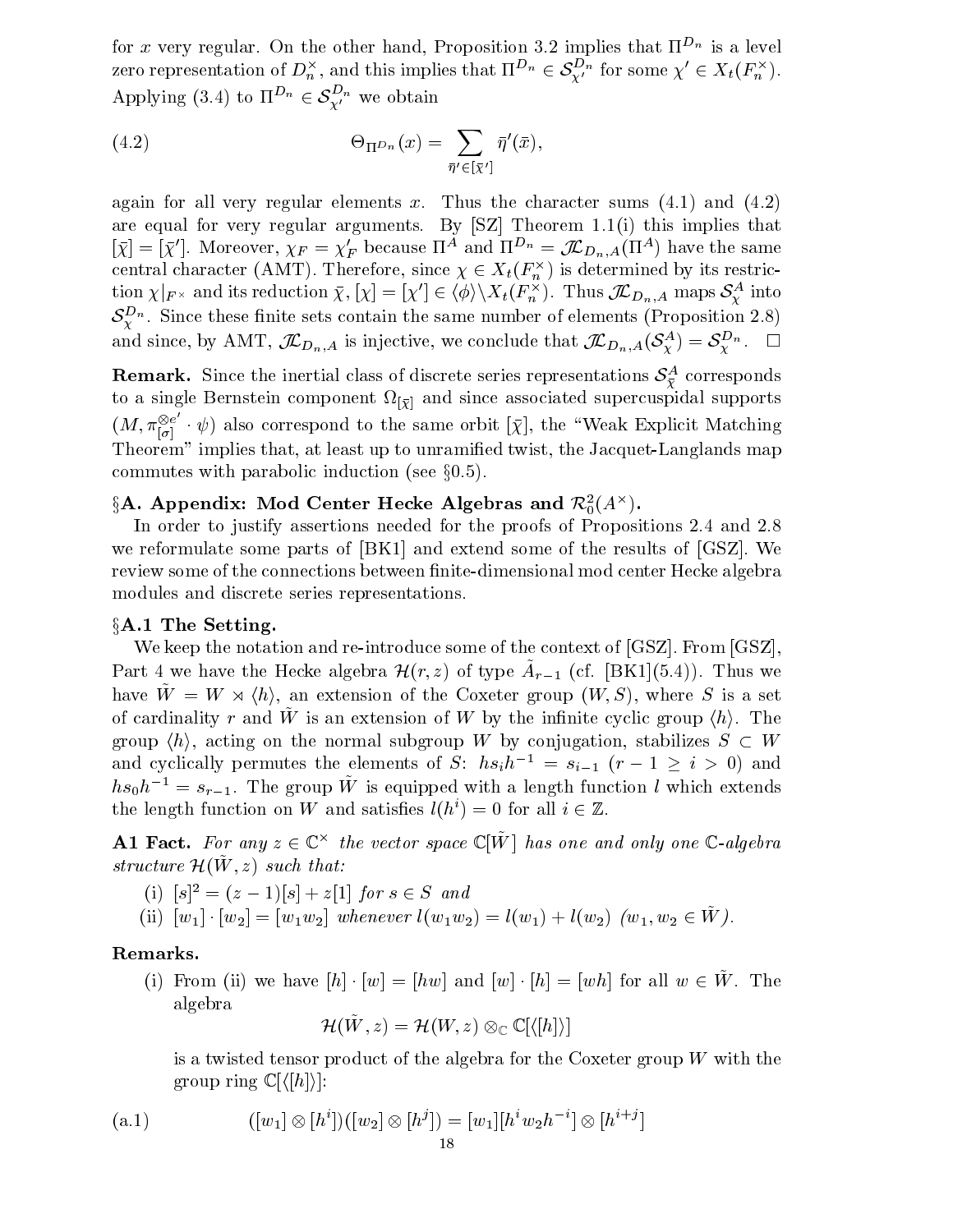for all  $w_1, w_2 \in W$  and  $i, j \in \mathbb{Z}$ .

(ii) The center of  $H(W, z)$  is the subalgebra  $\mathcal{Z} := \cup \{ (h \; | \; h \; | \; \}$ .

Now consider  $A = M_m(D)$  and the distinguished pair  $(F_d, \varpi)$ , where  $F_d|F$  is a maximal unramified extension of F in D and  $\varpi$  denotes a prime element of D which normalizes  $r_d$ ; thus  $\omega^{\perp} = \omega_F$ , a prime element of F . The group  $w_A$  denotes the extended relative alline (weyl group of  $A^{++}$ ; concretely,  $W_A$  consists of all monomial matrices with entries which are either zero or powers of  $\varpi$ .

Let  $\tau$  be the irreducible unitary representation of the principal order unit group  $\mathfrak{A}_r^{\times}$  which is lifted from the cuspidal representation  $\sigma^{\otimes r}$  of  $\mathfrak{A}_r^{\cap} = GL_s(k_D)^{\times r}$  ( $rs = 0$  $m, k_D = k_d$ ). Let l be the cardinality of the Galois orbit  $Gal(k_d|k) \cdot \sigma$ . Let  $\tilde{W}$ denote the set of monomial  $m \times m$  matrices of the form  $w = I \otimes I_s$ , where T is an  $r \times r$  monomial matrix with non-zero entries which are powers of  $\varpi^*$  and  $I_s$  denotes the  $s \times s$  identity matrix. Let  $W$  be the subgroup of  $W$  consisting of all elements with reduced norm  $\pm 1$  and let

(a.2) 
$$
h := \begin{bmatrix} I_{(r-1)s} \\ \varpi^l I_s \end{bmatrix}.
$$

Then the support of the Hecke algebra  $\mathcal{H}(A^\wedge, \mathcal{U}_r^\wedge, \tau)$  of operator-valued  $\tau$ -spherical functions consists of the union of the set of double cosets  $\alpha_r^+ w \alpha_r^+$  over  $w \in W$ , Then the support of the Hecke algeb<br>functions consists of the union of t<br>where  $\tilde{W} = W \rtimes \langle h \rangle \subset \tilde{W}_4$  (see [GS] where  $\tilde{W} = W \rtimes \langle h \rangle \subset \tilde{W}_A$  (see [GSZ], Proposition 2.1).

Slightly restating  $[GSZ](4.2)$ , we have:

**A2 Fact.** Fix any non-trivial function  $\mathcal{F} \in \mathcal{H}(A^{\wedge}, \mathcal{X}_r^{\wedge}, T)$  which has support on  $\mathcal{A}_r$  is  $\mathcal{A}_r$  . Then there is a uniquely determined isomorphism of algebras *i* uniquely determined isomorphism<br> $\Phi_{\mathcal{F}} : \mathcal{H}(\tilde{W}, q^{ds}) \xrightarrow{\sim} \mathcal{H}(A^{\times}, \mathfrak{A}_{r}^{\times}, \tau)$ 

$$
\Phi_{\mathcal{F}}: \mathcal{H}(\tilde{W}, q^{ds}) \stackrel{\sim}{\longrightarrow} \mathcal{H}(A^{\times}, \mathfrak{A}_r^{\times}, \tau)
$$

such that:

(i) For all  $w \in \tilde{W}$  the element  $[w] \in \mathcal{H}(\tilde{W}, q^{ds})$  is mapped to a function  $\varphi_w$ which has support on  $\mathcal{A}_r$  w $\mathcal{A}_r$ .

(ii) 
$$
\varphi_h = \Phi_{\mathcal{F}}([h]) = \mathcal{F}
$$
.

# §A2 Algebra Involutions and Isomorphisms of Hilbert Spaces.

Let W be a representation space for the irreducible unitary representation  $\tau$  and write  $\langle , \rangle_{\mathcal{W}}$  for the inner product on W. For  $F \in \text{End}_{\mathbb{C}} (\mathcal{W})$  let  $F^*$  denote the adjoint of F with respect to  $\langle , \rangle_\mathcal{W}$  and define the involution  $\star$  on  $\mathcal{H}(A^\smallfrown, \mathfrak{A}^\smallfrown_r, \tau)$  by setting

(a.3) 
$$
\varphi^*(g) := \varphi(g^{-1})^*
$$
  
for all  $g \in A^\times$ ,  $\varphi \in \mathcal{H}(A^\times, \mathfrak{A}_r^\times, \tau)$ .

Clearly, the involution  $\star$  defined by (12) sends a function with support on  $\alpha_r^+ w \alpha_r^+$  $(w \in \tilde{W})$  to a function with support on  $\mathfrak{A}_r^{\times}w^{-1}\mathfrak{A}_r^{\times}$ . Moreover,  $(\lambda \varphi)^{\star} = \bar{\lambda} \varphi^{\star}$  for Clearly, the involution  $\star$  defined by (12) sends a function with support on  $\mathfrak{A}_{r}^{\times} w \mathfrak{A}_{r}^{\times}$ <br>  $(w \in \tilde{W})$  to a function with support on  $\mathfrak{A}_{r}^{\times} w^{-1} \mathfrak{A}_{r}^{\times}$ . Moreover,  $(\lambda \varphi)^{\star} = \overline{\lambda} \varphi^{\star}$   $(\varphi, \varphi, \pi), \lambda \in \mathbb{C}, \text{ and } (\varphi_1 * \varphi_2)^{\wedge} = \varphi_2^* * \varphi_1^* \text{ for all } \varphi_1, \varphi_2 \in \mathcal{H}(A^{\wedge}, \mathcal{A}_r^{\wedge}, \tau).$ 

For the algebra  $\mathcal{H}(\tilde{W}, z)$  we assume that  $0 \leq z \in \mathbb{R}$  and define the involution  $\star$  such that  $(\lambda |w|)$ ?  $:= \lambda |w|$   $\vdash$   $(\lambda \in \mathbb{C}, w \in W)$  and such that  $(x + y)$   $= x^2 + y^2$ For the algebra  $\mathcal{H}(W, z)$  we assume that  $0 < z \in \mathbb{R}$  and define the involution  $\star$  such that  $(\lambda[w])^* := \overline{\lambda}[w^{-1}]$   $(\lambda \in \mathbb{C}, w \in \tilde{W})$  and such that  $(x + y)^* = x^* + y^*$ <br> $(x, y \in \mathcal{H}(\tilde{W}, z))$ . Again we have an anti-commu

ivext we define inner products on the algebras  $\mathcal{H}(A^\wedge, \mathcal{U}_r^-, \mathcal{I})$  and  $\mathcal{H}(W, \mathcal{Z})$ :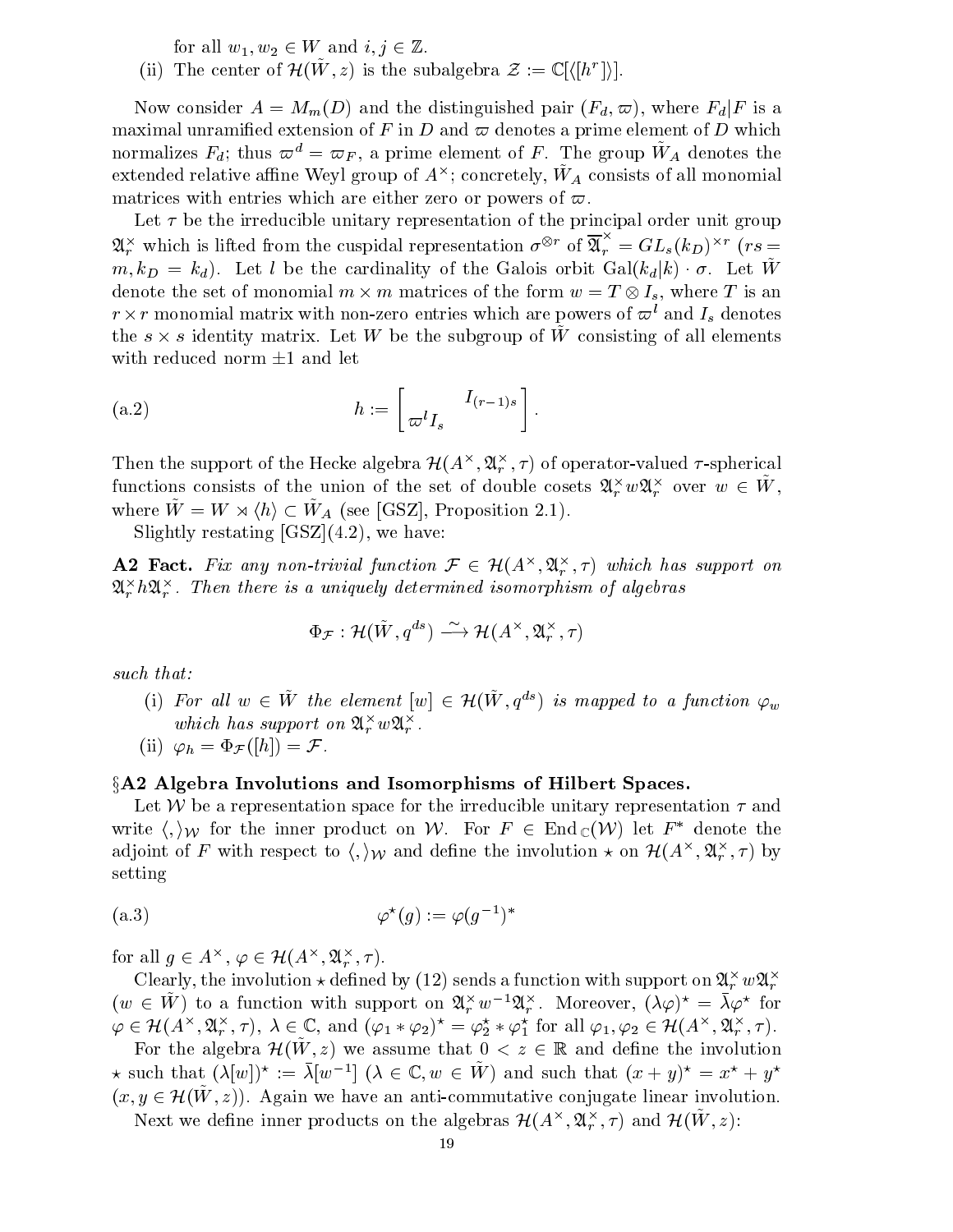On  $\mathcal{H}(A^{\sim}, \mathcal{U}_r^{\sim}, \tau)$  we set

$$
h(\varphi_1, \varphi_2) := (\dim \tau)^{-1} \int_{A^{\times}} \text{tr}_{\mathcal{W}}(\varphi_1(g) \cdot \varphi_2(g)^*) dg
$$
  
= 
$$
(\dim \tau)^{-1} \text{tr}_{\mathcal{W}}(\varphi_1 * \varphi_2^*) (1_{A^{\times}}).
$$

On  $\pi(w, z)$  ( $0 \leq z \in \mathbb{R}$ ) we define the inner product  $\langle , \rangle$  by assuming that the set W is an orthogonal basis for  $\mathcal{H}(W, z)$  and setting  $\langle |w|, |w| \rangle = z^{\gamma + \gamma}$ . In particular, this implies that  $\langle [h^*], [h^*] \rangle = 1$  for any  $i \in \mathbb{Z}$ .

Let  $\mathcal{F} \in \mathcal{H}(A^\wedge, \mathcal{U}_r^\wedge, \tau)$  be a function supported on  $\mathcal{U}_r^\wedge n \mathcal{U}_r^\wedge$ . We know that  $\mathcal{F} \in \mathcal{H}(A^\wedge, \mathcal{U}_r^\wedge, \tau)^\wedge$ . By ract A2, there is a unique isomorphism is implies that  $\langle [I]$ <br>Let  $\mathcal{F} \in \mathcal{H}(A^{\times})$ <br> $\in \mathcal{H}(A^{\times}, \mathfrak{A}^{\times}, \tau)^{\times}$ Fact A2, there is a unique isomorp<br> $\Phi_{\mathcal{F}} : \mathcal{H}(\tilde{W}, q^{ds}) \longrightarrow \mathcal{H}(A^{\times}, \mathfrak{A}_{r}^{\times}, \tau)$ 

$$
\Phi_{\boldsymbol{\mathcal{F}}}: \mathcal{H}(\tilde{W}, q^{ds}) \stackrel{\sim}{\longrightarrow} \mathcal{H}(A^{\times}, \mathfrak{A}_{r}^{\times}, \tau)
$$

such that  $\Phi_{\mathcal{F}}([h]) = \mathcal{F}$ . Bushnell/Kutzko ([BK1] (5.6.16)) call  $\Phi_{\mathcal{F}}$  a unitary isomorphism if  $\mathcal{F}^{\circ} \equiv \mathcal{F}^{-1}$ .

On pp. 193-195 of [BK1], beginning at (5.6.17), Bushnell/Kutzko prove:

**A3 Proposition.** Assume that  $\Phi_{\mathcal{F}}$  is a unitary homomorphism. Then:

- **Proposition.** Assume that  $\Phi_{\mathcal{F}}$  is a unitary homomorphism. Then:<br>
(i)  $\Phi_{\mathcal{F}}$  is a  $\star$ -homomorphism, i.e.  $\Phi_{\mathcal{F}}(x^{\star}) = \Phi_{\mathcal{F}}(x)^{\star}$  for all  $x \in \mathcal{H}(\tilde{W}, q^{ds})$ .
- (ii) If the Haar measure on  $A^{\times}$  is normalized such that  $\int_{\mathfrak{A}_r^{\times}} dx = 1$ , then  $\Phi_{\mathcal{F}}$ is an isometry of pre-hilbert spaces, i.e.  $h(\Psi_{\mathcal{F}}(x), \Psi_{\mathcal{F}}(y)) = \langle x, y \rangle$  for all If the Haar measure of<br>is an isometry of pre-<br> $x, y \in \mathcal{H}(\tilde{W}, q^{ds}).$

*Proof.* (i) Since  $\Phi_{\mathcal{F}}$  is linear and both the involutions  $\star$  are conjugate linear, it follows that, in order to show that  $\Phi_{\mathcal{F}}$  is a  $\star$ -homomorphism, it is enough to show that  $\Psi_{\mathcal{F}}(|w|) = \Psi_{\mathcal{F}}(|w|)$  for all  $w \in W$ . Indeed, since  $(|w_1| \cdot |w_2|) = |w_2| \cdot |w_1|$ follows that, in order to show that  $\Phi_{\mathcal{F}}$  is a  $\star$ -homomorphism, it is enough to show<br>that  $\Phi_{\mathcal{F}}([w]^{\star}) = \Phi_{\mathcal{F}}([w])^{\star}$  for all  $w \in \tilde{W}$ . Indeed, since  $([w_1] \cdot [w_2])^{\star} = [w_2]^{\star} \cdot [w_1]^{\star}$ <br>for all  $w_1, w_$ to show that  $\Psi_{\mathcal{F}}(|s|) = \Psi_{\mathcal{F}}(|s|)$  for all  $s \in S$  and that  $\Psi_{\mathcal{F}}(|h|) = \Psi_{\mathcal{F}}(|h|)$ . Since  $[s]^* = [s]$ , we must show that  $\Phi_{\mathcal{F}}([s])^* = \Phi_{\mathcal{F}}([s])$ . Let  $f := f_s$  denote the obviously unique function in  $\mathcal{H}(A^\wedge, \mathfrak{A}_r^\wedge, \tau)$  with support  $\mathfrak{A}_r^\wedge\, s\mathfrak{A}_r^\wedge\,$  such that  $f * f = q^{2} \mathbb{1}_{\mathcal{H}} + (q^{2} - 1) \mathbb{1}$ . Since  $\Psi_{\mathcal{F}}([s])$  has support in  $\mathcal{H}_r$  s $\mathcal{H}_r$  and  $[s] = 1$  $q^{n}$ [1]  $+$  ( $q^{n}$  = 1)[s], it follows that  $\Psi_{\mathcal{F}}(|s|) = f$ . Thus we must show that  $f^{n} = f$ . On the one hand, we know that  $tr(f * f)(1) = q^{n}$  dim $(f) > 0$ . Since  $s = s^{-1}$ , f also has support  $\mathcal{A}_r$   $s\mathcal{A}_r$ . Thus,  $f = c$  with  $c \in \mathbb{C}$ ; since  $f^m = f$  and  $\star$  is conjugate linear, we have  $|c| = 1$ . Since  $f(x)f(x)$  is a positive operator on W for every  $x \in \mathcal{X}_r$  s $\mathcal{X}_r$ , we see that

$$
\operatorname{tr}(f * f^\star)(1) = \operatorname{tr}(\int_{A^\times} f(x)f(x)^* dx) > 0.
$$

Therefore,  $c = 1$  and  $f = f^{\,\,\gamma}$ . Finally, if  $\Psi_{\mathcal{F}}(|h|) = \mathcal{F}$ , where  $\mathcal{F}^{\,\,\gamma} = \mathcal{F}^{-\,\gamma}$ , then  $\Psi_{\mathcal{F}}(|h|)$  =  $\Psi_{\mathcal{F}}(|h|^{-}|)$ , since  $|h| * |h|^{-} = 1$  and  $\Psi_{\mathcal{F}}$  is an isomorphism. Since  $|h|^2 = |h^-|$ , we have shown that  $\Psi_{\mathcal{F}}(|h|) = \Psi_{\mathcal{F}}(|h|^2)$ , which completes the proof of (i).

(ii) We begin with the following:

# A4 Lemma.

$$
\langle [w_1], [w_2] \rangle = \langle [w_1] \cdot [w_2]^*, 1 \rangle
$$
  
20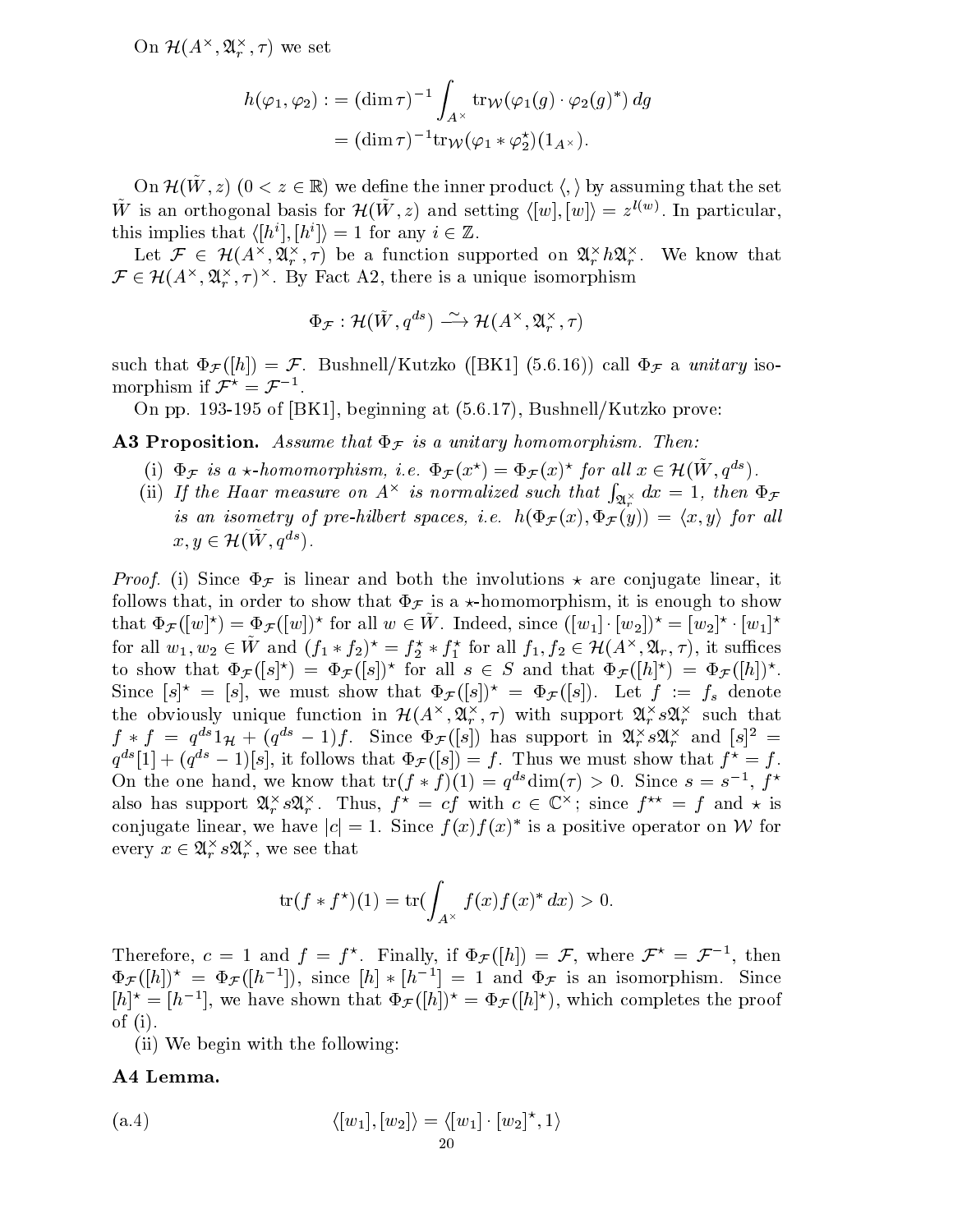for all  $w_1, w_2 \in W$ .

*Proof.* First we observe that any  $w \in \tilde{W}$  can be written in the form  $w'h^{i} =$  $s_{i_1} \cdots s_{i_{l(w)}} n$ , where  $i \in \mathbb{Z}$  is unique and  $w = s_{i_1} \cdots s_{i_{l(w)}}$  is a reduced expression for  $w' \in W$ . If  $w_1 = w'_1 h^i$  and  $w_2 = w'_2 h^i$  with  $i \neq i'$ , then both sides of (a.4) are zero, since  $|w|^{\gamma} = |w|^{\gamma}$  and we may apply (a.1). Thus we need check only the case  $i \equiv i$  and it is clear that without loss of generality we may assume  $i = 0, 1.$ e.  $w_1, w_2 \in W$ . Now we argue by induction on  $\iota(w_2)$ , assuming that  $\iota(w_1)$ is arbitrary. The case  $\{v_1,v_2\}$  with  $\{w_1,v_2\}$  is trivial, so we assume that we assume like  $\{v_1,v_2\}$  , we are assumed that (a.4) is true for all  $w_1$  and  $w_2$  with  $l(w_2) \leq l(w_2)$ . Let  $w_2 = w_2$ s with  $s \in S$ and  $l(w_2') < l(w_2)$ . By associativity in  $\mathcal{H}(r, z)$  we have

$$
\langle [w_1] \cdot [w_2]^{\star}, 1 \rangle = \langle [w_1] \cdot [w_2's]^{\star}, 1 \rangle = \langle [w_1] \cdot [sw_2^{\prime -1}], 1 \rangle = \langle ([w_1] \cdot [s]) \cdot [w_2^{\prime -1}], 1 \rangle.
$$

There are two cases to consider: Assume  $l(w_1s) > l(w_1)$ . Then  $[w_1] \cdot [s] = [w_1s]$ . In this case,  $\langle [w_1],[w_2]\rangle = 0$ , since  $l(w_2s) = l(w_2') < l(w_2)$  implies that  $w_1 \neq w_2$ . Moreover,

$$
\langle [w_1s] \cdot [w_2']^{\star}, 1 \rangle = \langle [w_1s], [w_2'] \rangle,
$$

since  $l(w_2') < l(w_2)$ . Again it is clear that  $\langle [w_1s], [w_2'] \rangle = 0$ , since  $w_1s \neq w_2'$ , i.e.  $l(w_1s \cdot s) = l(w_1) \leq l(w_1s)$  and  $l(w_2 \cdot s) = l(w_2) > l(w_2)$ . Thus (a.4) holds in the case that  $l(w_1s) > l(w_1)$ . Now assume that  $w_1s = w_1$  and that  $l(w_1) < l(w_1)$ . In this case,

$$
\langle ([w_1] \cdot [s]) \cdot [w_2^{\prime -1}], 1 \rangle = \langle [w_1^{\prime}](z[1] + (z-1)[s]) \cdot [w_2^{\prime -1}], 1 \rangle
$$
  
=  $z \langle [w_1^{\prime}] \cdot [w_2^{\prime -1}], 1 \rangle + (z-1) \langle [w_1^{\prime}] \cdot [s] \cdot [w_2^{\prime -1}], 1 \rangle,$ 

using the distributivity and linearity of the multiplication in  $\mathcal{H}(r, z)$ . Now we have

$$
\langle [w'_1] \cdot [s] \cdot [w'_2]^{-1}], 1 \rangle = \langle [w_1] \cdot [w'_2]^\star, 1 \rangle = \langle [w_1], [w'_2] \rangle = 0,
$$

since  $w_1 \neq w_2$  and we may use induction  $(\iota(w_2)) < \iota(w_2))$ . Also by induction we have

$$
z \langle [w'_1] \cdot [w'_2]^{-1}], 1 \rangle = z \langle w'_1, w'_2 \rangle = z \cdot z^{l(w'_2)} \delta_{w'_1, w'_2} = z^{l(w_2)} \delta_{w_1, w_2},
$$

which completes the proof of the Lemma. **TERRITORY** 

Now to complete the proof of Proposition A3 (ii): It is enough to prove the case  $x = |w_1|$  and  $y = |w_2|$  with  $w_1, w_2 \in W$  and to observe that then (ii) follows via linearity. Writing  $\varphi_w := \Phi_{\mathcal{F}}([w])$ , we have

$$
(\dim \tau)h(\varphi_w, \varphi_w) = \operatorname{tr}_{\mathcal{W}}((\varphi_w * \varphi_w^*)(1)) = \operatorname{tr}_{\mathcal{W}}(\Phi_{\mathcal{F}}([w] \cdot [w]^*) (1)).
$$

From (a.4) and the orthogonality of the basis  $\tilde{W}$  of  $\mathcal{H}(\tilde{W}, q^{ds})$  we obtain

$$
[w] \cdot [w]^* = \langle [w], [w] \rangle 1 + \sum_{w \neq 1} c_w[w].
$$

Thus  $\Psi_{\mathcal{F}}([w] \cdot [w]) (1) = \langle [w], [w] \rangle \Psi_{\mathcal{F}}(1) (1) = \langle [w], [w] \rangle \mu(\mathcal{A}_r)$  -  $\tau(1)$ . This gives  $h(\Psi_{\mathcal{F}}([w]), \Psi_{\mathcal{F}}([w])) = \langle [w], [w] \rangle \mu(\mathfrak{A}_r)$ ,

which proves (ii), assuming that the measure  $\mu(\mathbf{x}_r^{\top}) = 1$ , and completes the proof of Proposition A3.  $\Box$ 

We must still prove that  $\mathcal F$  may be chosen such that  $\Phi_{\mathcal F}$  is unitary in the sense of Bushnell/Kutzko: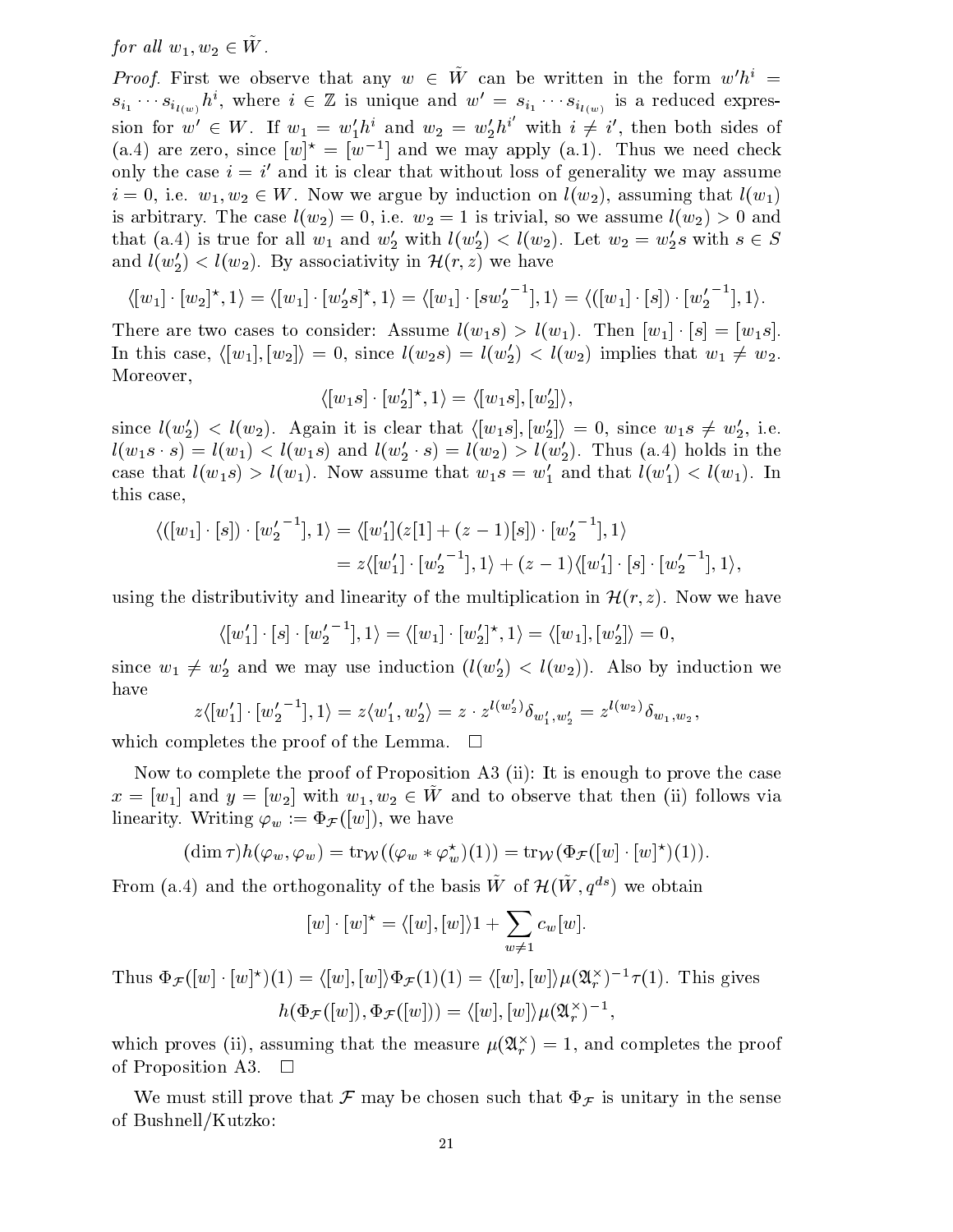**A5 Lemma.** There exists a function  $\mathcal{F} \in \mathcal{H}(A^{\times}, \mathfrak{A}_{r}^{\times}, \tau)$  with support  $\mathfrak{A}_{r}^{\times}h\mathfrak{A}_{r}^{\times}$  such that  $\mathcal{F}^{\star} = \mathcal{F}^{-1}$ .

*Proof.* [GSZ], Lemma 1.1 implies that the function  $\mathcal F$  has the value  $\mathcal F(h) = J$ , where  $J \in \text{Hom}_{\mathfrak{A}_r^{\times} \cap h^{-1}\mathfrak{A}_r^{\times}h}(\tau, \tau^{\cdot \cdot})$  is an intertwining operator. In [GSZ], Lemma 4.3 we Proof. [GSZ], Lemma 1.1 implies<br>  $J \in$  Hom  $\sum_{\alpha \nmid \alpha} \gamma_{h^{-1}\alpha \nmid \alpha} (\tau, \tau^h)$  is<br>
saw that if  $\tilde{\mathcal{F}} \in \mathcal{H}(A^\times, \mathfrak{A}_\alpha^\times, \tau)$  $x_i, x_j, \tau$  has support  $x_i \hat{n}$   $\rightarrow x_i$  and value  $\mathcal{F}(n-1) = J^{-1}$ , then  $\mathcal{F} * \mathcal{F} = \lambda 1_{\mathcal{H}}$ , where  $\lambda = \mu(\mathcal{A}_r^{\cap})\mu(\mathcal{A}_r^{\cap} \mu \mathcal{A}_r^{\cap})$ . Thus if we replace J by  $J_1 = \lambda^{-1/2}J$ as the value of  $\mathcal{F}(h)$  and  $J=$  by  $J_2 = \lambda^{-1}J^{-1}$  as the value of  $\mathcal{F}(h^{-1})$ , then  $\mathcal{F}^{-1} = \mathcal{F}$ . Since  $\mathcal{F}^{-}(h^{-1}) = \mathcal{F}(h) = J_1$ , it sumes to show that  $J \in \text{End}_{\mathbb{C}}(V)$ may be chosen to be a unitary operator, since in this case

$$
J_1^*=\lambda^{-1/2}J^*=\lambda^{-1/2}J^{-1}=J_2,
$$

i.e., in this case,  $\mathcal{F}^{\star} = \tilde{\mathcal{F}} = \mathcal{F}^{-1}$ .

Let us show that J can be chosen to be a unitary operator in End  $_{\mathbb{C}}$  (VV). By the definition of h (see (a.2)) we know that  $h^{m+r} \equiv \omega_F 1_{A} \times$ , a central element of W (*l* is the length of the Galois orbit  $Gal(k_d|k) \cdot \sigma$ .). The representation  $\tau$  of  $M(k_D)$ extends as a unitary representation to the group  $M(k_D) \rtimes C$ , where  $C = \langle h \rangle$  mod  $h^{dr/l}$ , since C is a finite cyclic group and  $h^{dr/l}$  is central. Clearly, the generator h of C must under this extension map to an element of  $\hom_{\mathfrak{A}_r^{\times} \cap h^{-1}\mathfrak{A}_r^{\times}h}(7,T^*)$  $\min_{M(k_D)}(\tau, \tau^{\dots}).$  This proves that J can be chosen to be unitary and completes the proof of the Lemma.  $\square$ 

# §A3 Discrete Series and Hecke Algebras with a Central Character.

To reduce the description of discrete series in the general case to the unramied split case we reformulate some parts of  $[BK1](6.1)$ .

Let  $\omega$  be a character of  $\langle \varpi_F \rangle$  and let  $\tau_{\omega}$  denote the extension of  $\tau$  by  $\omega$  to  $\langle \omega_F \rangle = \omega_r^{\perp} F$ . We consider the projection maps:

(a.5) 
$$
\mathcal{H}(\tilde{W}, q^{ds}) \longrightarrow \bar{\mathcal{H}}(\tilde{W}, q^{ds}) := \mathcal{H}(\tilde{W}, q^{ds}) / ([\varpi_F] - [1])
$$

and

and  
(a.6) 
$$
\mathcal{H}(A^{\times}, \mathfrak{A}_r^{\times}, \tau) \longrightarrow \mathcal{H}(A^{\times}, \mathfrak{A}_r^{\times} \langle \varpi_F \rangle, \tau_{\omega}), \quad f \mapsto \bar{f} := Pf,
$$

where  $Pf(x):=\sum_{i\in\mathbb{Z}}\omega(\varpi_{F}^{-i})f(\varpi_{F}^{i}x).$  It is easy to see that the projection operator  $P$  is a nomomorphism of algebras, that the quotient algebra  $\mathcal{H}(A^\sim, \mathcal{X}_r^\sim \langle \mathcal{W}_F \rangle, \mathcal{W}_\nu)$ has the structure of convolution algebra with respect to the product

$$
(\bar f_1 * \bar f_2)(x) = \int_{A^\times/\langle \varpi_F \rangle} \bar f_1(y) \bar f_2(y^{-1}x) \, dy.
$$

The unit element is:

$$
\bar{e}(x) = \begin{cases} \mu(\mathfrak{A}_r^\times)^{-1} \tau_\omega(x) & \text{for } x \in \mathfrak{A}_r^\times \langle \varpi_F \rangle \\ 0 & \text{otherwise.} \end{cases}
$$

we ux the normalization  $\mu(\mathcal{X}_r) = 1$ .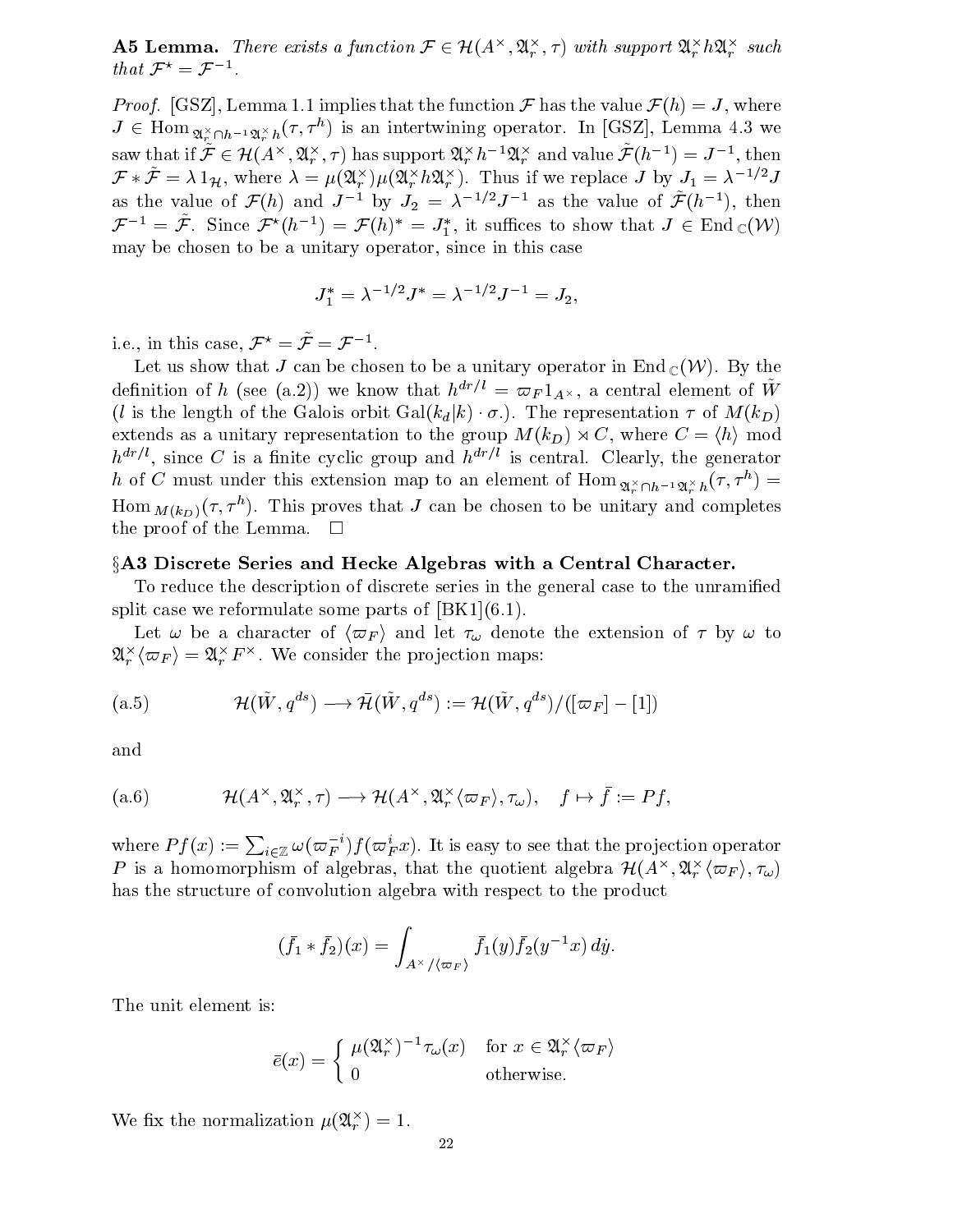**A6 Lemma.** Let  $J \in \text{Ena}_{\mathbb{C}}$  (VV<sub>T</sub>) be constructed as in the second half of the proof **A6 Lemma.** Let  $J \in End_{\mathbb{C}}(\mathcal{W}_{\tau})$  be constructed Lemma A5 and choose  $\mathcal{F} \in \mathcal{H}(A^{\times}, \mathfrak{A}^{\times}, \tau)$  $\mathcal{A}_r^{\infty},$  (1) with support  $\mathcal{A}_r^{\infty} n \mathcal{A}_r^{\infty}$  such that

$$
\mathcal{F}(h):=\frac{1}{\sqrt{\mu}}J\zeta,
$$

where  $\mu = \mu(\mathbf{x}_r, n\mathbf{x}_r)$  and  $\zeta$  is a root of unity chosen such that  $\zeta$   $\gamma = \omega(\omega_F)$ . Then the isomorphism  $F$  of  $F$ atism  $F$  of  $F$ atism  $F$ 

$$
m \Phi_{\mathcal{F}} \text{ of Fact } A2 \text{ induces an isomorphism}
$$
  

$$
\Phi_{\bar{\mathcal{F}}} : \bar{\mathcal{H}}(\tilde{W}, q^{ds}) \longrightarrow \mathcal{H}(A^{\times}, \mathfrak{A}_{r}^{\times} \langle \varpi_{F} \rangle, \tau_{\omega}),
$$

which implies the commutative diagram

$$
\mathcal{H}(\tilde{W}, q^{ds}) \xrightarrow{\Phi_{\mathcal{F}}} \mathcal{H}(A^{\times}, \mathfrak{A}_{r}^{\times}, \tau)
$$
\n
$$
\downarrow^{(a.5)} \downarrow^{(a.6)}
$$
\n
$$
\mathcal{H}(\tilde{W}, q^{ds}) \xrightarrow{\Phi_{\tilde{\mathcal{F}}}} \mathcal{H}(A^{\times}, \mathfrak{A}_{r}^{\times} \langle \varpi_{F} \rangle, \tau_{\omega})
$$

in which the horizontal arrows are the indicated isomorphisms and the numbers on the vertical arrows are the projection homomorphisms  $(a.5)$  and  $(a.6)$  defined previously.

*Proof.* Since  $n^* = \varpi^* 1_{A^{\times}}$ , an operator which normalizes  $\mathcal{A}_r^{\times}$ , we have

$$
\mu(\mathfrak{A}_r^\times \cdot h^r \cdot \mathfrak{A}_r^\times) = \mu(h^r \mathfrak{A}_r^\times) = 1.
$$

**Therefore, since l is the length of the Galois orbit of**  $\sigma$ **,**  $\mathcal{F}(h') = J'$  **contributions** the representation  $\tau$  or  $\mathfrak{A}_r^+$  and, in particular, since by hypothesis  $\zeta^{+,\tau} \equiv \omega(\varpi_F)$ ,

$$
\mathcal{F}^{dr/l}(\varpi_F 1_{A^\times})=\mathcal{F}^{dr/l}(h^{dr/l})=J^{dr/l}\zeta^{dr/l}=\omega(\varpi_F)\,1_\tau=\bar{e}(\varpi_F 1_{A^\times}).
$$

Thus  $\bar{\mathcal{F}}^{dr/l} = \bar{e}$ . We leave it to the reader to verify that the isomorphism of the affine Weyl group algebra  $\Phi_{\mathcal{F}}|_{\mathcal{H}(W,g^{ds})}$  passes to the quotient and induces an isomorphism  $\Phi_{\bar{\mathcal{F}}} |_{\bar{\mathcal{H}}(W, q^{ds})}$  such that the resulting subdiagram is commutative. In fact the vertical arrows for the affine Weyl group algebras are isomorphisms as well as the horizontal arrows.

We must show that the vertical algebra homomorphisms from the isomorphic cyclic group algebras  $\mathbb{C}[\langle h \rangle]$  and  $\mathbb{C}[\langle \mathcal{F} \rangle]$  involve the same polynomial relations, i.e. that

$$
\mathcal{H}(A^{\times}, \mathfrak{A}_{r}^{\times}, \tau)/(\mathcal{F}^{dr/l} - e) \cong \mathcal{H}(A^{\times}, \mathfrak{A}_{r}^{\times} \langle \varpi_{F} \rangle, \tau_{\omega}).
$$

Since  $[h] \mapsto \Phi_{\mathcal{F}}([h]) = \mathcal{F}$  generates a homomorphism of cyclic groups, it suffices to show that no smaller power  $\mathcal{F}^{\ell}$  of  $\mathcal F$  maps to a scalar multiple of  $\bar{e}$ . For this we note that  $\mathcal{F}^*$  a root of the identity, i.e. a root of  $\mathcal{F}^{*,\prime} = e$ , implies that  $\ell \mid \frac{\tau}{l}$ . We therefore assume that  $\ell \mid \frac{1}{l}$ . If  $r \nmid \ell$ , then the support of  $\mathcal{F}^{\perp}$  is a double coset  $\mathcal{A}_r^+ n \mathcal{A}_r^+$  such that holdes not normalize  $\mathcal{A}_r^+$ ; in this case, has cannot centralize the representation  $\tau$ , so  $\mathcal{F}^{\ell}$  cannot be a multiple of the identity element  $\bar{e}$ . Assume that  $r \mid \ell$ . In this case the support of the function  $\mathcal{F}^*$  is the double coset  $\mathcal{A}_r^* n^*$  and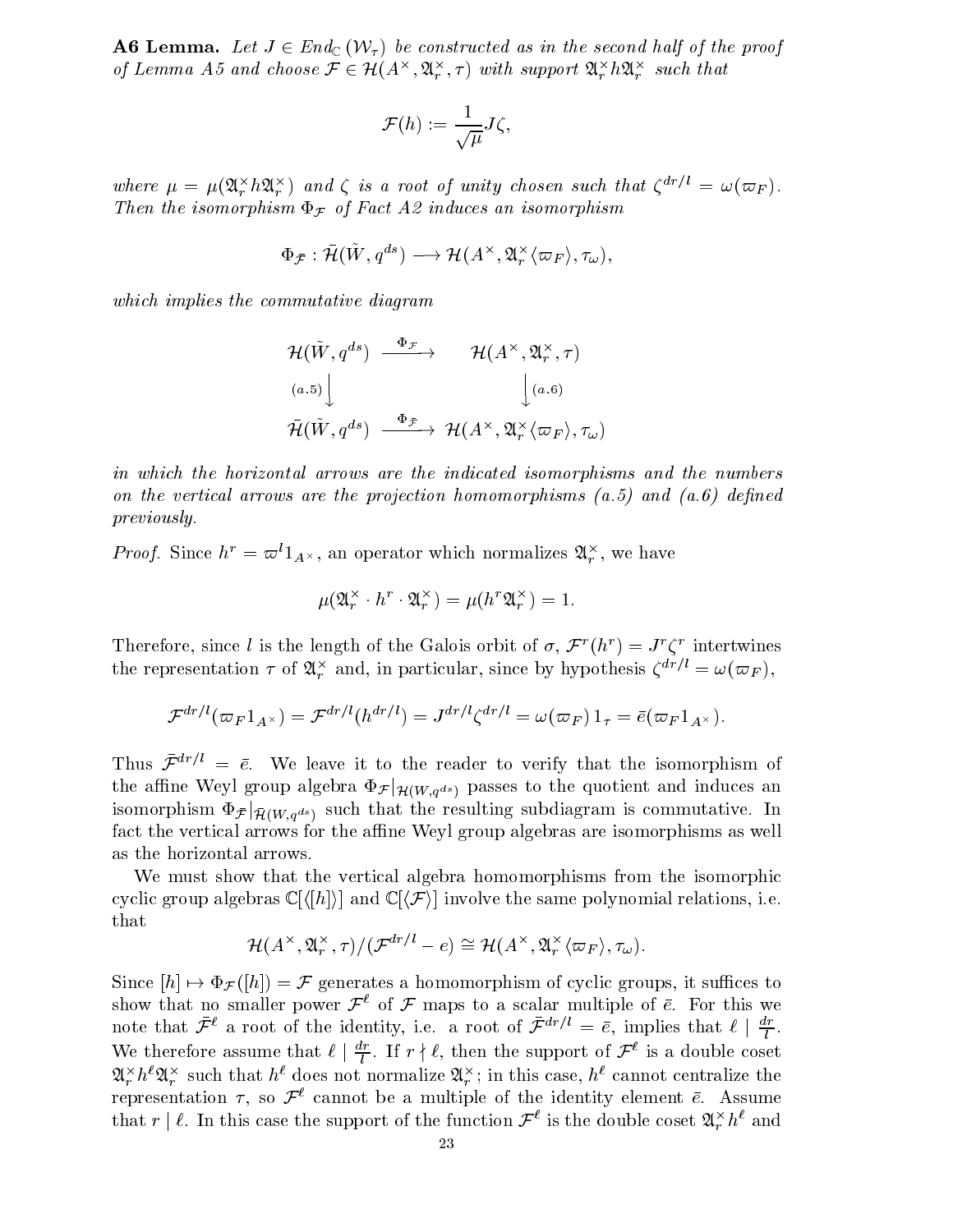$h^* = \varpi^{n+1}A_{\lambda}$ ; since  $r \mid \ell, h^*$  normalizes  $\mathcal{A}_r^*$  and the double coset supported at  $h^*$ is the same as a one-sided coset. We see also that

$$
J^\ell\zeta^\ell=\mathcal F^\ell(h^\ell)=\mathcal F(\varpi^{\ell l/r}\cdot 1_{A^\times}).
$$

To complete the proof of the Lemma it is sufficient to show that the operator  $J$ , which intertwines the representation  $\tau$ , cannot centralize  $\tau$ . In this case,  $\mathcal{F}^{\ell}$  cannot be a scalar multiple of  $\bar{e}$ .

Let us show that  $J^{\ell}$  has to be conjugate to a non-trivial permutation matrix, which implies that there exists  $x \in \mathcal{X}_r^+$  such that  $J^+ \tau(x) J^- \neq \tau(x)$ , since the commuting algebra of  $\tau$  consists of only scalar matrices by Schur's Lemma. It is enough to show this for  $\tau|_{M(O)}$ , since the intertwining of this irreducible restriction already determines  $J$  . We give details only for the case  $r = 1$ , since the general case involves no additional ideas. Recall that  $\tau$  is the lift of a cuspidal representation of  $M(k_D)$  to  $M(O)$ . By results of S. I. Gelfand, quoted in [SZ], the restriction  $\tau_{Q(k_A)}$ is irreducible, where  $\mathcal{Q}(k_D)$  denotes the Gelfand subgroup of  $M(k_D) = GL_m(k_D)$ . Moroever, the irreducible representation of  $\mathcal{Q}(k_D)$  is independent of the choice of cuspidal representation and is simply  ${\rm Ind}_{U_0(k_d)}^{\bigstar,\cdots,\alpha_f} \mu,$  where  $\mu$  is any generic character of  $U_0(k_D)$ , where  $U_0(k_D)$  denotes the upper triangular unipotent subgroup of  $M(k_D)$ . It follows that we may choose a basis for the representation space of  $\tau$  which consists of generic vectors for conjugates of  $U_0(k_D)$ . The Galois group Gal( $k_D|k$ ) acts as a permutation group on this basis of  $\mathcal{W}_{\tau}$ . Since the set of generic vectors for  $U_0(k_D)$ consists of a single orbit under the multiplicative group of diagonal matrices  $T(k_D)$ acting by conjugation with only the center acting trivially, and the group  $Gal(k_D|k)$ acts on  $T(k_D)$  mod the center with only the identity acting trivially, it follows that

$$
x\mapsto \tau(\varpi^{\ell/r}x\varpi^{-\ell/r})=J^\ell\tau(x)J^{-\ell}=\tau(x)
$$

for all  $x \in M(O)$  if and only if  $\frac{1}{l} | \frac{1}{r}$ , since no smaller power of  $\varpi$  permutes the basis for  $\nu_{\tau}$  trivially. Thus only when  $\frac{1}{l}$  |  $\ell$  can  $\mathcal{F}^{\circ}$  be a multiple of e. We conclude that  $\mathcal{F} \mapsto \bar{\mathcal{F}}$  defines an isomorphism somorphism $\mathbb{C}[\langle [h]\rangle]/([h^{dr/l}]-[1]) \stackrel{\sim}{\longrightarrow} \mathbb{C}[\langle \bar{\mathcal{F}} \rangle ].$ 

$$
\mathbb{C}[\langle [h] \rangle] / ([h^{dr/l}] - [1]) \xrightarrow{\sim} \mathbb{C}[\langle \bar{\mathcal{F}} \rangle].
$$

The rest of the proof involves checking that the conjugation action of  $\mathcal F$  on the affine part of the Hecke algebra  $\mathcal{H}(A^\sim,\mathfrak{A}_r^\sim,\tau)$  factors through the projection  $\mathcal{F}\mapsto\mathcal{F}$  and this we leave to the reader.  $\square$ 

As a special case of the foregoing, we consider the algebra  $A' := M_r(F_{ds})$ , where the extension  $F_{ds} | F$  is unramified of degree ds. In  $A^{\prime\prime}$ , we have the Iwahori subgroup  $L^{\infty} := \mathfrak{A'}_r^{\infty}$  and for  $\tau^{\epsilon}$  we take the trivial representation  $1 := 1_{\mathcal{I}^{\epsilon}} \times 1$  The support of the Hecke algebra  $\mathcal{H}(A^{(1)}, L^{(2)}, 1)$  is the group of monomial matrices  $W_A$ <sup>,</sup> with entries which are powers of  $\omega_F$ . As before, we have the isomorphism e powers of  $\varpi_F$ . As before, we had:<br>  $: \mathcal{H}(\tilde{W}_{A'}, q^{ds}) \longrightarrow \mathcal{H}(A'^{\times}, \mathcal{I}'^{\times}, 1)$ 

$$
\Phi_1: \mathcal H(\tilde W_{A'},q^{ds}) \longrightarrow \mathcal H({A'}^\times, {{\mathcal I'}^\times},1),
$$

where  $h' := \begin{bmatrix} 0_{r-1,1} & I_{r-1} \end{bmatrix}$ ,  $\mathcal{F}'$  $\left[ \begin{smallmatrix} \tau-1,1 & I_{r-1} \ \varpi_F & 0_{1,r-1} \end{smallmatrix} \right],\, \mathcal{F}'\in\mathcal{H}^{\mathcal{F}}.$  $(W_{A'}, q^{\infty}) \longrightarrow H(A^{\dagger}, L^{\dagger}, 1),$ <br>  $, \mathcal{F}' \in \mathcal{H}(A'^{\times}, \mathcal{I}'^{\times}, 1)$  has support  $\mathcal{I}'h'\mathcal{I}' = \mathcal{I}'h'$  with  $\mathcal{F}'(h') = 1$ , and  $\Phi_1(h') = \mathcal{F}'$ . (Note that  $\mathcal{H}(A^{(n)}, L^{(n)}, 1)$  is an algebra of scalarvalued functions, since "1" is one-dimensional. Put precisely,  $\mathcal{H}(A^{(0)}, L^{(0)}, 1)$  is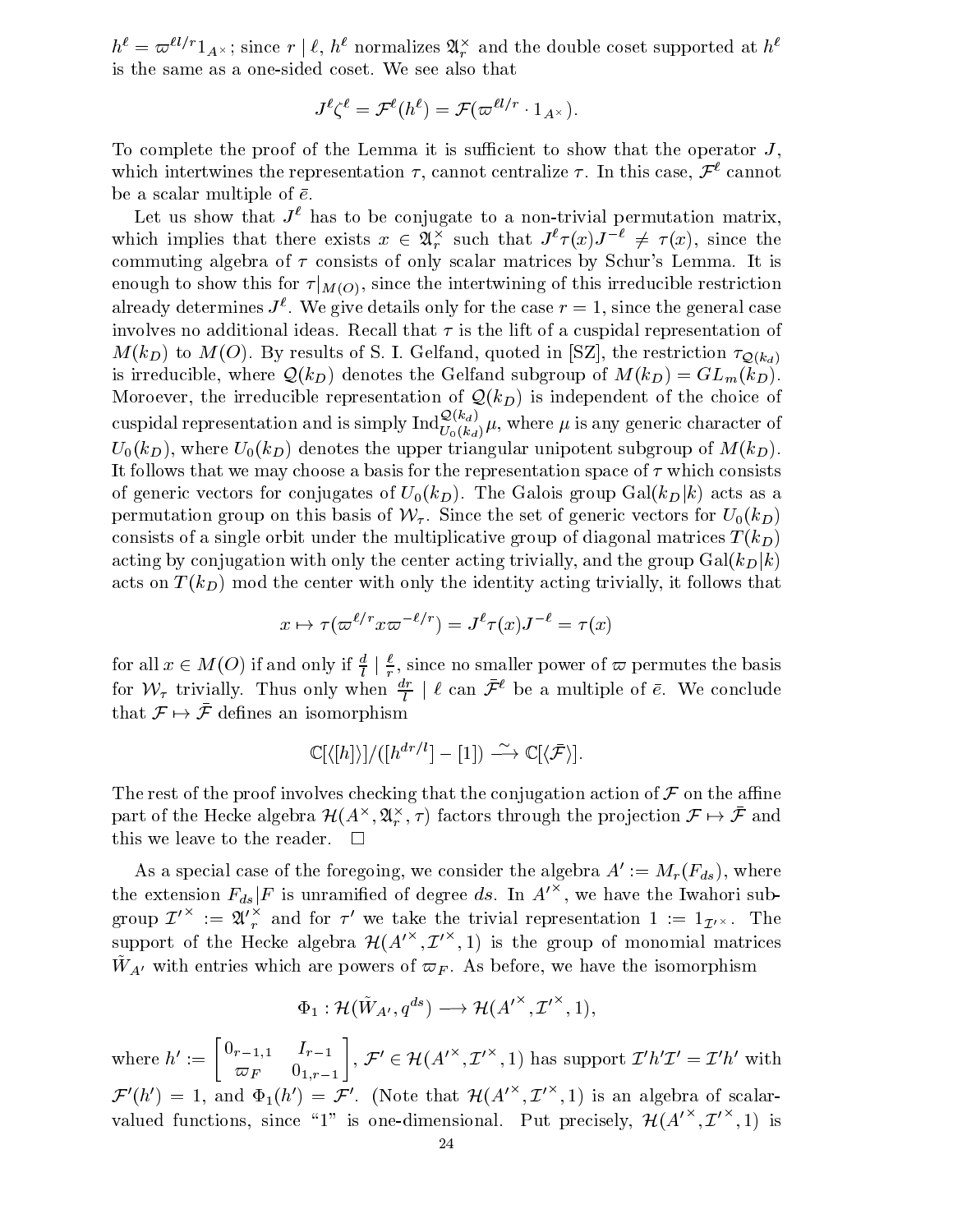the convolution algebra consisting of all compactly supported functions which are constant on  $\mathcal{I}'$  double cosets.)

Recall that a set of representatives for the  $\mathcal{A}_r^\sim$  double cosets lying in the support of the algebra  $\pi(\tau) := \pi(A^\smallfrown, \mathfrak{A}^\smallfrown_r, \tau)$  may be chosen to be the set of all matrices of the form  $\varpi^{+}p\otimes I_{s},$  where  $\varpi$  is the prime element of  $D$  which was fixed earlier, It is the length of the Galois orbit  $Gal(\kappa_D|\kappa) \cdot \sigma, v = (v_1, \ldots, v_r) \in \mathbb{Z}$ ,  $\varpi^{\circ \circ}$  =  $diag(\omega^{++},\dots,\omega^{++})$ , and  $p$  is an  $r\times r$  permutation matrix. We note that the extended Coxeter system  $\tilde{W} = (W, S) \rtimes \langle h \rangle$  is naturally isomorphic to the extended Coxeter system  $\tilde{W}' := (W', S') \rtimes \langle h' \rangle$  via the map

$$
\text{(a.7)} \quad \sigma^{lv} p \otimes I_s \longmapsto \sigma^v_F p,
$$

v and p as above. It is important to observe that the mapping (a.7) sends  $\varpi_F I_m \in$ 

$$
A^{\wedge}
$$
 to  $\overline{\omega}_F^{\wedge} I_r \in A^{\prime\wedge}$ . We have the isomorphisms:  
\n(a.8)  $\mathcal{H}(\tau) \stackrel{\Phi_{\mathcal{F}}}{\leftarrow} \mathcal{H}(\tilde{W}, q^{ds}) \cong \mathcal{H}(\tilde{W'}, q^{ds}) \stackrel{\Phi_1}{\rightarrow} \mathcal{H}(A^{\prime \times}, \mathcal{I}^{\prime \times}, 1).$ 

Using (a.7) we may regard these isomorphisms as support-preserving.

Next, passing to quotients and using (a.7) again we have

$$
\bar{\mathcal{H}}(\tilde{W}, q^{ds}) \cong \bar{\mathcal{H}}(\tilde{W}', q^{ds}),
$$

where  $\mathcal{H}(W', q^{as}) := \mathcal{H}(W', q^{as})/([\varpi_F] [-1])$  Instead of (a.5) we now use the pro jection mapping

projection mapping  
\n(a.10) 
$$
\mathcal{H}(A^{\prime\times}, \mathcal{I}^{\prime\times}, 1) \longrightarrow \mathcal{H}(A^{\prime\times}, \mathcal{I}^{\prime\times} \langle \varpi_F^{d/l} \rangle, 1),
$$
  
\nwhich sends  $f' \in \mathcal{H}(A^{\prime\times}, \mathcal{I}^{\prime\times}, 1)$  to

$$
\mathcal{H}(A^{\prime}^{\times}, \mathcal{I}^{\prime \times}, 1) \text{ to}
$$
  

$$
\bar{f}'(x) := \sum_{i \in \mathbb{Z}} f'(\varpi_F^{-id/l} x) \in \mathcal{H}(A^{\prime \times}, \mathcal{I}^{\prime \times} \langle \varpi_F^{d/l} \rangle, 1).
$$

The projection mapping  $f \mapsto f$  is clearly an algebra homomorphism. From (a.8),

(a.10), and Lemma A6 we deduce the diagram of isomorphisms  
\n(a.11) 
$$
\mathcal{H}(\tau_{\omega}) \stackrel{\Phi_{\mathcal{F}}}{\leftarrow} \bar{\mathcal{H}}(\tilde{W}, q^{ds}) \cong \mathcal{H}(\tilde{W'}, q^{ds}) \stackrel{\Phi_{\tilde{1}}}{\rightarrow} \mathcal{H}(A'^{\times}, \mathcal{I}'^{\times} \langle \varpi_{F}^{d/l} \rangle, 1),
$$

in which  $\mathcal{H}(\tau_\omega) := \mathcal{H}(A^\wedge, \mathcal{A}_r^\wedge \langle \overline{\omega}_F \rangle, \tau_\omega)$ . Since the maps  $\Psi_{\mathcal{F}}$  and  $\Psi_1$  of (a.s) are unitary according to Bushnell/Kutzko's definition (see above Proposition A3), (a.8) preserves the prehilbert structures on  $\mathcal{H}(\tau)$  and  $\mathcal{H}(A^{\prime\prime},L^{\prime},1)$ , respectively. To introduce prehilbert structures on the algebras of (a.11) it is therefore enough to treat any single quotient algebra and then transport the structure to the remaining algebras, using the equivalence of the norms in (a.8). It is enough to treat the case of  $\mathcal{H}(W, q^{\infty})$ . For  $w \in W$ , the image under the projection  $|w| \mapsto |w|$  is a function with support  $w \in W / \langle \varpi_F \rangle$ . If  $|w_1| = |w_2| \in H(W, q^{\infty})$ , then it is clear that  $||w_1|| = ||w_2||$ . Therefore, we may use any set of representatives for  $\tilde{W}/\langle \varpi_F \rangle$ to define the norms of the projections to an orthogonal basis for  $\pi(w, q_-)$ , i.e. we set  $\|\bar{w}\| = \|w\|$ . Thus we may conclude that (a.11) induces isomorphisms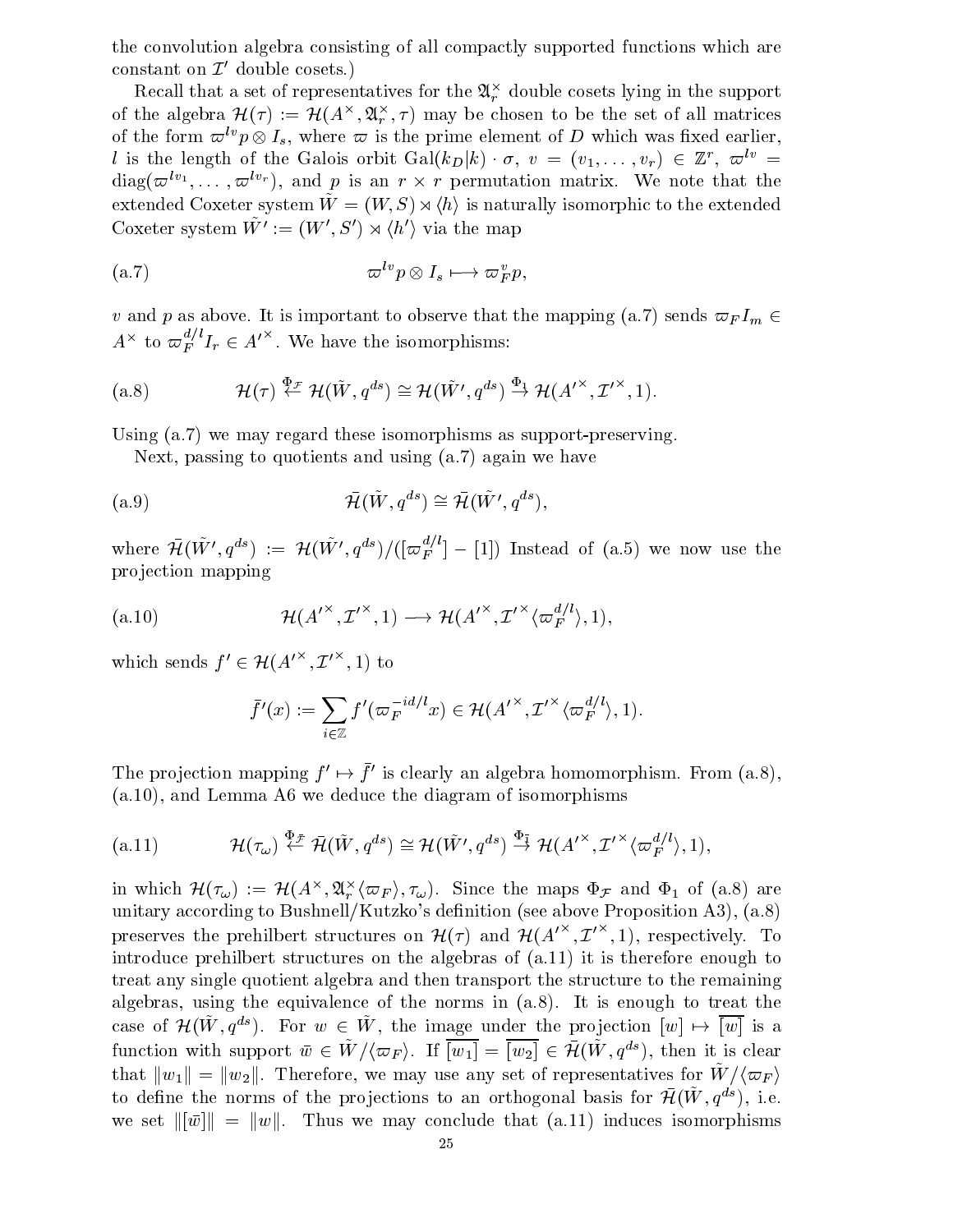between the completions of the various constituents which are compatible with module structures with respect to the algebras. We denote the completions of an algebra and its projection, respectively, by  $\mathcal{H}^-$  and  $\mathcal{H}^-$ .

We consider the categories  $\mathcal{M} := \mathcal{M}(A^\wedge, \varpi_F, \omega)$  and  $\mathcal{M}':= \mathcal{M}(A'^{\wedge}, \varpi_F^{\wedge}, 1)$  of smooth representations, where, in the first case,  $\varpi_F$  acts via  $\omega(\varpi_F)$  and, in the second,  $\varpi_{F}^{+}\:$  acts trivially. These categories are closed under forming subquotients. Therefore, the pairs  $(\mathfrak{A}^{\scriptscriptstyle\wedge}_F(\varpi_F),\tau_\omega)$  and  $(L^{\scriptscriptstyle\wedge\wedge},(\varpi_F^{\scriptscriptstyle\wedge}),1)$  are types corresponding to subcategories of  $M$  and  $M'$ , respectively.

Simplifying our notation, we denote our pairs by  $(K, \rho)$  and the corresponding Hecke algebras by  $\mathcal{H}(\rho)$ . Let  $\mathcal{M}_{\rho}$  denote the subcategory of M or M' which consists of all representations which are generated by their  $\rho$ -isotypic components. We have the equivalences the equivalences<br>
(a.12)  $M_{\rho} \ni \Pi \longmapsto \text{Hom}_{K}(\rho, \Pi) \in \mathcal{H}(\rho)^{\text{opp}}$  – modules.

(a.12) 
$$
\mathcal{M}_{\rho} \ni \Pi \longmapsto \text{Hom}_{K}(\rho, \Pi) \in \mathcal{H}(\rho)^{\text{opp}}-\text{modules}.
$$

We may also interpret  $M$ ,  $M'$  as the category of  $H$ -modules, where  $H$  denotes the algebra of functions on  $A^{\wedge}, A^{\vee}$  respectively, such that  $f(\varpi_F g) = \omega(\varpi_F) f(g)$  and  $f'(\varpi_F^{i^\prime}\ g') = f'(g'),$  respectively, and where the support is relatively compact. We embed  $\cal H$  in each case into the Hilbert space completion  $\cal H$  , where the condition of relative compactness is replaced by square integrability on  $A^{\wedge}/\langle \varpi_F \rangle$ ,  $A'^{\wedge}/\langle \varpi_F^{\wedge} \rangle$ respectively. Now we refer to the arguments of  $|BK1|(7.7.3)-(7.7.5)$  and apply them in the present context. We replace the notations  $H(G,\omega)$ ,  $H^{\ast}(G,\omega)$ ,  $H(G,\lambda\omega)$ , and  $H^{-}(G, \lambda \omega)$  of [BK1] with the notations  $H, H^{-}, H(\rho)$ , and  $H^{-}(\rho)$  (see (a.11), (a.12)), where  $(K, \rho)$  are the types we are interested in. Then we may obtain the following  $\mathcal{H}^2(G,\lambda\omega)$  of [BK1] with the notations  $\mathcal{H}, \mathcal{H}^2, \mathcal{H}(\rho)$ , and  $\mathcal{H}^2(\rho)$  (see (a.11), (a.12)),<br>where  $(K,\rho)$  are the types we are interested in. Then we may obtain the following<br>formulation from [BK1](7.7 subcategory consisting of representations with nite composition series.

**A7 Proposition.** Under the equivalence (a.12) of categories a representation  $\Pi \in$  $\mathcal{M}_o^{n \cdots n}$  is square integrable if and only if the  $\mathcal{H}(\rho)^{\text{-}ss}$ -module Hom  $_K(\rho,11)$  can be embedded into  $H^-(\rho)$ .

We wish to formulate a consequence of this assertion. Let  $(K, \rho) := (\mathcal{A}_r^{\scriptscriptstyle\wedge} \langle \varpi_F \rangle, \tau_\omega)$ We wish to formulate a consequence of this assertion. Let  $(K, \rho) := (\mathfrak{A}_r^{\times} \langle \varpi_F \rangle, \tau_{\omega})$ <br>and  $(K', \rho') := (\mathcal{I}'^{\times} \langle \varpi_F^{d/l} \rangle, 1)$ . Let  $\mathcal{M}_{\rho} \subset \mathcal{M}$  and  $\mathcal{M}'_{\rho'} \subset \mathcal{M}'$  be the corresponding subcategories.

A8 Corollary. The isomorphisms of  $(a.11)$  induce a discrete-series preserving **A8 Corollary.** The isomorphisms of  $(a.11)$  induce<br>equivalence of the categories  $M_p^{\text{finite}} \rightarrow M_{p'}^{\prime}$  finite

*Proof.* Let  $\Pi \in \mathcal{M}_n^{\text{max}}$  and consider the  $\mathcal{H}(\rho)$ -module  $\text{Hom}_K(\rho, \Pi)$ . Using (a.11) we may consider Hom  $_K(\rho, 11)$  as an  $H(\rho)$  -module. Since  $(K, \rho)$  is a type, we also *Proof.* Let  $\Pi \in \mathcal{M}_{\rho}^{\text{mute}}$  and consider the  $\mathcal{H}(\rho)$ -module<br>we may consider  $\text{Hom}_K(\rho, \Pi)$  as an  $\mathcal{H}(\rho')$ -module. Sin<br>obtain a representation  $\Pi' \in \mathcal{M}'_{\rho'}^{\text{finite}}$  such that

$$
\text{(a.13)} \qquad \qquad \text{Hom}_{K'}(\rho', \Pi') = \text{Hom}_{K}(\rho, \Pi)
$$

as  $\pi(\rho)$ -modules. By Proposition A7, 11 is discrete series if and only if Hom  $_{K}(\rho, 11)$ embeds into  $\mathcal{H}^2(\rho)$ . Since (a.11) implies that the isomorphism  $\mathcal{H}(\rho) \cong \mathcal{H}(\rho')$  extends to a unitary isomorphism of  $\mathcal{H}^2(\rho) \cong \mathcal{H}^2(\rho')$ , it follows that  $\text{Hom}_K(\rho, \Pi)$ embeds in  $\mathcal{H}^-(\rho)$  if and only if the isomorphic module Hom  $_{K'}(\rho$  , if ) embeds in  $H^-(\rho)$ . This means that  $\Pi \in \mathcal{M}_\rho^{\text{max}}$  is discrete series if and only if the same is embeds in  $\mathcal{H}^2(\rho)$  if and only if the isc<br>  $\mathcal{H}^2(\rho')$ . This means that  $\Pi \in \mathcal{M}_{\rho}^{\text{finite}}$ <br>
true of  $\Pi' \in \mathcal{M}_{\rho'}^{\prime}$  finite.  $\Box$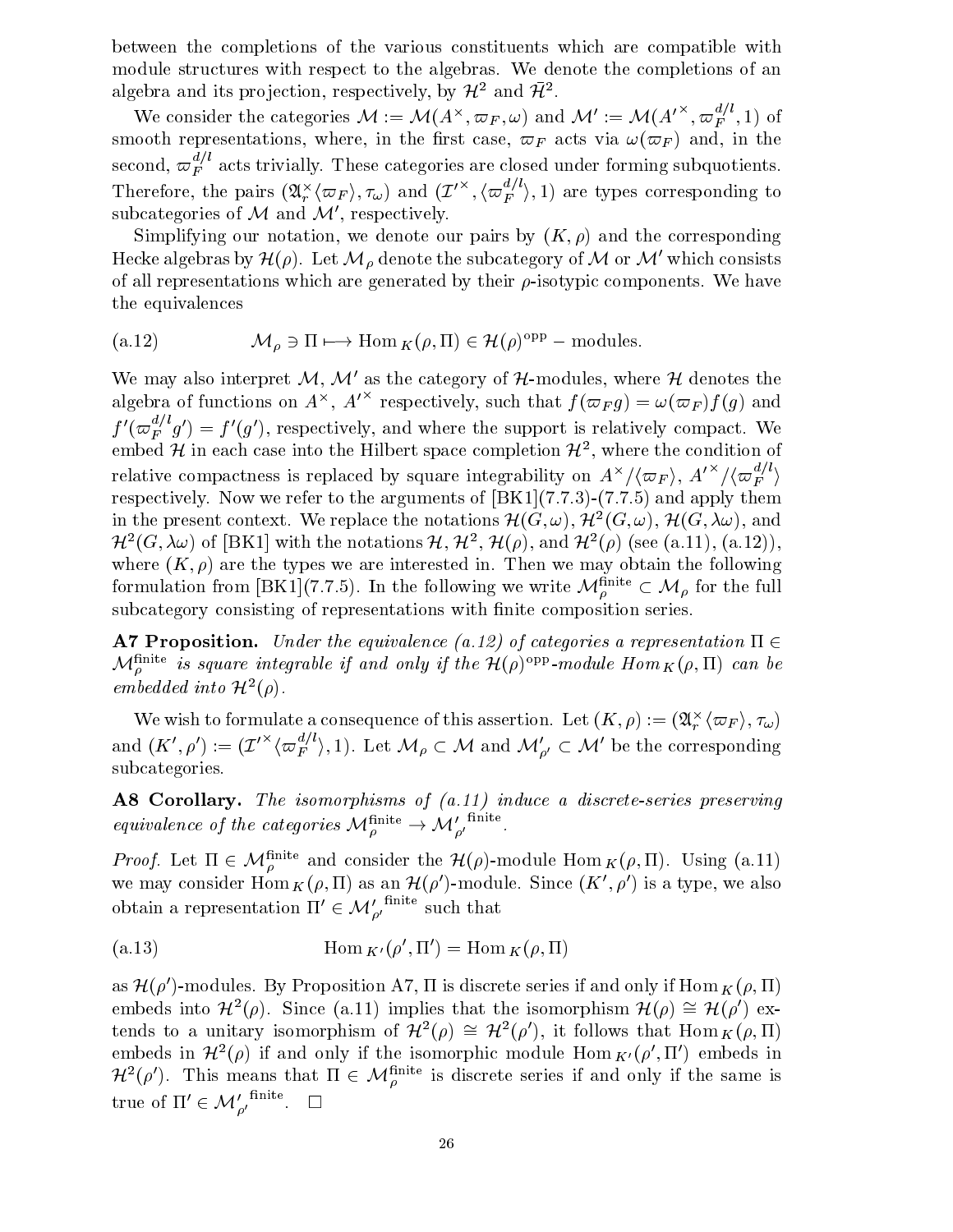**A9 Proposition.** If  $\Pi \in \mathcal{M}_o^{\text{max}}$  is an irreducible discrete series module, then  $dim_{\mathbb{C}}(Hom_K(\rho, \Pi)) = 1$ , i.e.  $\rho$  occurs in  $\Pi$  with multiplicity one.

*Proof.* If  $\Pi$  is irreducible and discrete series, then the same holds for the corresponding representation  $\Pi' \in \mathcal{M}'_{\rho'}$   $\ldots$ . But  $A'^{n} = GL_r(F_{ds})$  and for this split group Bernstein/Zelevinsky have proved that the discrete series which occur in Irr( ), where  $\mathbf{u}$ inertial class of representations ([Ze], 9.3). Therefore, the only discrete series which occur in the unramified principal series of  $GL_r(F_{ds})$ , i.e. in the set of irreducible discrete series representations associated to the Bernstein component of  $GL_r(F_{ds})$ for which  $(K', \rho')$  is a type, have to be unramified twists of the Steinberg representation of  $GL_r(F_{ds})$ . For the Steinberg representation St of an arbitrary p-adic reductive group  $G$  it is known that the corresponding Iwahori bi-invariant matrix coefficient gives a scalar-valued homomorphism of the algebra  $\mathcal{H}(G,\mathcal{I},1)$  (see [Bo], x5, where a more general result is given though only for semi-simple groups). This implies that  $1<sub>\mathcal{I}</sub>$  occurs simply in St  $<sub>\mathcal{I}</sub>$  and obviously also the same will remain true</sub> for any unramined twist of  $SL$  . This implies that Hom  $_{K'}(\rho$  , II ) has C-dimension one as an  $\mathcal{H}(\rho')$ -module. From (a.13) we obtain the Proposition.  $\Box$ 

A10 Corollary. The number of irreducible discrete series representations  $\Pi$  of  $A^{\sim}$  which contain  $(\mathfrak{A}_{r}^{\sim}\langle\varpi_{F}\rangle,\tau_{\omega})$  is  $ar/t$ .

Proof. It is enough to count the number of irreducible discrete series representations of A<sup> $\alpha$ </sup> which contain  $(L''\bra{\varpi_{F}})$ , 1). As we have seen in the proof of Proposition A9, each of these representations is an unramied twist of the Steinberg representation St of  $GL_r(F_{ds})$ . Since the central character of St is trivial, it follows that the central character of  $\mathcal{S}t \otimes \chi$ , where  $\chi$  is an unramined character and  $\chi := \chi \circ \text{Nrd}_{A'|F_{ds}},$  is  $\chi'$  . In order to have a central character which is trivial on  $\langle\varpi_{F}^{\varphi}\,\rangle$  we therefore have to choose  $\chi$  of  $F$   $\hat{}}$  such that  $\chi'$  is trivial on  $\langle \varpi_{F} \rangle$  . We see that there are  $dr/l$  such possibilities and this implies the result.  $\square$